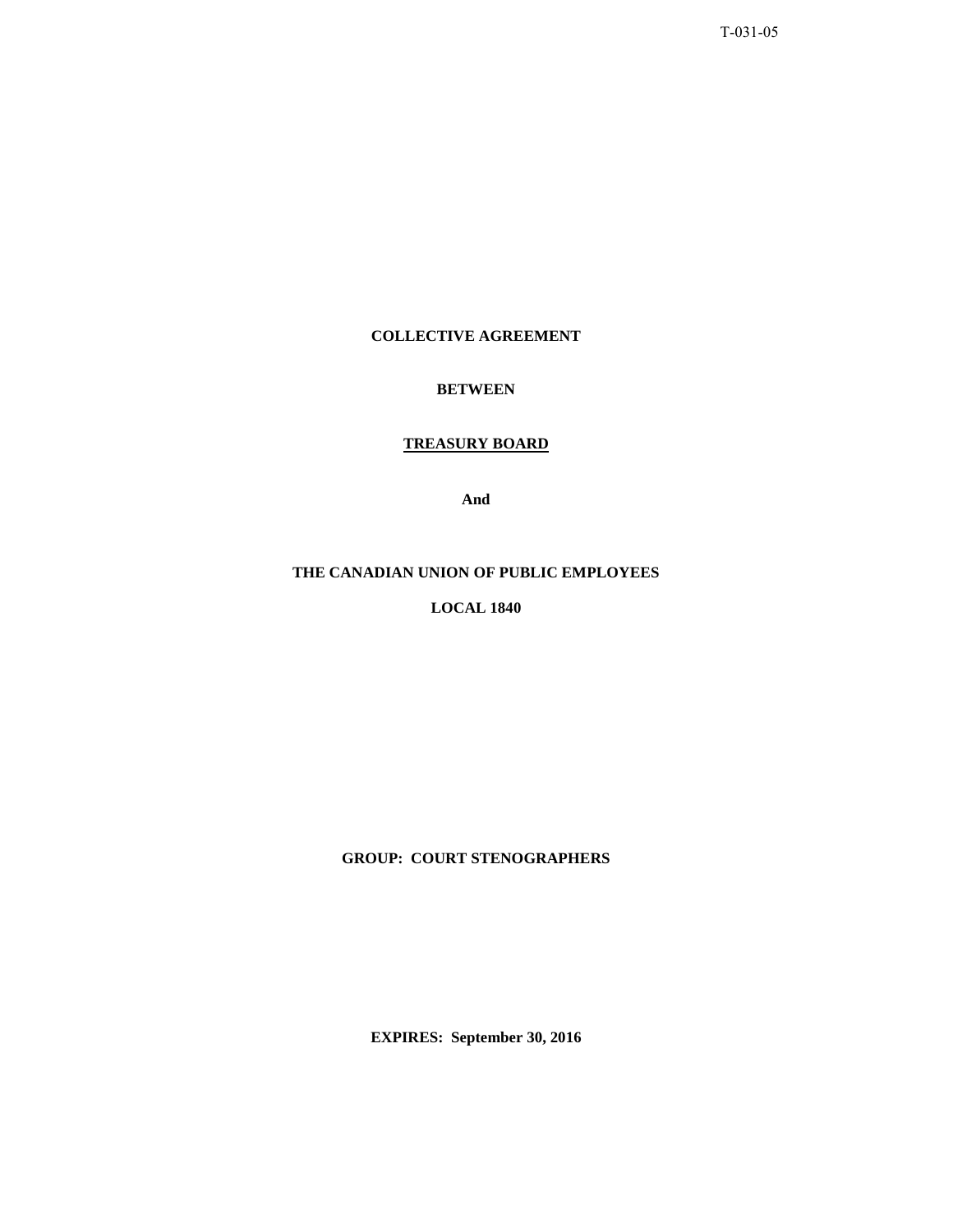# **TABLE OF CONTENTS**

# **ARTICLE**

| ARTICLE 31 - FUTURE LEGISLATION AND THE COLLECTIVE AGREEMENT: 25 |
|------------------------------------------------------------------|
|                                                                  |
|                                                                  |
|                                                                  |
|                                                                  |
|                                                                  |
|                                                                  |
|                                                                  |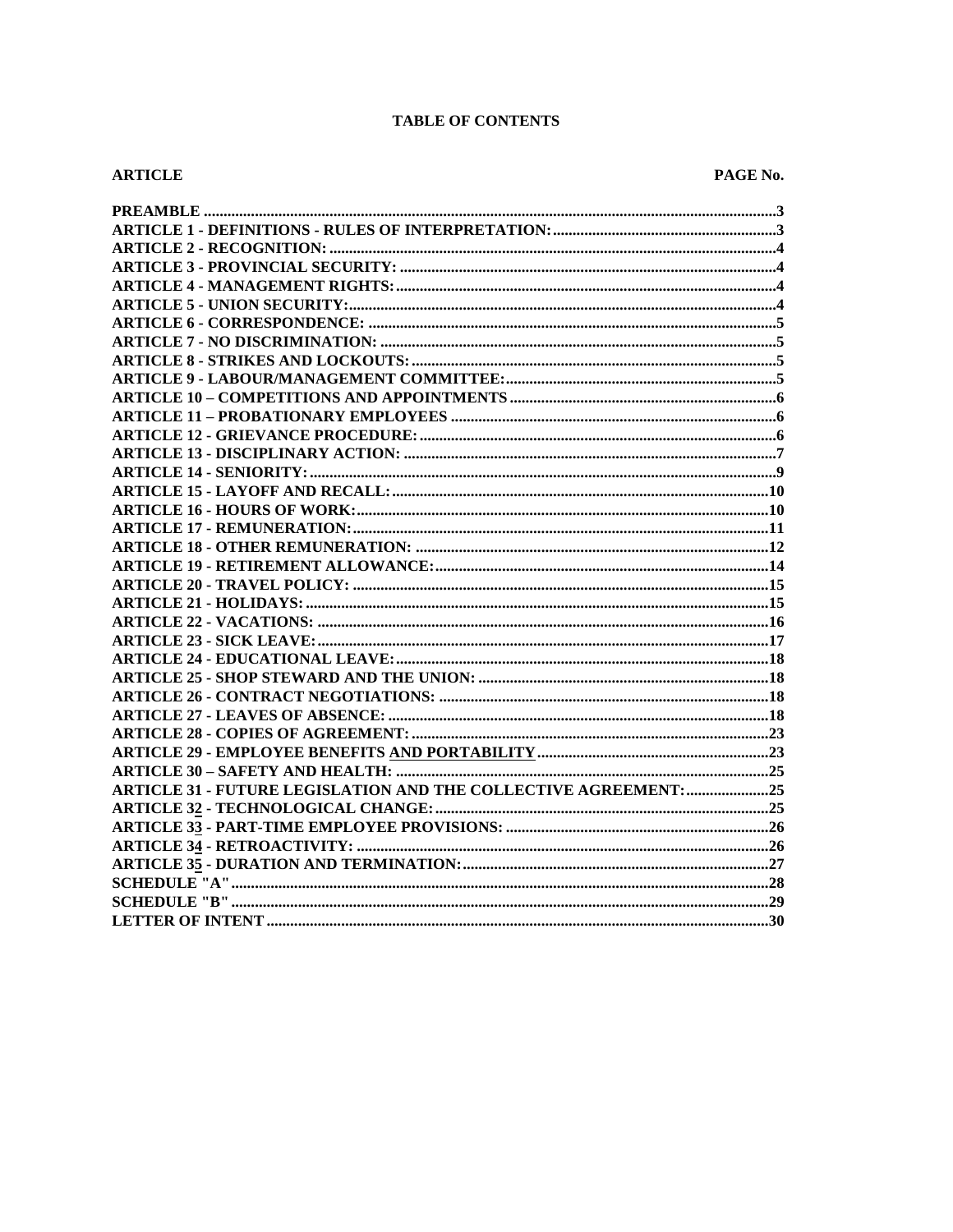THIS AGREEMENT made this 19<sup>th</sup> day of December, 2017.

- **BETWEEN**: HER MAJESTY IN RIGHT OF THE PROVINCE OF NEW BRUNSWICK, as represented by Treasury Board, called the "Employer".
- **AND**: THE CANADIAN UNION OF PUBLIC EMPLOYEES, LOCAL 1840, called the "Union".

### **PREAMBLE**

It is the intention and purpose of the parties to this Agreement to set forth certain terms and conditions of employment affecting employees covered by this Agreement.

### **THE PARTIES AGREE:**

### **ARTICLE 1 - DEFINITIONS - RULES OF INTERPRETATION:**

1.01 "Union" shall mean the Canadian Union of Public Employees, Local 1840, which is the certified Bargaining Agent of the unit.

1.02 "Employer" shall mean Her Majesty in Right of the Province as represented by the Treasury Board and shall include its delegated representatives.

1.03 "Bargaining Unit" shall mean the group of employees covered by the New Brunswick Certification Order Number 044 PS 4f(2).

1.04  $\Delta$ . "Employee" shall mean a person employed within this Bargaining Unit who fills the definition of an employee under the *Public Service Labour Relations Act.*

B. Type of Employment - For the purpose of this Agreement, the following are the types of employment:

> (i) Regular - Regular means employment where the employee is required on a continuous basis.

(ii) Term - Term means employment where the employee is required for a specified period of more than 6 continuous months.

(iii) Temporary – Temporary means employment where the employee is hired for a period anticipated to be not less than one year and not more than 3 years in accordance with the *Civil Service Act.*

(iv) "Casual Employee" means an employee who is employed:

- (a) on a temporary basis to respond to a temporary increase in workload; or
- (b) on a temporary basis to replace an absent employee; and does not have permanent employment.
- C. All of the above may be on a full time or part time basis.

(i) Full time means employment where the employee is required to work the full normal work week as defined in Articles 16.01and 16.02.

(ii) Part time means employment where the employee is required to work more than onethird (1/3) but less than the full normal work week as defined in Articles 16.01 and 16.02.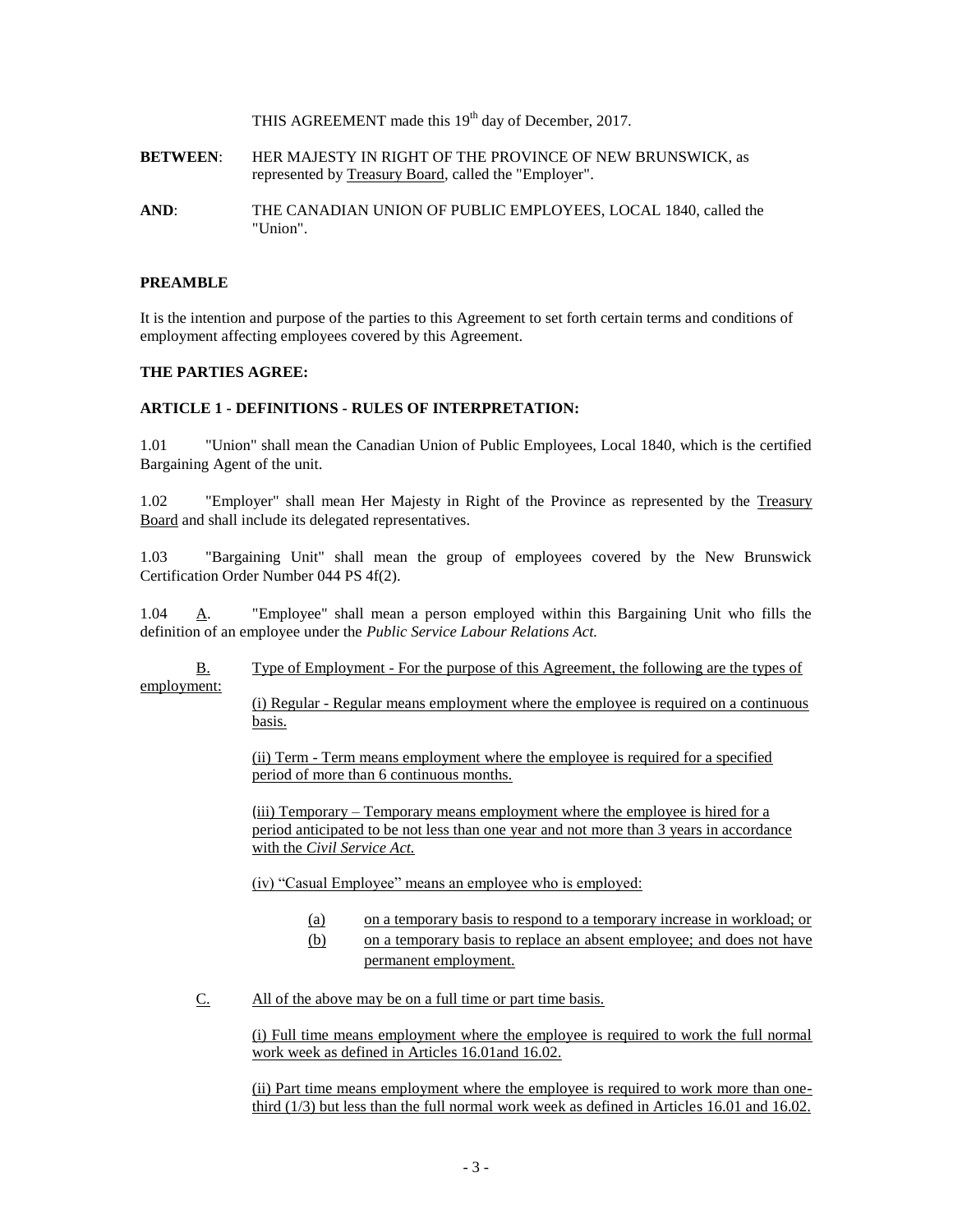1.05 "Judicial District" means the districts that are identified in Schedule A of Regulation 83-120 under the *Judicature Act*, as amended from time to time. At the time of the signing of this agreement, the judicial districts are: Fredericton, Moncton, Saint John, Miramichi, Bathurst, Campbellton, Edmundston and Woodstock.

1.06 Throughout this Agreement, words importing the masculine or feminine gender shall apply interchangeably.

1.07 This Agreement does not by implication require either party to continue any past practices.

1.08 In this Agreement, words defined in the *Public Service Labour Relations Act* have the same meaning as that Act unless stated otherwise herein.

1.09 In this Agreement, words defined in the *Interpretation Act*, and not defined in the *Public Service Labour Relations Act*, have the same meaning as that Act unless stated otherwise herein.

## **ARTICLE 2 - RECOGNITION:**

2.01 The Employer recognizes the Union as the exclusive Bargaining Agent for all employees to whom New Brunswick Certification Order Number 044 PS 4f(2) applies.

2.02 The parties hereto agree that the benefits, privileges, rights or obligations agreed to in this collective agreement are in lieu of the application of the *Employment Standards Act* as contemplated in S. 4(2) of the Act.

2.03 In accordance with section 63.1(2) of the *Public Service Labour Relations Act*, a collective agreement shall not provide, directly or indirectly, for the alteration or elimination of an existing term or condition of employment or the establishment of a new term or condition of employment if the alteration, elimination or establishment, as the case may be, has the effect of giving a casual employee permanent employment.

## **ARTICLE 3 - PROVINCIAL SECURITY:**

3.01 Nothing in this Agreement shall be construed to require the Employer to do or refrain from doing anything contrary to any instruction, direction or regulation given or made on behalf of the Government of the Province of New Brunswick in the interest of the health, safety or security of the people of the province.

## **ARTICLE 4 - MANAGEMENT RIGHTS:**

4.01 The Employer retains all the rights of management except as specifically limited by this Agreement.

## **ARTICLE 5 - UNION SECURITY:**

5.01 The Employer will deduct, from all employees covered by Certification Order No. 044 PS 4f(2), union dues at a pre-determined percentage of "salary" as indicated in writing by the Union. Yet, it is understood that "salary" means the rate of pay received by an employee pursuant to Schedule "A" of the Collective Agreement. Such dues will be deducted on a monthly basis and be remitted to the designated official of the Union prior to the fifteenth of the month following the month in which the deductions were made. The rate of deduction shall continue until such time as proper written notice is received by the Employer to change such rate.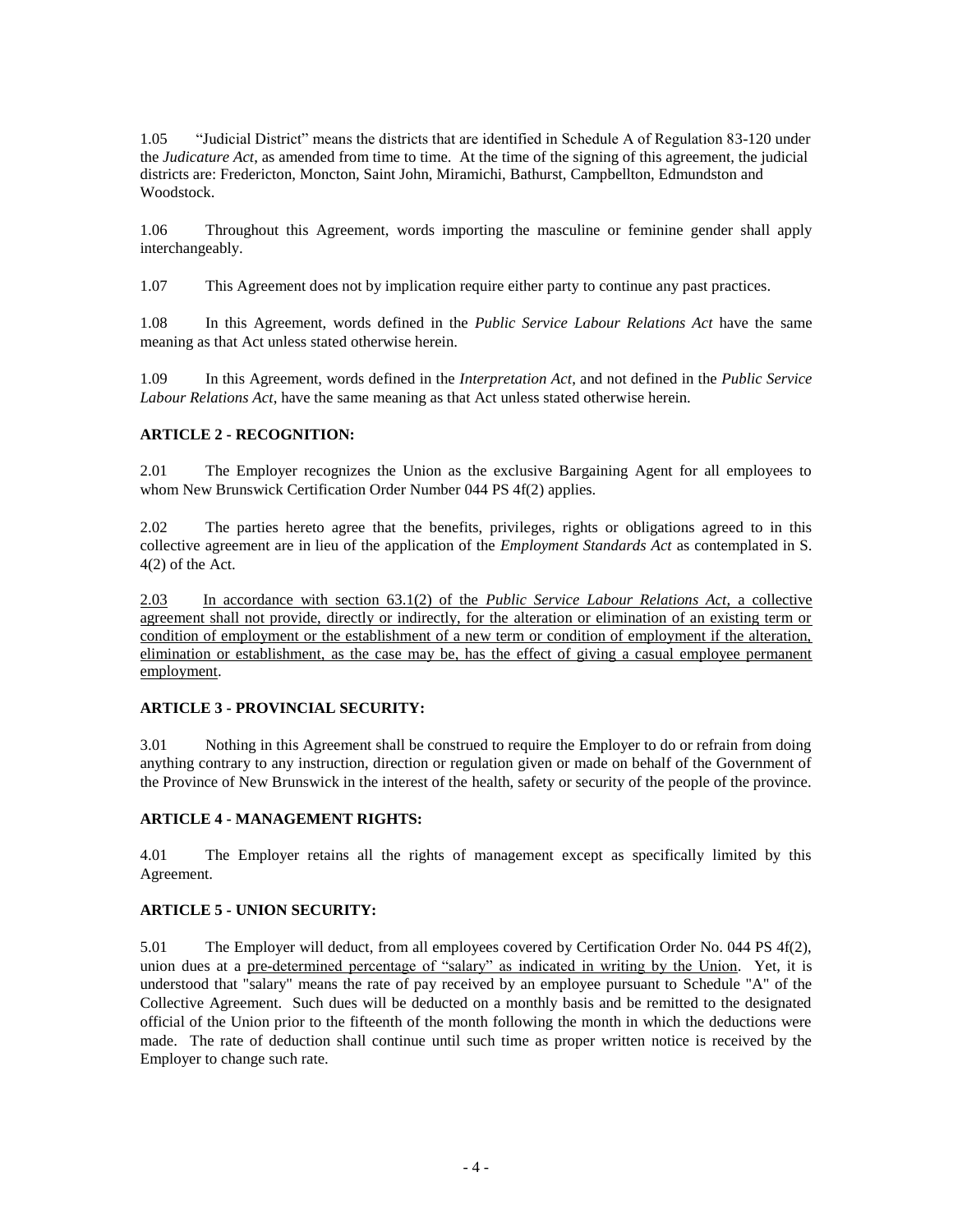5.02 The Union agrees to indemnify and save the Employer harmless from any liability or action arising out of implementation of this Article.

5.03 The amount deducted as Union dues for the year will be shown on the employees' T-4 slips.

# **ARTICLE 6 - CORRESPONDENCE:**

6.01 All correspondence between the parties arising out of this Agreement or incidental thereto shall pass to and from the President or the Secretary of the Local Union and the Director of Labour Relations Services, Treasury Board, P.O. Box 6000, Fredericton, N.B. E3B 5H1.

Each party shall keep the other party informed of its address.

6.02 The Union will inform the Employer in writing of the names of members of the Provincial Executive, members of the Labour Management Committee and stewards with the work areas which each will normally represent within thirty (30) days of the signing of this Collective Agreement. Subsequent changes will be provided to the Employer within fourteen (14) days of any such change.

# **ARTICLE 7 - NO DISCRIMINATION:**

7.01 The Employer and the Union agree that there shall be no discrimination, restraint, or coercion exercised or practiced upon any employee because of membership or activity in the Union or any of the prohibited grounds of discrimination as per the *Human Rights Act*, as amended from time to time.

At the time of signing of this agreement, the prohibited grounds are: race, colour, religion, national origin, ancestry, place of origin, age, physical disability, mental disability, marital status, sexual orientation, social condition, political belief or activity and sex.

7.02 The parties recognize the right of employees to work in a harassment free environment and that harassment at the work place shall not be tolerated. An employee has the right to be accompanied by a person of their choice during the interview of the harassment process according to the Province of New Brunswick Workplace Harassment Policy.

7.03 The parties recognize the importance and obligations to accommodate employees in the workplace. In circumstances where a duty to accommodate exists, the parties will participate and cooperate fully in the process.

# **ARTICLE 8 - STRIKES AND LOCKOUTS:**

8.01 There shall be no strikes, walkouts, lockouts, or other similar interruptions of work during the term of this Agreement.

## **ARTICLE 9 - LABOUR/MANAGEMENT COMMITTEE:**

9.01 The Union and the Employer acknowledge the mutual benefits to be derived from joint consultation and hereby approve the establishment of a Labour/Management Committee consisting of equal numbers of employee representatives and management staff.

9.02 The Committee shall act as a problem-solving body.

9.03 The Committee shall function in an advisory capacity only and shall not have power to alter, amend, add to, or modify the terms of this Agreement.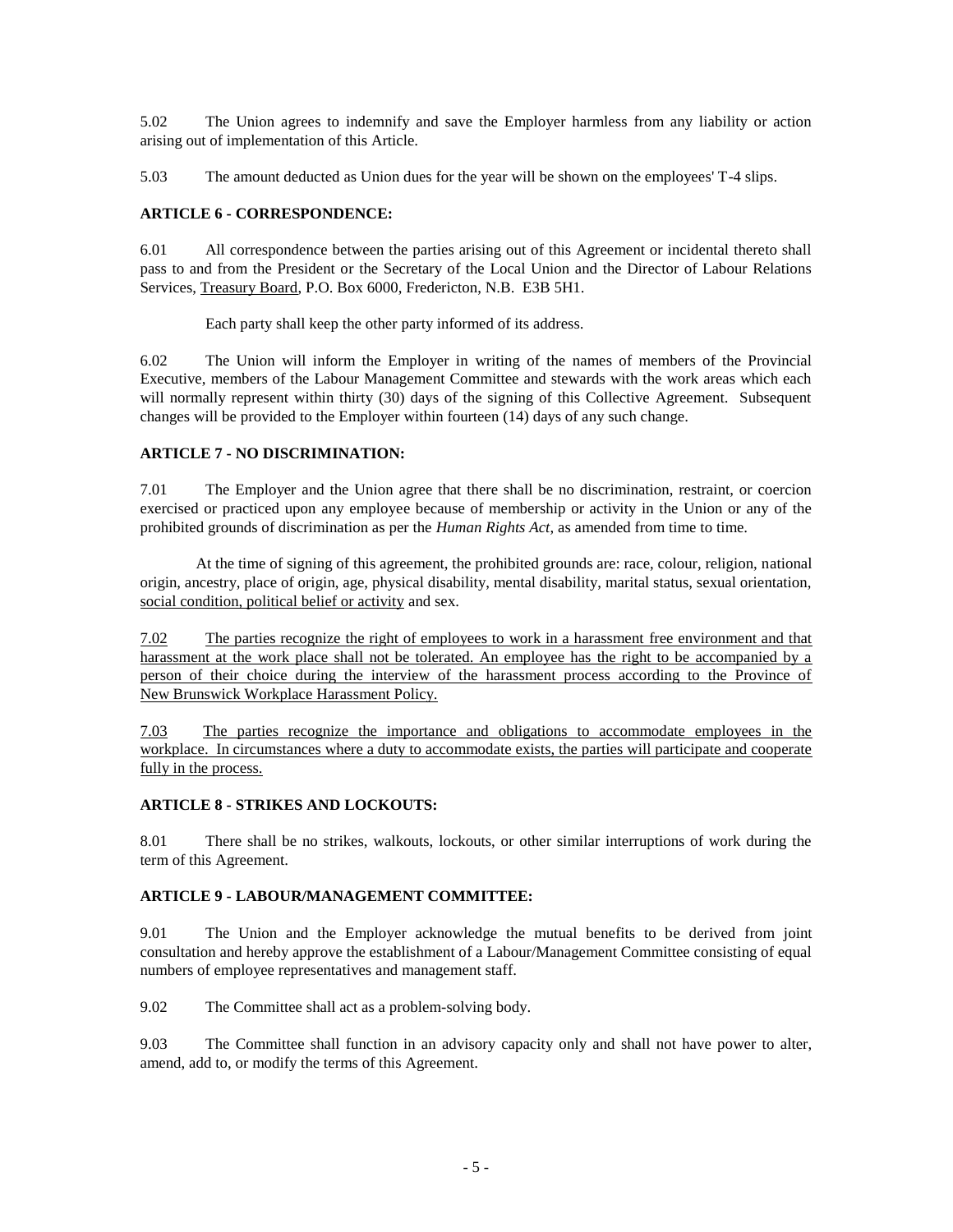9.04 The Employer will grant time off work with pay to employees, who are members of the Labour/Management Committee to attend such Labour/Management Committee meetings.

### **ARTICLE 10 – COMPETITIONS AND APPOINTMENTS**

10.01 Where the Employer decides to fill a vacant position, the position shall be filled in accordance with the *Civil Service Act and Regulations* where applicable.

10.02 Where there is a competition to fill a vacancy or anticipated vacancy in the bargaining unit, the Employer shall post notices of such competition either, in the buildings out of which the employees who may be eligible to enter the competition work or through an electronic format. Such notice shall be posted for ten (10) working days or until the competition closing date, whichever is greater.

### **ARTICLE 11 – PROBATIONARY EMPLOYEES**

11.01 A regular or term employee appointed to the Civil Service shall be on probation from the date of appointment to the Civil Service for a minimum period of six (6) months immediately following the date of appointment. The probationary period may be extended by the Deputy Minister or his designate for two (2) further periods of three (3) months each but the total probationary period shall not exceed twelve (12) months from the date of appointment.

11.02 Subject to Section 23(4) of the *Civil Service Act*, during their initial probationary period, all regular and term employees in the bargaining unit shall benefit from all the provisions of this Collective Agreement with the exception of the grievance and adjudication procedures in the case of suspension or dismissal during such probationary period.

### **ARTICLE 12 - GRIEVANCE PROCEDURE:**

12.01 (a) Any dispute relating to the meaning, interpretation or application of this Agreement may be the subject matter of a written grievance by an employee; then such grievance shall be processed in the manner set forth herein.

(b) The Employer shall post the levels of grievances on the appropriate bulletin board(s) and shall provide a copy to the Secretary of the Local Union at the address provided for in Article 6 of this collective agreement.

12.02 The employee shall file an alleged grievance within ten (10) working days of an occurrence of event:

| <b>STEP</b> | UNION'S                                       | <b>APPEAL TIME</b><br>(WORKING DAYS) | <b>ANSWER TIME</b><br>(WORKING DAYS) |
|-------------|-----------------------------------------------|--------------------------------------|--------------------------------------|
|             | <b>SPOKESPERSON</b><br>Employee and the Union | 10                                   | 10                                   |
| 2           | Employee and the Union                        | 10                                   | 10                                   |
|             | Employee and the Union                        | 10                                   | 15                                   |

(a) Grievances and answers must be in writing.

(b) Once the appeal time at any step begins to run, then, if the Union spokesperson appeals before it expires, the answer time at the step begins to run. Otherwise, when the appeal time expires, the answer given at the preceding step becomes final.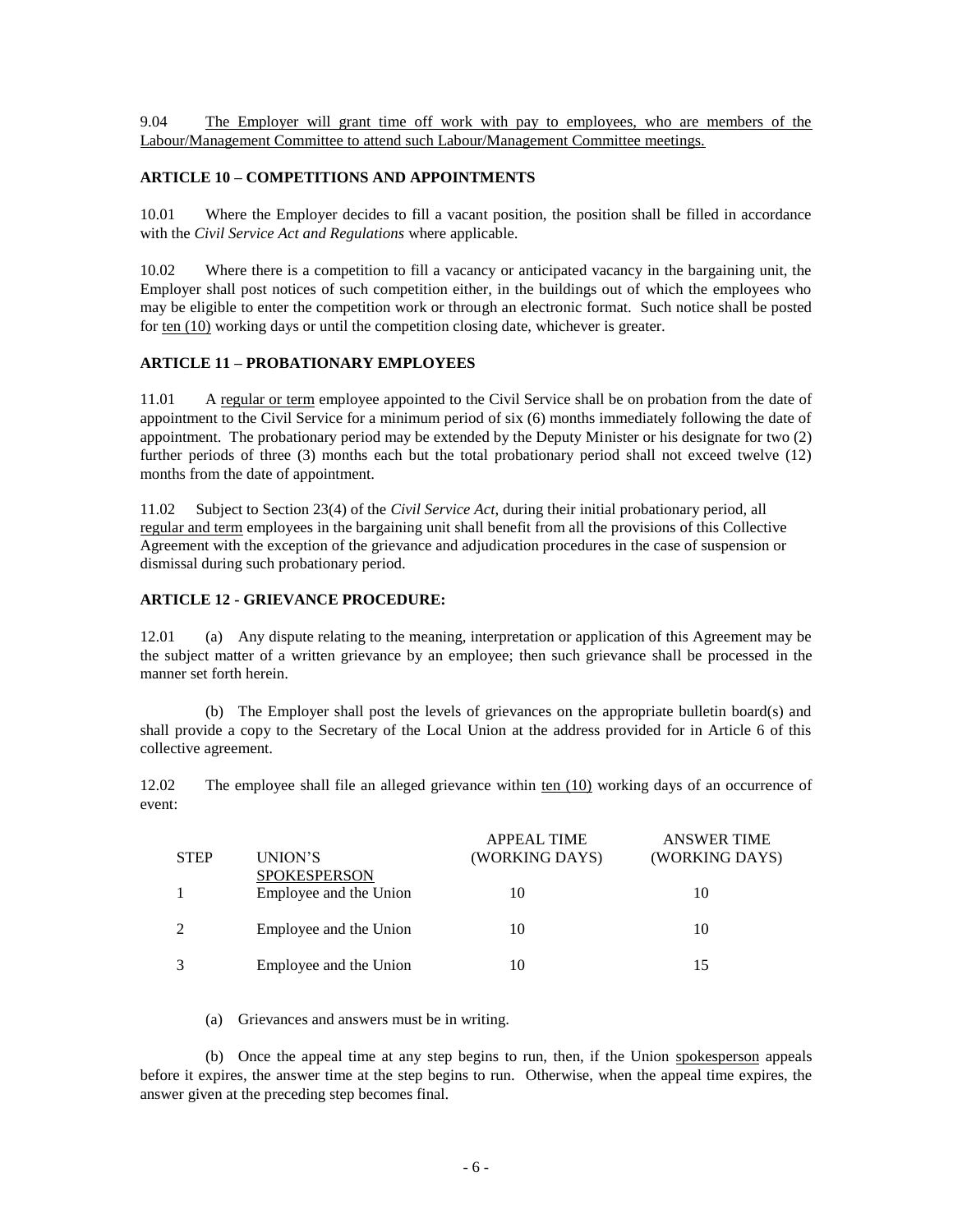(c) Once the answer time begins to run at any step except the last, then if the Employer spokesperson answers before it expires, the appeal time at the next step begins to run.

(d) The parties may mutually agree to extend the time limits specified herein. Such extension shall be in writing.

(e) Any matter giving rise to a dispute directly between the Union and the Employer shall be processed at Step Three of the Grievance Procedure within twenty (20) days of the occurrence thereof. Should the matter not be settled, either party may refer its differences to adjudication pursuant to the *Public Service Labour Relations Act*.

(f) The grievance has been fully submitted when the answer time expires at the last step.

12.03 Where a grievance that may be presented by an employee to adjudication relates to the interpretation or application of a provision of a Collective Agreement or an arbitral award affecting her, the employee is not entitled to refer the grievance to adjudication unless it has been fully submitted pursuant to Article 12.02(f), and the Union signifies in prescribed manner:

- (a) its approval of the reference of the grievance to adjudication, and
- (b) its willingness to represent the employee in the adjudication proceedings.
- 12.04 Power and Decision of Adjudicator or Adjudication Board

In any case, including cases arising out of any form of discipline or the loss of any remuneration, benefit or privilege, the Adjudicator or Board of Adjudication shall have full power to direct reinstatement of a benefit or privilege, or to affirm the taking away of such benefit or privilege, or to vary penalty as the Board may determine appropriate to finally settle the issue between the parties, provided that the Board does not add to, delete, modify or change any provisions in this Agreement. The Board may give retroactive effect to its decision. Such decision shall be final and binding on all parties.

12.05 Casual employees employed for a period of less than six (6) continuous months shall have the right to present a grievance to adjudication with respect to the interpretation, application or administration of any term or conditions accorded to her under this collective agreement.

### **ARTICLE 13 - DISCIPLINARY ACTION:**

13.01 Discipline shall mean any disciplinary action taken by the Employer against an employee which results in:

- (a) written reprimand;
- (b) suspension;
- (c) discharge;
- (d) financial penalty.

13.02 No employee who has completed her probationary period shall be disciplined except for just cause.

13.03 Where an employee is disciplined, the Employer shall within ten (10) days of the disciplinary action, notify the employee in writing by registered mail or by personal service. If the employee requests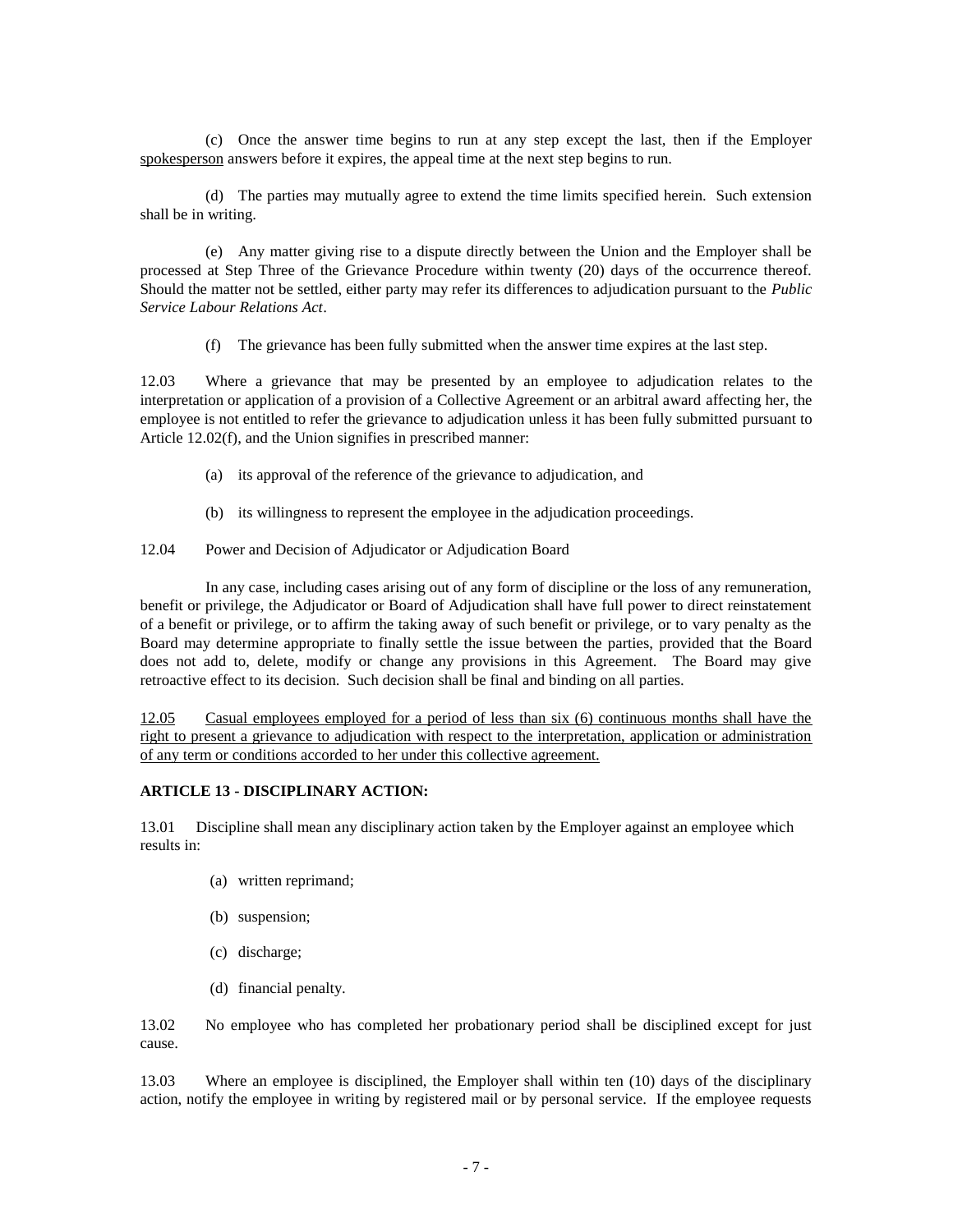the reasons in writing for such discipline, she shall be advised in writing of the reasons, and a copy of the letter shall be forwarded to the Local.

13.04 Whenever the Employer deems it necessary to discipline an employee, in a manner indicating that discharge may follow any repetition of the act complained of, or omission referred to, or if such employee fails to bring her work up to a required standard by a given date, the Employer shall within five (5) days thereafter give written particulars of such disciplinary action to the employee involved. The President of the Provincial Local will be informed of such disciplinary action.

13.05 Where an employee alleges that she has been disciplined in violation of clause 13.02, she may within ten (10) days of the date she was notified in writing or within twenty (20) days of the date of the disciplinary action, whichever is later, invoke the grievance procedure including adjudication as set out in this Agreement. For the purposes of a grievance alleging violation of clause 13.02 she shall lodge her grievance at the final level of the grievance procedure except in the case of reprimand in which case she shall lodge her grievance at the First Level.

13.06 Where it is determined that an employee has been disciplined in violation of Clause 13.02, that employee shall be immediately reinstated in her former position without loss of seniority or any other benefit which would have accrued to her if she had not been disciplined. One of the benefits which she shall not lose is her regular pay during the disciplinary period and it shall be paid to her at the end of the next complete pay period following her reinstatement. If such discipline consisted of a written reprimand, such letters shall be removed from the employee's personal file.

13.07 Nothing in this Article prevents the Employer from disciplining an employee for just cause without prior notice and with payment only up to and including the last day worked.

13.08 The employer agrees not to introduce as evidence in an adjudication hearing relating to disciplinary action any document from the file of an employee, the existence of which the employee was not aware fourteen (14) working days prior to the time of said hearing.

13.09 A record of disciplinary action shall be removed from the file of an employee after the expiration of a period of eighteen (18) months after the disciplinary action has been taken, providing no other instance of a similar infraction disciplinary action in respect of the employee has been recorded during that period.

13.10 Upon request, an employee shall be given an opportunity to read and make a copy of any document in her personal file relating to disciplinary action taken against her. The Employee shall, if she so requests, be accompanied by a local representative if a local representative has previously been named for that work site.

13.11 Where a written reprimand is placed against the record of an employee, one (1) copy shall be initialed by the employee as the Employer's receipt and shall be placed in the employee's personal file and the original shall be given to the employee.

13.12 Where a meeting is to be held with an employee for the purpose of disciplining that employee as per Article 13.01, the employee shall be notified in advance so that she may have an opportunity to invite a Union representative to attend the meeting. It is understood that this article is not intended to cover issues such as evaluation discussions.

13.13 Articles 13.01 to 13.12 do not apply to casual employees with less than 6 continuous months of service. Given the temporary, sporadic nature of employment for casual employees, the Employer may terminate the employment without just cause at any time. Further, in accordance with the *Civil Service Act*, a person who is appointed on a temporary or casual basis ceases to be employed at the expiration of the temporary or casual employment.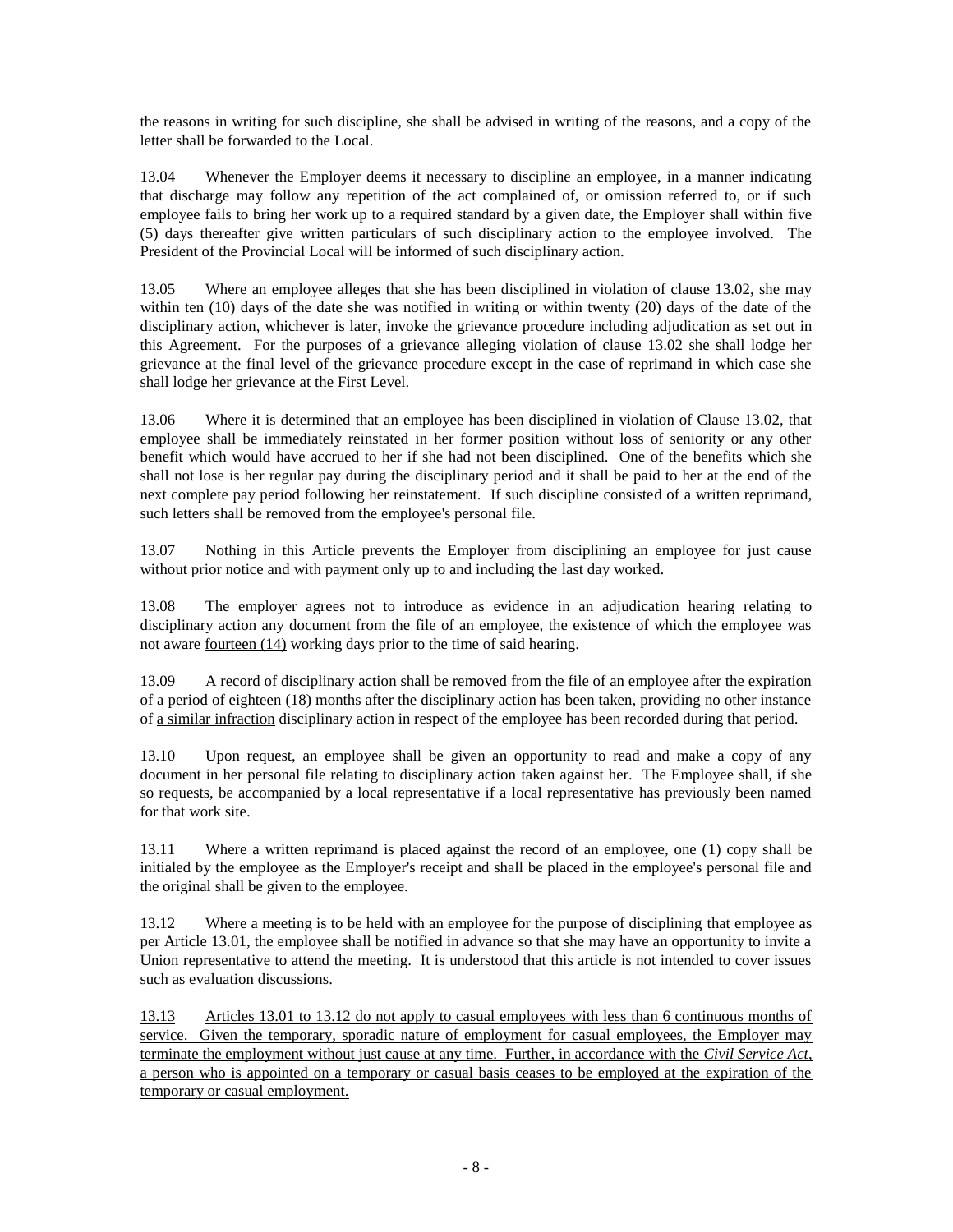### **ARTICLE 14 - SENIORITY:**

14.01 (a) General seniority shall be the length of continuous service in the employ of the Public Service of the Province of New Brunswick.

(b) Departmental seniority shall be the length of continuous service as a court stenographer in the Department(s) covered by this collective agreement.

14.02 Departmental seniority shall not commence to accumulate until an employee shall have completed the probationary period. Upon completion of the probationary period departmental seniority of the employee shall date from the commencement of such period.

14.03 An employee who ceases to be on the payroll of the Employer shall not lose her seniority if:

- (a) she is on approved leave of absence; or
- (b) she is absent from work while drawing sick pay or Workers' Compensation Benefits.

14.04 Employees laid off not in excess of twelve (12) months shall retain their seniority accumulated to the date of layoff but do not accumulate seniority during the period of layoff.

14.05 A person shall be terminated and lose her seniority rights only if:

- (a) she resigns, and it is accepted in writing;
- (b) she is laid off in excess of twelve (12) working months;
- (c) an Adjudication Board so orders;
- (d) she has been discharged for just cause and is not reinstated;

(e) she is absent without leave for a period in excess of five (5) working days without reasonable excuse; or

(f) when recalled as per Article  $15.03$ , she fails to return to work within <u>fourteen  $(14)$ </u> calendar days after being notified by registered mail to her address on record and fails to report for work at the agreed upon designated time within the above mentioned fourteen (14) calendar day period, except in the case of an employee recalled for employment of a casual or short term duration at a time when she is employed elsewhere, in which case refusal of recall itself will not result in loss of recall rights. It shall be the responsibility of the employee to keep the Employer informed of her current mailing address.

14.06 The Employer shall prepare a departmental seniority list of regular, temporary and term employees and shall make this list available to the employees in the Bargaining Unit and the Union during January of each year. The list of employees shall include the classification, status (part time or full time), geographic location, commencement date of employment in the New Brunswick Public Service and commencement date as a Court Stenographer in the Department (as covered in this agreement) and the accumulated seniority in terms of years and months.

A second seniority list, which will include home addresses, home phone number (if available), will be sent to the Union.

14.07 Casual seniority shall be the hours worked in casual employment, excluding overtime hours, within the Department since June 17, 2010. If there is a break in service of more than twelve (12) months, the seniority will be lost in accordance with Article 14.05 (b). The Employer shall prepare a departmental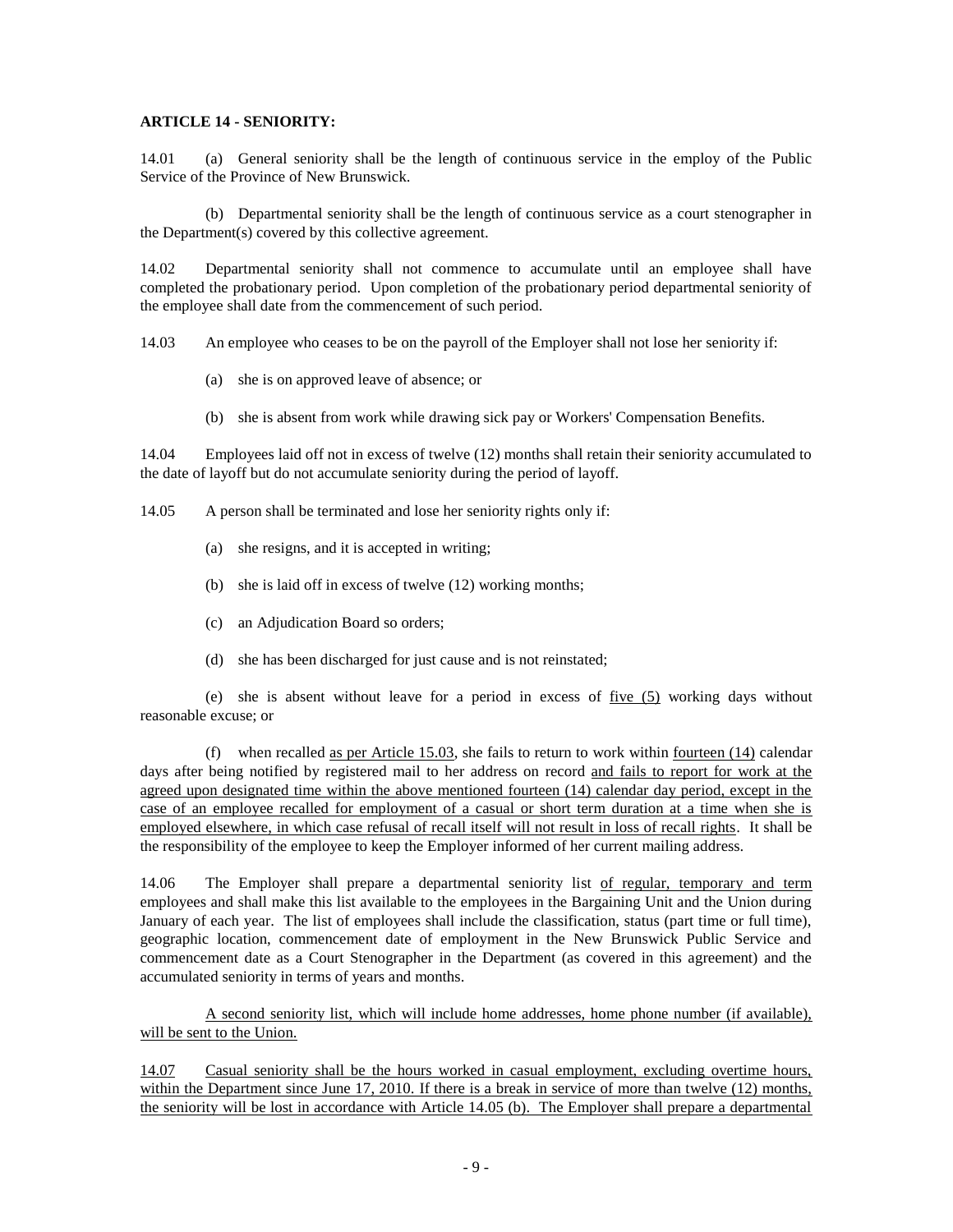seniority list of casual employees and shall make this list available to the employees in the Bargaining Unit and the Union in January of each year. This list shall include the classification, status, geographic location, commencement date as a Court Stenographer in the Department and accumulated casual seniority hours.

A second seniority list, which will include home addresses, home phone number (if available), will be sent to the Union.

# **ARTICLE 15 - LAYOFF AND RECALL:**

15.01 Both parties recognize that job security shall increase in proportion to length of service.

15.02 A layoff for the purpose of this agreement shall be defined as a termination of employment because of lack of work or because of the discontinuance of a function. In the event of a layoff and where qualifications and ability are equal, employees with less departmental seniority shall be laid off before employees with greater seniority. Casuals, temporary and term employees shall be terminated first before permanent employees are laid off.

15.03 Employees shall be recalled in the order of their departmental seniority provided the employee has the necessary qualifications and ability.

15.04 No new employees shall be hired until those laid off, within the last twelve (12) months, have been given an opportunity of recall.

15.05 Grievances concerning lay offs and recall shall be initiated at Step 3 of the grievance procedure.

15.06 The unit of operation for this article shall be the bargaining unit within the Department by the judicial district.

## 15.07 Notice of Layoffs and Resignation

a) Where less than one (1) month's notice of layoff is given, the employees shall continue to be paid for one (1) month after such notice is given.

b) Where an employee resigns her position, she shall give the Employer one (1) month's notice of such resignation**.** 

15.08 Continuation of Group Insurance Benefits

The Employer agrees to pay the Employer's share of Group Insurance for employees who are laid off for two (2) months after the month in which the employees are laid off.

15.09 Layoffs During Sick Leave - In the event an employee is affected by a layoff during sick leave, the effective layoff date shall be the day following the termination of such leave.

15.10 Notwithstanding anything in this Article, given the temporary, sporadic nature of their employment, temporary and casual employees are not entitled to the layoff and recall provisions outlined in Article 15.

## **ARTICLE 16 - HOURS OF WORK:**

16.01 The normal workweek shall consist of five (5) consecutive days, from Monday to Friday inclusive.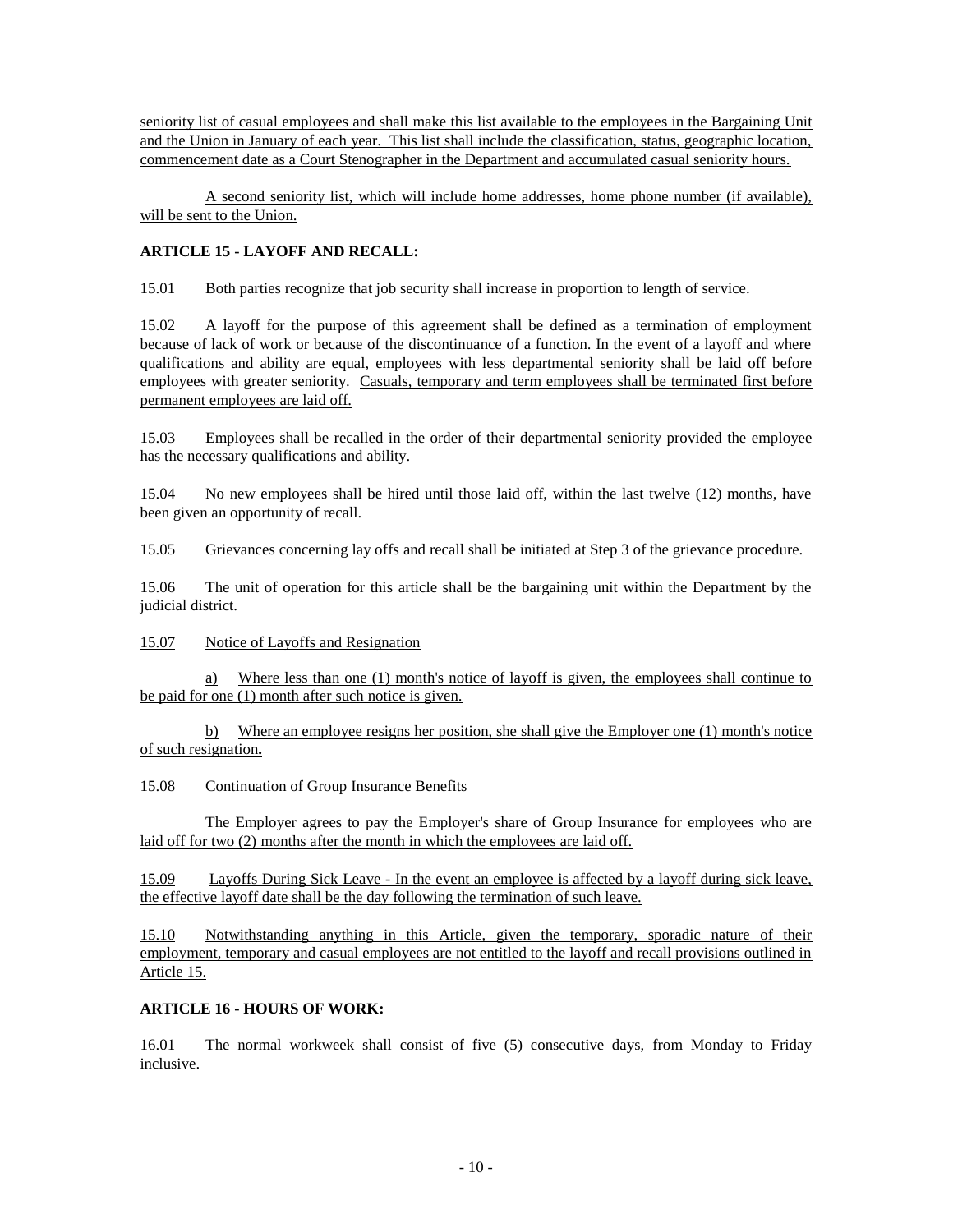16.02 (a) The normal hours of work in the normal workday of an employee shall not be more than seven and one-quarter (7 1/4) hours. The normal hours of work in a normal workweek for employees shall not be more than thirty-six and one-quarter (36 1/4) hours.

(b) Where an employee is unable, due to operational requirements, to take her one hour lunch break, she shall be compensated for the time worked during her lunch break in accordance with Article 18.02.

16.03 This Article is intended to define the regular hours of work where applicable, and shall not be construed as a guarantee of hours of work per day or per week, or days of work per week.

16.04 An employee is entitled to two (2) fifteen (15) minute rest breaks each day where operational requirements permit, such breaks may be taken at a time chosen by the employee approximately mid-way through the shift.

# **ARTICLE 17 - REMUNERATION:**

17.01 Employees shall be paid in accordance with the rates of pay contained in Schedule "A" of this Agreement.

17.02 Transcription of Legal Recordings

(a) An employee shall be eligible for payment of  $\frac{6.40}{2}$  per page for transcription of legal recordings for each page transcribed in excess of one thousand (1,000) pages within a one (1) year period. No payment will be made to an employee for one thousand (1,000) or less pages of transcription of legal recordings transcribed during a one (1) year period.

Any after-hours transcription work that is offered to employees in accordance with the *Court Attendance Policy and Procedure Manual*, shall be offered to regular and term employees only. If no regular or term employee accepts the work, it shall be offered to any qualified temporary or casual employees.

(b) The one (1) year period referred to in (a) above will commence July 1, 1982, except that for employees commencing employment as a Court Stenographer subsequent to that date, the one (1) year period will commence on the first of the month in which the employee commenced work as a Court Stenographer.

(c) For the purposes of this Article, page means approximately 23 lines on a 8.5"x11" page.

17.03 The employee shall enter court transcription reports into the Court Stenographer Activity Reporting (CSAR) program each week, or as directed by her supervisor.

17.04 Upon receipt of the necessary reports referred to in 17.03 the Employer shall endeavour to make payments as soon as practicably possible with respect to Article 17.02 (a) and (b), subsequent to the expiry of the one year period.

## 17.05 Acting Pay

(a) Where an employee is required to perform the primary functions of a higher paid position for a temporary period of three (3) or more consecutive working days the employee shall be eligible for acting pay during the period of temporary assignment.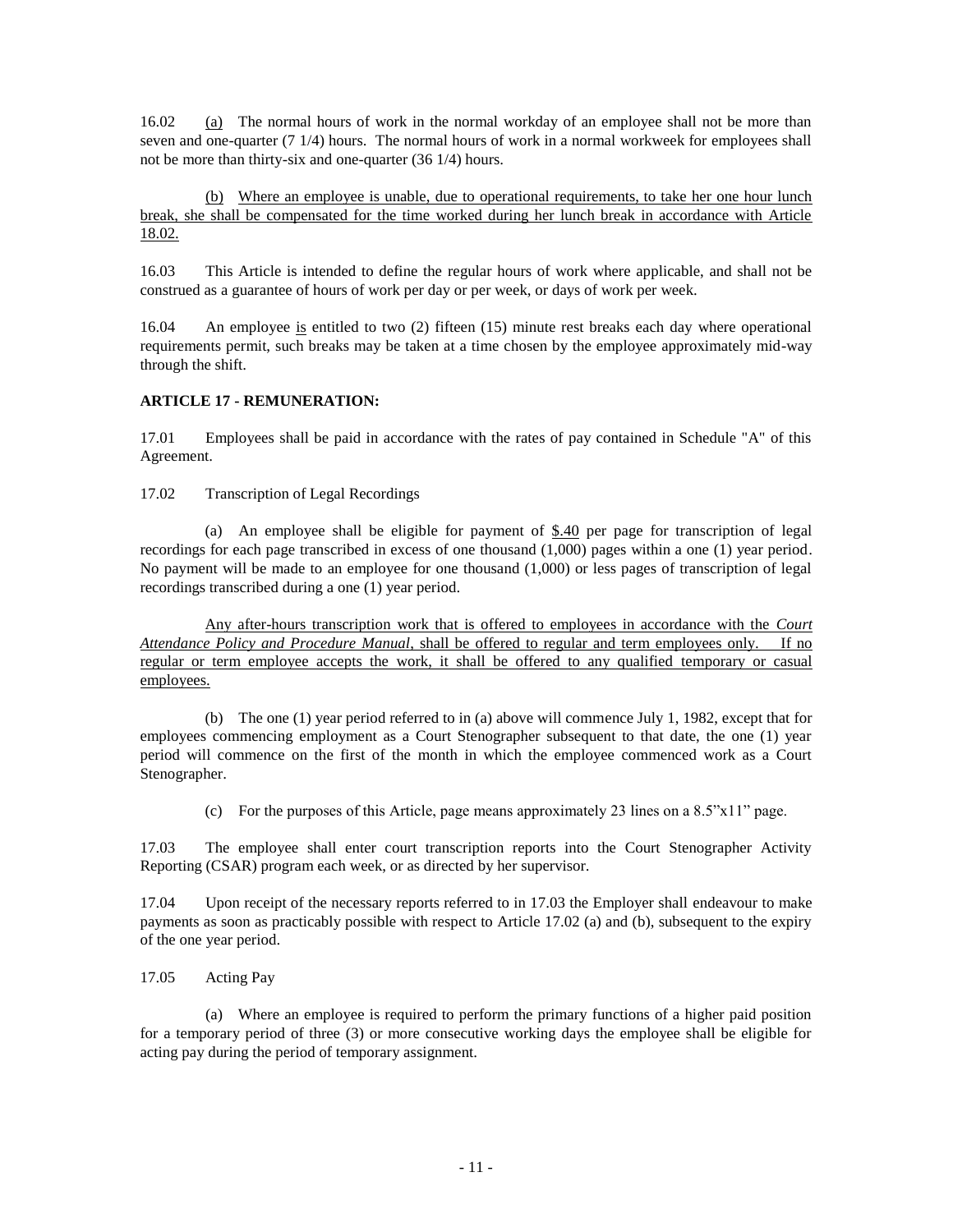(b) Acting pay shall be five (5) percent of the employee's current rate of pay or the minimum for the higher position, whichever is greater. An employee cannot be paid more than the maximum of the pay range for the position for which acting pay is being paid.

(c) Where an employee is required to perform for a temporary period the duties of a lower paid classification, the employee shall not lose any rights she may have to a merit increase.

17.06 The Employer shall, prior to the anniversary date of an employee, review the work performance of the employee.

17.07 Progression through the salary range applicable to a position shall be effective on the first day of the bi-weekly pay period that includes the day on which an employee has completed one (1) year of employment at each step of the applicable pay range provided her work performance is satisfactory. A casual employee shall be eligible for a pay increment only after completion of each total annual hours of work normally worked by full-time employees.

17.08 When, as a result of a formal assessment of employee performance, an employee is judged to have been unsatisfactory, the employee concerned must be given an opportunity to sign the form in question to indicate that its contents have been read and understood. The employee's signature shall serve as evidence that the requirements and intent of this clause have been satisfied, and not as evidence that she agrees or disagrees with the assessment.

17.09 The Employer shall notify the employee, prior to the anniversary date, when the progression at each step of the applicable pay range is not granted. Such written notice shall contain the Employer's reasons for not granting the pay increment. In the event the employee does not receive notification by her anniversary date, she shall be entitled to automatically move to the next increment step in the pay range.

17.10 Where an employee is promoted to a higher classification, she shall move to the step of the salary range for the new position that will increase her salary at least five (5) percent, provided that such increase does not exceed the maximum for the new position, or to the minimum for the new position, whichever is greater.

## **ARTICLE 18 - OTHER REMUNERATION:**

18.01 Overtime

All hours worked in excess of normal hours as defined in Article 16 (Hours of Work) shall constitute overtime.

18.02 (a) The Employer will pay overtime at one and one-half times the employee's normal rate when it is preauthorized by the Employer.

(b) If time off in lieu of overtime is authorized then it shall be at the same rate as in 18.02 (a).

(c) When an employee requests time off in lieu of overtime, such time off shall be taken at a time mutually agreeable to the employee and management consistent with the effective operation of the service within thirty (30) calendar days of the date of which overtime was worked or at a later date mutually agreeable to the employee and management, otherwise the employee shall be paid for the overtime worked.

(d) An employee required to work on any of the holidays mentioned in article 21.01 (a), other than Christmas and Boxing Day, shall be paid for the time so worked at the applicable overtime rate, in addition to that day's pay which is at the regular rate. The employee will be paid a minimum of three (3) hours at the overtime rate.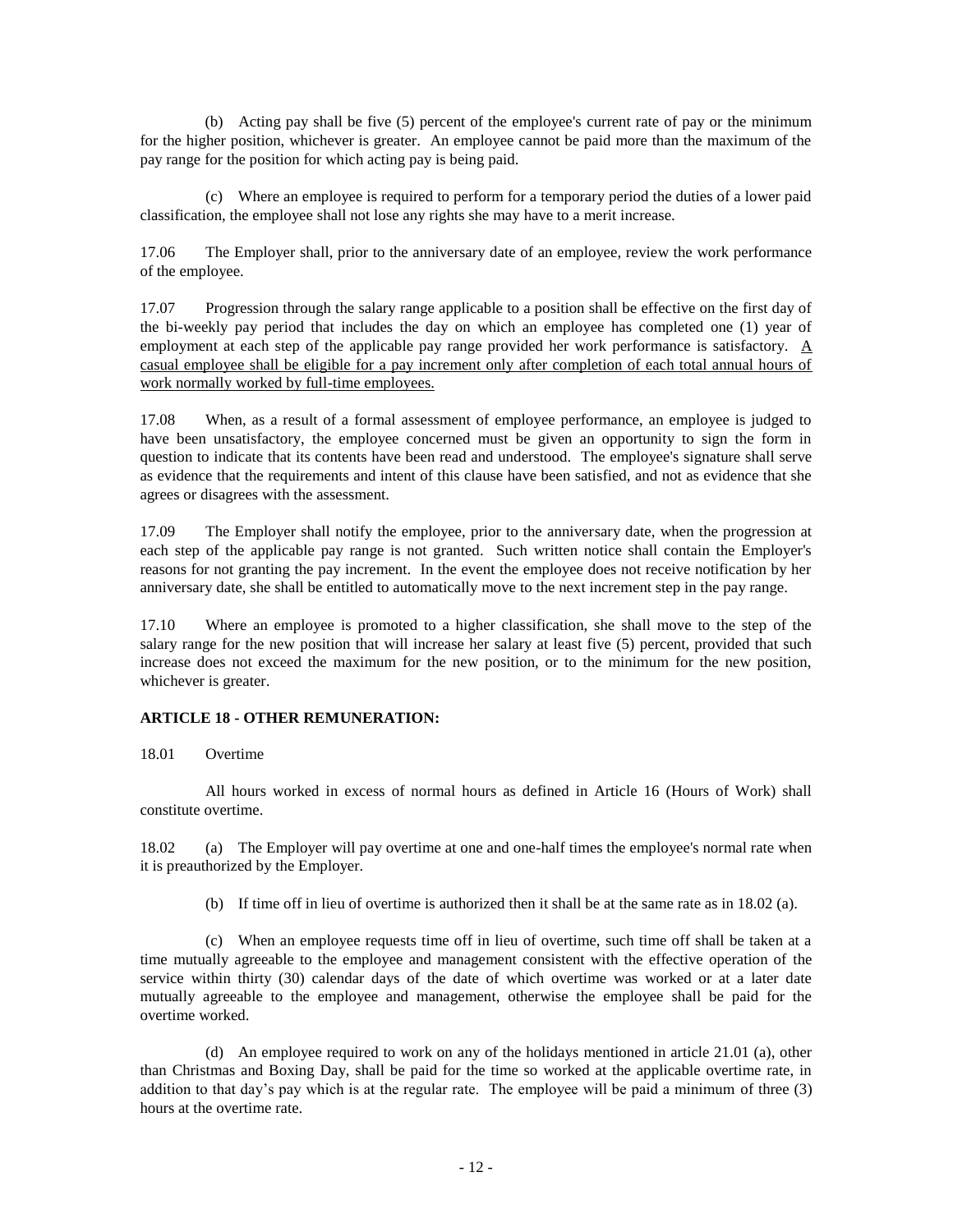(e) An employee required to work on Christmas and/or Boxing Day, shall be paid for the time so worked at double time the employee's regular rate of pay, in addition to that day's pay which is at the regular rate. The employee will be paid a minimum of three (3) hours at double time.

18.03 The Employer will continue to pay overtime in accordance with Article 18.02 to casuals with less than six (6) continuous months service for hours worked in excess of thirty-six and one-quarter  $(36.25).$ 

### 18.04 Call Out

An employee who is called in from home and required to work outside her regular working hours shall be paid for a minimum of three (3) hours at the overtime rate.

### 18.05 Standby

Employees placed on standby shall receive \$20.00 per each day they are placed on standby. This shall be paid even if the employee is called out to work. For Christmas and Boxing Day the standby rate shall be \$30.00.

### 18.06 Remand Court on Weekends and Statutory Holidays

The scheduling of court stenographers for remand court on weekends and statutory holidays shall be based on operational requirements and departmental seniority within the judicial district as follows:

a) In April and October of each year, court stenographers will be given the opportunity to volunteer for available remand shifts, from May to October and November to April respectively, within their respective judicial districts.

b) Court stenographers will indicate their preferred shifts in order of priority. Available remand shifts will be distributed to those qualified court stenographers who have volunteered. Preferences will be considered on a rotational basis by departmental seniority.

c) There will be two  $(2)$  court stenographers per shift assigned to work remand court at any one time.

d) If there are no volunteers available for required shifts, the Employer shall assign the shifts in reverse order of seniority by rotation to qualified court stenographers as required within the judicial district.

e) If there are any changes to the remand schedule after the roster has been established, the shifts shall be offered to qualified court stenographers who have volunteered as per Article 18.06 (b). If there are no volunteers available, the Employer shall assign the shifts in reverse order of seniority by rotation to qualified court stenographers as required within the judicial district.

f) Court stenographers shall be paid a minimum of three (3) hours at the overtime rate or shall take time off in lieu at the overtime rate.

g) If a court stenographer who is scheduled to work a remand shift and is unable to attend due to illness or other circumstances beyond her control, the Employer will make every reasonable effort to replace the court stenographer as per Article 18.06(b) and (d). In the event a replacement cannot be found, the court stenographer on duty will be paid a minimum of six (6) hours at the overtime rate or shall take time off in lieu at the overtime rate.

h) Weekend remand/Statutory holiday remand court shall begin at 8:30 a.m each day.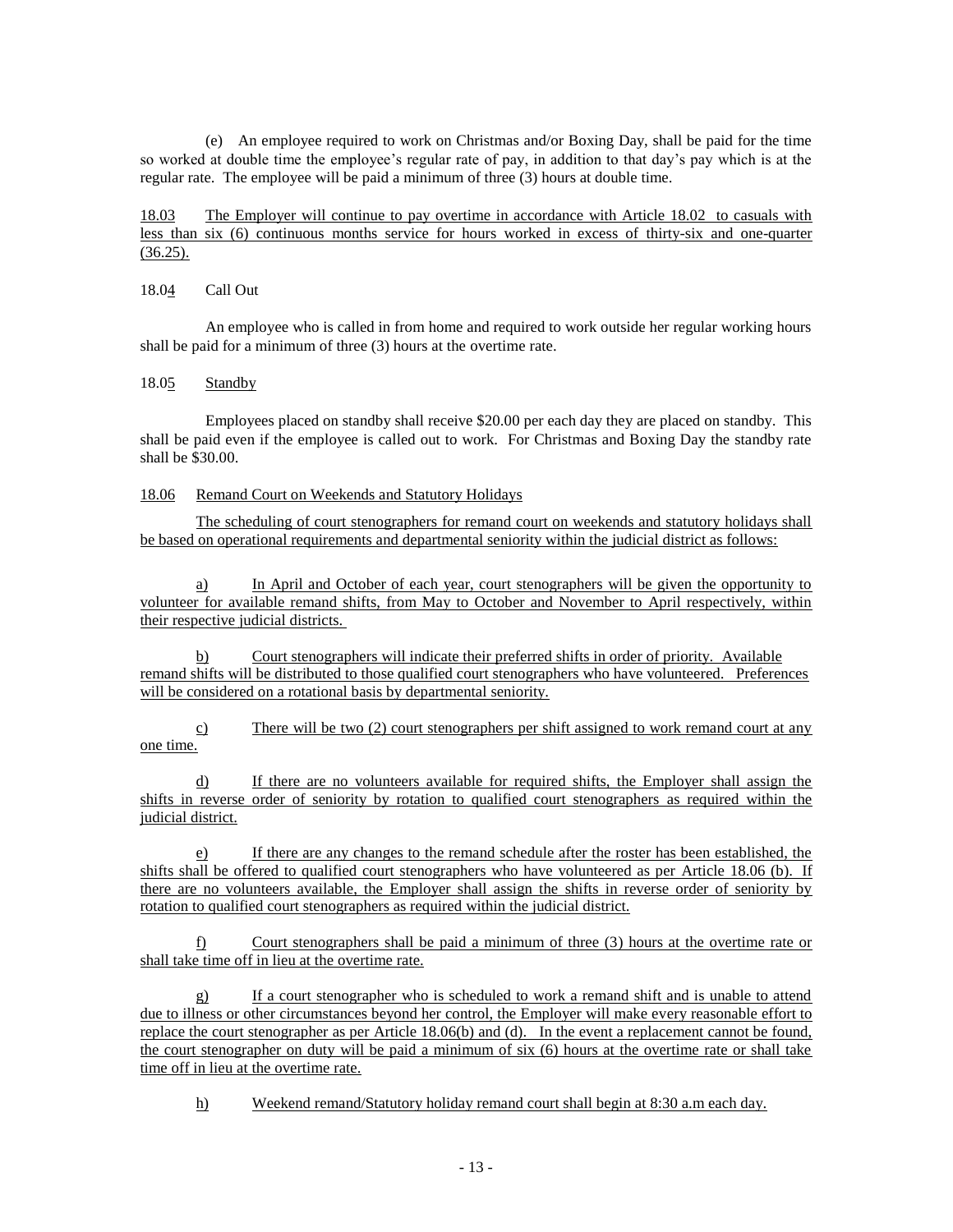i) Where court stenographers are scheduled on any of the holidays mentioned in Article 21.01(a) other than Christmas and Boxing Day, they shall be paid a minimum of three (3) hours at the overtime rate, or take time off in lieu at the overtime rate, in addition to that day's pay which is at the regular rate. If a court stenographer works such a shift alone she shall be paid a minimum of six (6) hours at the overtime rate or take time off in lieu at the overtime rate, in addition to that day's pay which is at the regular rate.

j) Where court stenographers are scheduled on Christmas and/or Boxing Day, they shall be paid a minimum of three (3) hours at double time, or take time off in lieu at double time, in addition to that day's pay at the regular rate. If a court stenographer works such a shift alone she shall be paid a minimum of six (6) hours at the double time or take time off in lieu at double time, in addition to that day's pay which is at the regular rate.

k) Court stenographers scheduled to attend remand court shall receive \$20.00 per day for each day they work. For Christmas and Boxing Day the rate shall be \$30.00. However, if a schedule change is made by the Employer as per Article 18.06(e), the originally scheduled court stenographers will receive the \$20 or \$30 per day, as the case may be, if the change is made within two (2) weeks of the scheduled shift.

l) Article 18.05 of the Collective Agreement does not apply to court stenographers required to attend remand court.

m) Articles 18.06 a) to l) shall apply to regular, temporary and term court stenographers only. Casual court stenographers, provided they have the qualifications, may be offered remand shifts if there are no regular, temporary or term court stenographers available in the judicial district.

# **ARTICLE 19 - RETIREMENT ALLOWANCE:**

19.01 (a) When an employee having continuous service of five (5) years or more dies, or retires due to disability or age, or is laid off for twelve (12) months, the Employer shall pay such an employee or estate a retirement allowance equal to five (5) days' pay for each full year of seniority, but not exceeding one hundred and twenty-five (125) days' pay at the employee's regular rate of pay.

(b) When an employee dies, or retires due to disability or age the retirement allowance shall be paid in a lump sum upon retirement or at the employee's written request, the lump sum payment can be deferred to the year following her retirement.

19.02 Pursuant to 19.01, an employee who retires is one who:

- (a) retires at age sixty  $(60)$  (or later) or;
- (b) is granted under the *Public Service Superannuation Act*;
	- (i) an annual allowance (an actuarially reduced pension) or;
	- (ii) an immediate pension.

19.03 Pre-Retirement Leave Plan

- (a) (i) At the employee's option pre-retirement leave may be taken, at a ratio of one (1) day's leave for one (1) day's retirement allowance credit, in lieu of cash payment for such allowance credit on retirement.
	- (ii) Employees are eligible to take up to the maximum number of days pre-retirement leave in each year prior to retirement as outlined in Schedule B.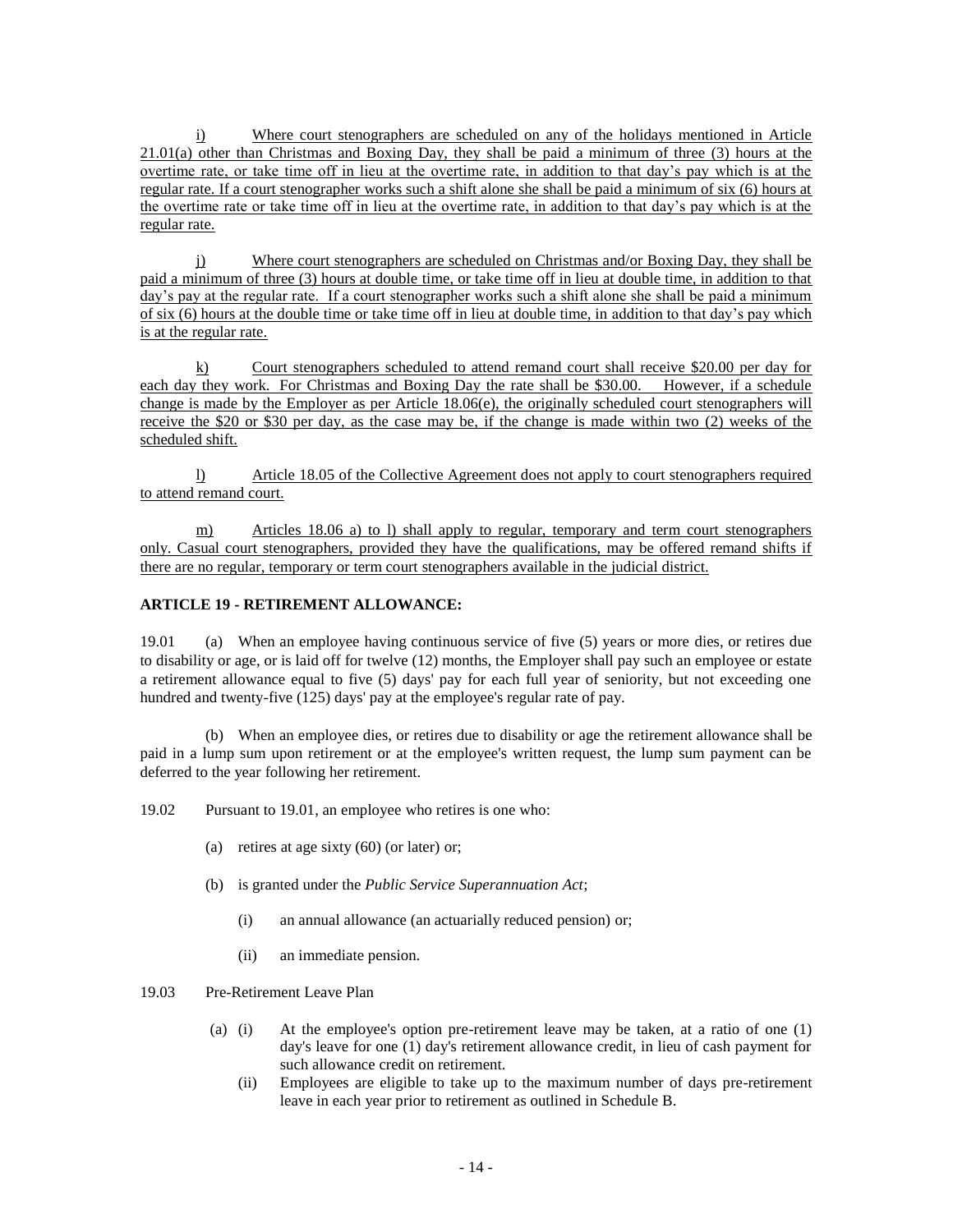(b) Requests to use pre-retirement leave must be submitted to the employee's supervisor twice as many working days in advance of the date for commencement of leave, as the number of days preretirement leave is being requested.

(c) Any retirement allowance credits not used as leave as per Schedule B, in the year in which they could have been, may be carried over for use as leave in the next year.

(d) At the discretion of the Employer, an employee who had not opted into the Pre Retirement Leave Plan may be granted, on request, the total of the eligible retirement allowance credits as leave immediately prior to her retirement from the New Brunswick Public Service.

(e) Retirement allowance credits not used as leave at the date of retirement will be paid in cash.

(f) Regular benefit accumulation and payroll deductions shall continue while on pre retirement leave.

(g) During the five (5) years prior to her anticipated retirement, an employee desiring to participate in an Employer approved pre-retirement counselling program shall be granted leave of absence with pay and shall be reimbursed for reasonable expenses to attend one session of such a program within the Province of New Brunswick.

### **ARTICLE 20 - TRAVEL POLICY:**

20.01 The provisions of the Travel Policy in force from time to time shall apply to the employees in the Bargaining Unit.

### **ARTICLE 21 - HOLIDAYS:**

21.01 (a) Subject to subsection 21.02 the holidays for employees shall be:

New Year's Day; Good Friday; Easter Monday; the day fixed by proclamation of the Governor-in-Council for the celebration of the birthday of the Sovereign; Canada Day; New Brunswick Day; Labour Day; the day fixed by proclamation of the Governor-in-Council as a general day of Remembrance Day;

Thanksgiving;

Christmas Day; Boxing Day any other day duly observed as a Provincial or National holiday.

- (b) Employees shall have the following days off for Christmas and Boxing Day:
	- (i) When Christmas Day is a Monday, the 25th and 26th days of December; or
	- (ii) When Christmas Day is a Tuesday, the 24th, 25th and 26th days of December; or
	- (iii) When Christmas Day is a Wednesday or Thursday, the afternoon of the 24th day and the 25th and 26th days of December; or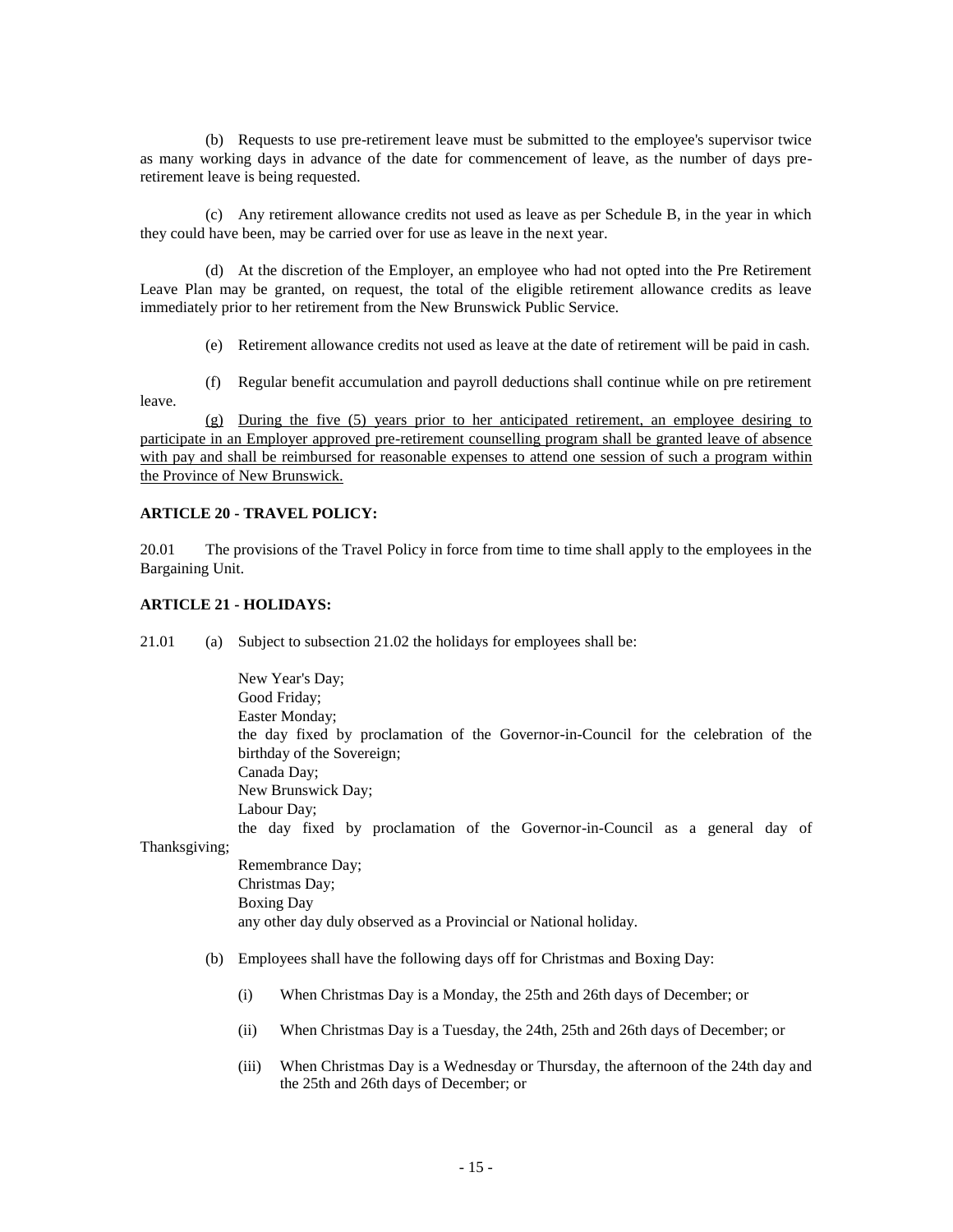(iv) When Christmas Day is a Friday, a Saturday, or a Sunday, the 24th to 27th days of December inclusive.

21.02 To be eligible for pay for one of said paid holidays, an employee must have worked the working day before and the working day after each of said holiday, unless excused for bona fide reasons such as sickness. A certificate may be requested by the Employer.

21.03 Notwithstanding Article 21.01(a), a casual employee employed for a period of less than six  $(6)$ continuous months shall receive pay for public holidays in accordance with the *Employment Standards Act.*

The seven (7) public holidays defined in accordance with the *Employment Standards Act* are New Year's Day, Good Friday, Canada Day, New Brunswick Day, Labour Day, Remembrance Day and Christmas Day, and includes any day substituted for one of those days and any other day duly observed as a Provincial or National holiday.

## **ARTICLE 22 - VACATIONS:**

22.01 For each calendar month for which the employee receives pay for at least ten (10) days worked, an employee shall earn vacation leave credits at the following rates:

(a) 1 1/4 days per month for employees with less than eight (8) years service.

(b) 1 2/3 days per month for employees with eight (8) or more but less than twenty (20) years service.

(c) 2 1/12 days per month for employees with twenty (20) or more years of service.

22.02 Subject to Article 22.07, employees in the bargaining unit are required to take earned vacation before December 31 of each calendar year.

22.03 Vacation schedules shall be pre-approved by the Employer.

22.04 An employee who becomes hospitalized while on annual vacation or who becomes ill for a period in excess of three days may use sick leave credits rather than lose a portion of her vacation. In such cases where sick leave is claimed, a doctor's certificate must be submitted to the Employer immediately upon return to work and the Employer must be notified at time of illness.

22.05 If one of the holidays referred to in Article 21 (Holidays) falls on or is observed on a regular working day during an employee's vacation, she shall be granted an additional day's vacation.

22.06 Vacation shall be taken at a time authorized by the Employer; however, preference in vacation schedules shall be given to those regular, temporary and term employees with greater departmental seniority. Employees shall indicate their vacation preference to their Supervisor prior to April 15 of each year. The vacation schedule shall be posted by the Employer May 15 of each year. The vacation year shall be from January 1st to December 31st of each year.

22.07 Vacations shall not be cumulative from year to year; however, that vacation entitlement may be carried over to a subsequent year at the sole discretion of the Employer. An employee who wishes to carry the employee's vacation entitlement forward shall request the Employer's permission to do so, in writing, prior to November  $1<sup>st</sup>$  of the year in which the employee ordinarily would take the vacation sought to be carried forward.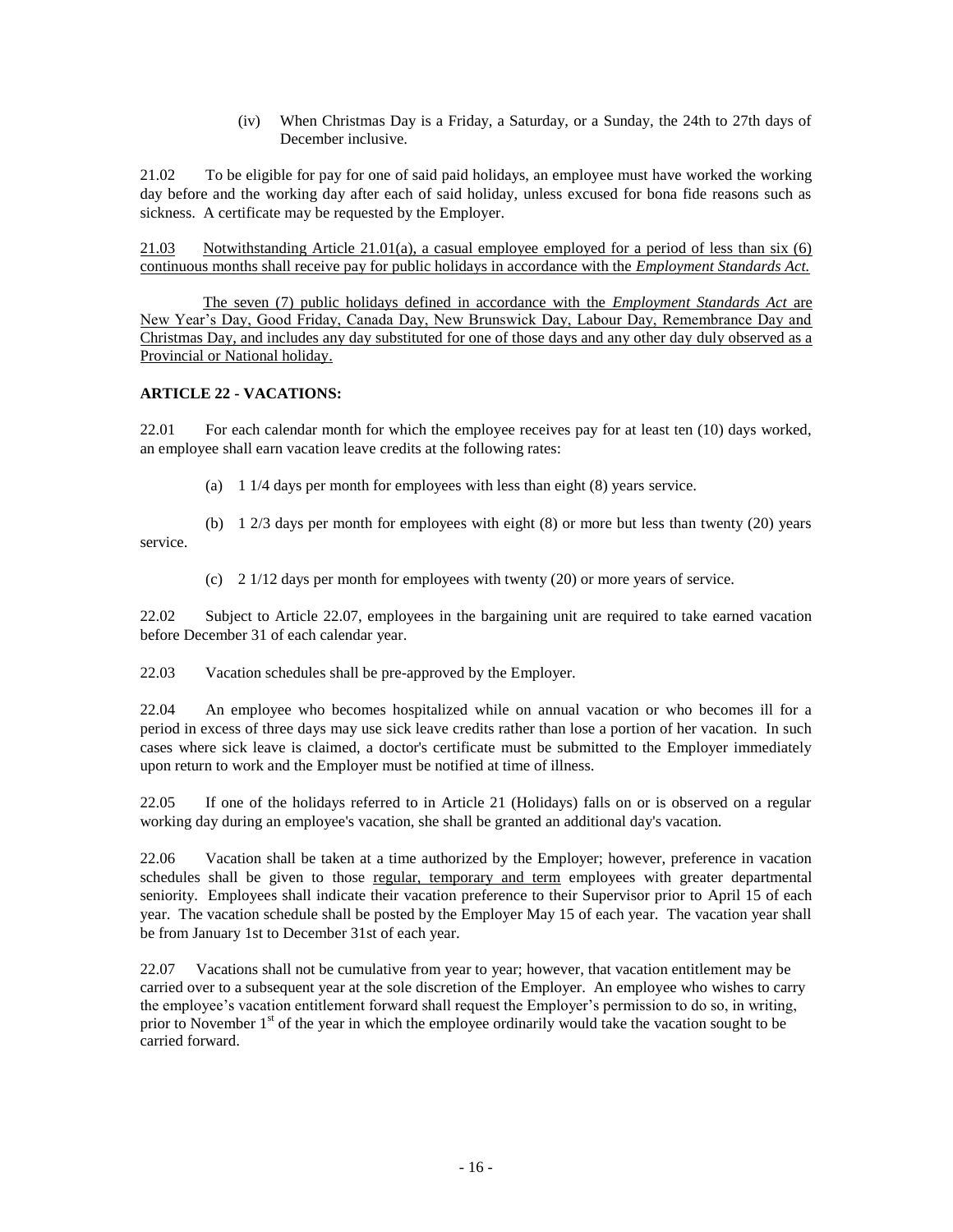22.08 An employee on vacation who is called in to work shall be compensated for the time worked at the overtime rate and shall be granted equivalent time off with pay up to a maximum of seven and one-quarter  $(7 \frac{1}{4})$  hours.

22.09 In addition to rate of pay, the Employer shall pay casual employees employed for a period of less than six (6) continuous months four percent (4%) of their wages for all hours worked in lieu of vacation in accordance with the *Employment Standards Act*.

# **ARTICLE 23 - SICK LEAVE:**

23.01 (a) Employees in the bargaining unit shall accumulate sick leave credits at the rate of one and one-quarter days per month for each calendar month for which he receives at least ten (10) days' pay up to a maximum credit of two hundred and forty days (240), commencing from date of employment.

(b) Notwithstanding anything in this Article, casual employees employed for a period of less than six (6) continuous months are entitled to sick leave without pay, as outlined in the *Employment Standards Act*.

23.02 (a) An employee who is absent from work on account of sickness must notify her respective office and her Supervisor, at no cost to the employee, no later than 8:30 a.m. Immediately upon return to work, the employee must submit a completed request for sick leave form.

(b) A deduction shall be made from the employee's accumulated sick leave credits for each working day that the employee is absent on sick leave. Absence on sick leave for less than one-half day  $(k_2)$  may be deducted as one half-day  $(k_2)$ . Absence for more than one-half day  $(k_2)$  but less than one (1) full day may be deducted as a full day.

23.03 (a) After more than three (3) consecutive working days lost time due to sickness a doctor's certificate shall be submitted by the employee if requested by the Employer during the illness.

(b) Where the Employer has reason to believe that an individual employee is abusing sick leave privileges, the deputy head or his designate may;

- (i) require that an employee shall produce a doctor's certificate for each period for which sick leave is claimed;
- (ii) notify the employee in advance that a doctor's certificate will be required for any sick leave taken within any specified period of up to twelve (12) months.

(c) If a doctor's certificate is not produced as requested, time absent from work shall be deducted from the employee's wages.

23.04 (a) Where an employee has exhausted her sick leave credits, a deputy head may grant to that employee special sick leave with pay for a period not exceeding fifteen (15) days. Such advance of sick leave shall be deducted from sick leave credits subsequently earned.

(b) Where the employment of an employee who has been granted advanced sick leave in accordance with clause 23.04 (a) is terminated for any reason, the employee shall compensate the Employer for any such leave granted to her that remains unearned at the time of termination of employment calculated on the basis of the employee's rate of remuneration at the time she ceased to be an employee.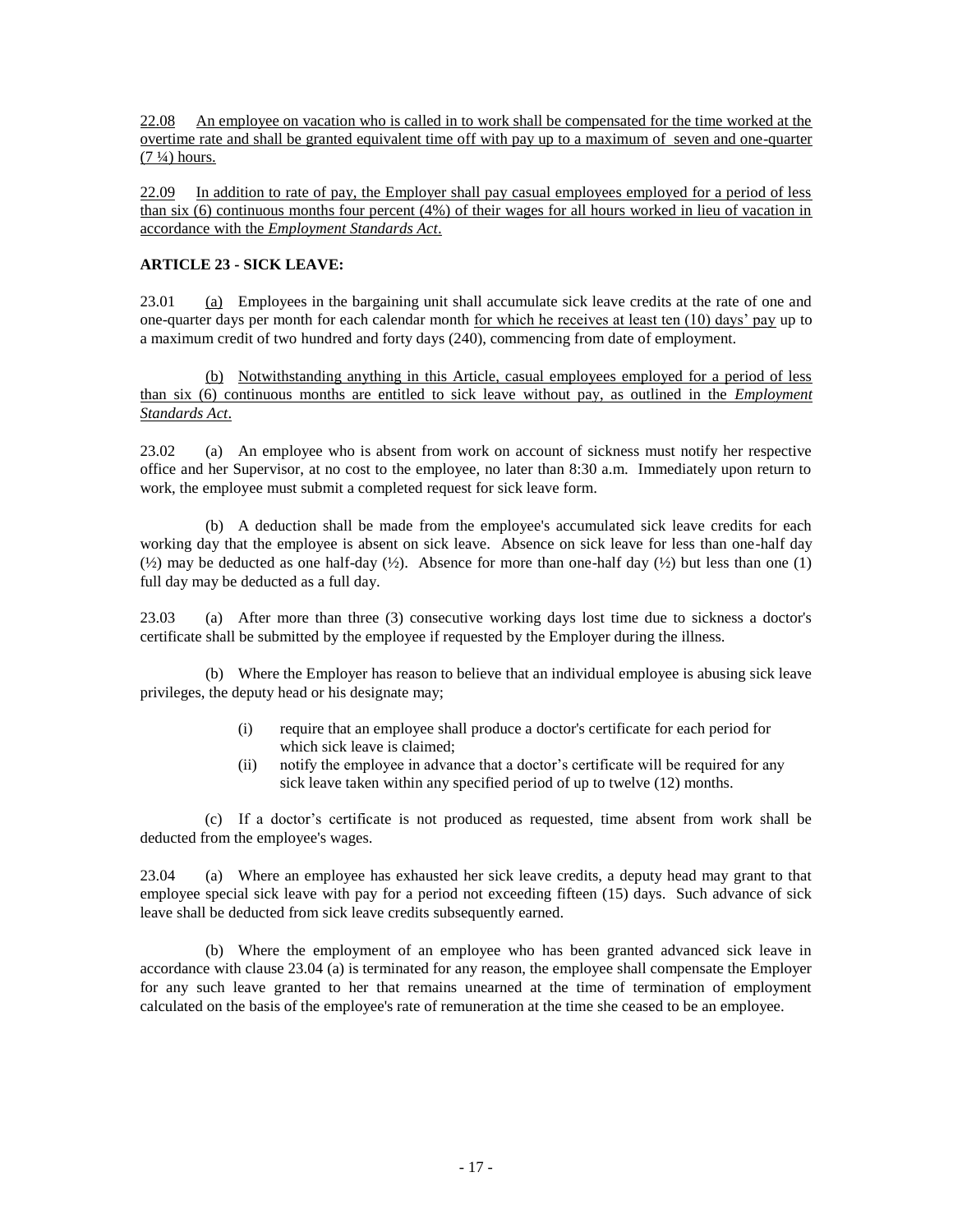## 23.05 Dental and Medical Leave

Leave of absence with pay may be granted for medical or dental appointments which cannot be arranged outside of normal working hours. Such permission shall not be unreasonably withheld or unreasonably requested. An appointment confirmation in writing may be requested by the Employer.

### **ARTICLE 24 - EDUCATIONAL LEAVE:**

24.01 The provisions of the educational policies in force from time to time shall apply to all employees.

### **ARTICLE 25 - SHOP STEWARD AND THE UNION:**

25.01 It is understood that the five (5) Shop Stewards and members of the Union have their regular work to perform on behalf of the Employer. It is acknowledged that grievances should be serviced as soon as possible and that if it is necessary to service a grievance during working hours, the Shop Stewards will not leave their jobs without giving an explanation for leaving and obtaining the supervisor's permission.

25.02 An accredited representative of the Union shall have access to the Employer's premises for the purpose of assisting in the service of a formal grievance.

### **ARTICLE 26 - CONTRACT NEGOTIATIONS:**

26.01 Leave of absence shall be granted to employees for attending negotiating sessions with the employer. The number granted leave shall be limited to three (3) persons. No employee shall lose salary or benefits under this article; however, the union shall reimburse the Employer, upon presentation of invoice.

## **ARTICLE 27 - LEAVES OF ABSENCE:**

### 27.01 Bereavement Leave

(a) Upon application, an employee shall be granted seven (7) consecutive calendar days leave of absence without loss of salary or benefits, one of which shall be the day of the funeral, in the event of the death of the employee's mother, father, person in loco parentis, spouse, son, daughter, brother, sister or grandchild. Additional bereavement leave may be granted under Article  $27.01$  ( $e$ ).

(b) Upon application, an employee shall be granted five (5) consecutive calendar days leave of absence without loss of salary or benefits, one of which shall be the day of the funeral, in the event of the death of the employee's mother-in-law, father-in-law, sister-in-law, brother-in-law, daughter-in-law, sonin-law, grandparents, spouse's grandparents, or other relatives living in the employee's household. Additional bereavement leave may be granted under Article 27.01 (e).

(c) An employee shall be granted bereavement leave in the event of the death of the employee's aunt, uncle, niece or nephew, without loss of pay, for a maximum of two (2) calendar days one of which must be the date of the funeral.

(d) An employee shall be granted bereavement leave in the event of the death of the employee's ex-spouse, without loss of pay, for a maximum of one (1) calendar day which must be the date of the funeral.

(e) An employee may be granted a maximum of an additional three (3) days bereavement leave at the discretion of the Employer for the purpose of travel to attend the funeral of any relative set out in this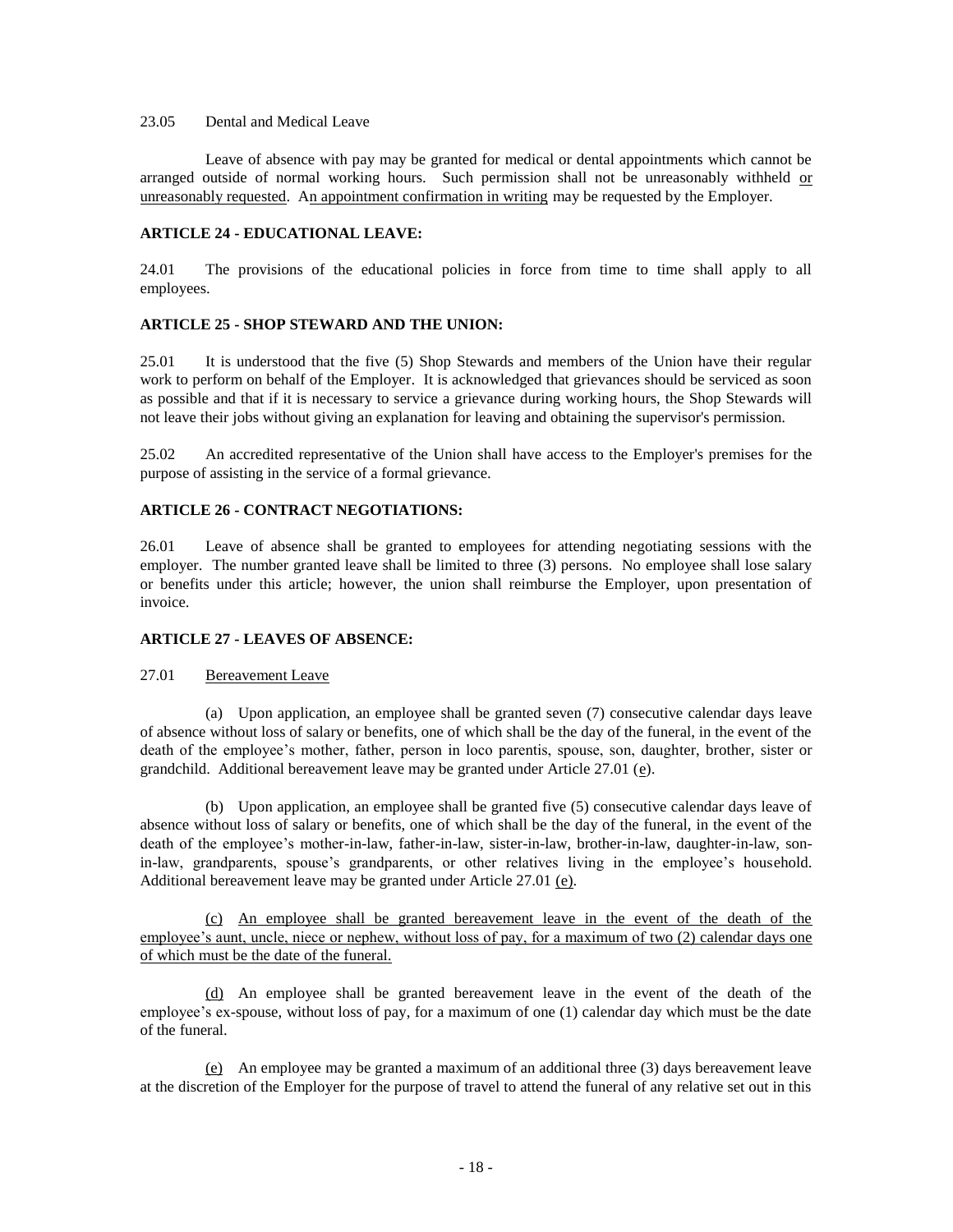Article or to carry out a family responsibility which the employee may be obliged to perform following the death of such relative.

## 27.02 Other Leave

a) The Employer may grant leave of absence with or without pay to any employee requesting such leave for good and sufficient cause. Such leave will not be unreasonably requested nor will it be unreasonably withheld.

b) The Employer may grant leave of absence with pay in emergency situations where circumstances not directly attributable to the employee prevent his/her reporting for duty for part or all of the day. Such leave will not be unreasonably withheld nor will it be unreasonably requested.

# c) Storm Leave

Subject to Article 27.02 c) (i), if an employee makes every reasonable effort to report on time for her regularly scheduled shift but is prevented from doing so because of a storm or hazardous road conditions, and the workplace is not closed, all time missed must be made up by the application of vacation credits, accumulated overtime, or a reduction in pay; or where operational requirements permit, at a time approved by the employer.

(i) If an employee is not more than two (2) hours late for her regularly scheduled shift because of a storm or hazardous road conditions, and it has been determined by the Employer that she has made every reasonable effort to report on time, the employee shall suffer no loss of pay for that shift and will not be required to make up the time.

(ii) If the Employer sends the employee home due to a storm or hazardous weather conditions, no time is to be made up and no salary will be lost.

(iii) An employee who is unable to come in to work despite all reasonable efforts must notify the Employer prior to the start of her shift unless circumstances prevent them from doing so.

# 27.03 Maternity Leave

An employee on maternity leave may apply for and if eligible receive the benefit of the maternity provisions of the *Employment Insurance Act*, as amended from time to time.

27.04 An employee requesting maternity leave shall submit the required Request for Leave Form accompanied by a medical certificate to the Employer at least fifteen (15) weeks prior to the anticipated delivery date.

27.05 Duration of Leave – Maternity leave shall commence six (6) weeks before the anticipated delivery date unless granted earlier than six (6) weeks or deferred. The Employer may require an employee to commence a leave of absence, only at such time as the employee, as a result of pregnancy, cannot reasonably and safely perform her duties. A medical certificate may be required. Maternity leave shall expire not later than eleven (11) weeks after delivery date unless the six (6) weeks she was entitled to before the delivery date were deferred, in which case the number of days not used shall be added to the eleven (11) weeks after the delivery date.

27.06 Returning to Work – An employee returning from maternity leave shall give the Employer written notice of the fact at least ten (10) working days prior to returning to work with a written approval of a qualified medical practitioner. Such employee shall be placed in her previously held classification at her work location (city, town or village) at a rate of pay that is equivalent to or greater than the rate of pay she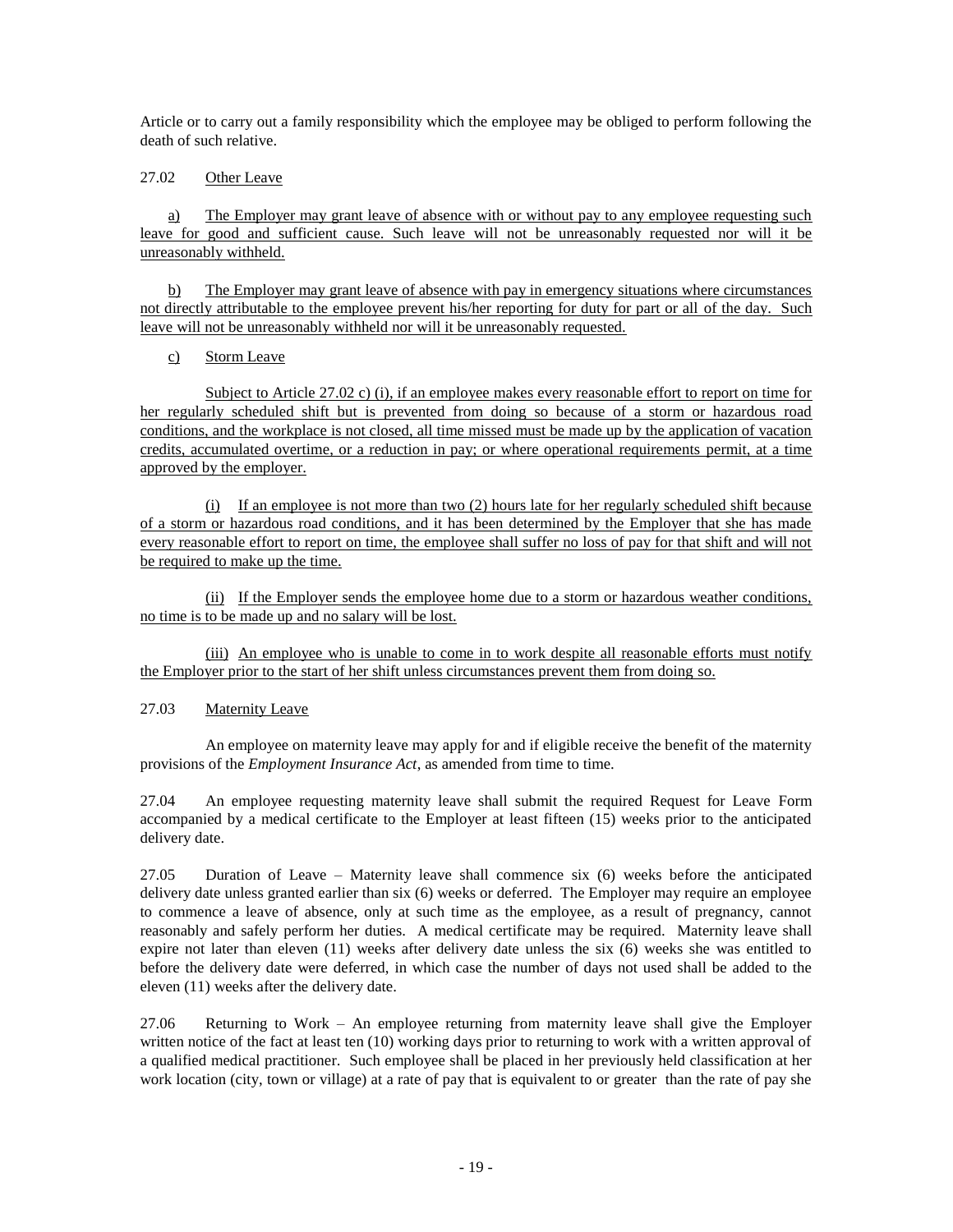was receiving immediately prior to her departure on maternity leave. If the employee's previously held position has been affected by lay-off, the provisions of Article 15 shall apply.

27.07 Supplementary Unemployment Benefit – An employee with one year's seniority who agrees to return to work for a period of at least six (6) months and who provides the Employer with proof that she has applied for and is eligible to receive Employment Insurance Benefits pursuant to the *Employment Insurance Act*, shall be eligible to be paid a maternity leave allowance in accordance with the Supplementary Unemployment Benefit plan for a period not to exceed fifteen (15) continuous weeks immediately following the minimum waiting period for Employment Insurance Benefit eligibility.

27.08 In respect of the period of maternity leave, maternity leave allowance payments made according to the Supplementary Unemployment Benefit Plan will consist of the following:

(a) where an employee is subject to a waiting period of two (2) weeks before receiving Employment Insurance maternity benefits, an allowance of seventy-five percent (75%) of the employee's regular rate of pay for each week of the two (2) week waiting period less any other monies earned during this period; and

(b) payments equivalent to the difference between the Employment Insurance benefits the employee is eligible to receive and seventy-five percent (75 %) of her regular rate of pay, at the time maternity leave commences, less any other monies received during the period which may result in a decrease in Employment Insurance benefits to which the employee would have been eligible if no extra monies had been earned during this period.

27.09 "Regular rate of pay" shall mean the rate of pay the employee was receiving at the time maternity leave commenced, but does not include retroactive adjustment of rate of pay, acting pay, overtime, shift premium or any other form of supplementary compensation.

27.10 An applicant under article 27.07 above shall return to work and remain in the Employer's employ for a period of at least six (6) months after her return to work. Should the employee fail to return to work and remain at work for a period of six (6) months, the employee shall reimburse the Employer for the amount received as maternity leave allowance on a pro rata basis.

27.11 An employee who is absent from work and is receiving Workers' Compensation Benefits is not entitled to any benefits under this article.

27.12 The Employer may, upon request in writing from the employee, extend the total period of unpaid maternity leave referred to in article 27.05.

27.13 During the period of up to seventeen (17) weeks only specified in 27.05 hereof:

(a) an employee continues to earn seniority and continuous service credits. An employee maintains but does not accrue sick leave or vacation leave credits. Periods of less than one (1) month shall not be counted in this calculation.

(b) where the employee participates in group insurance plans of the Employer, the employee and Employer shall continue their contributions to premiums as required by and subject to the terms of such plans.

27.14 An employee granted extended maternity leave pursuant to article 27.12 hereof may, where permissible under the relevant group insurance plans, continue contributions, including those of the Employer during such extended leave. The employee shall provide the Employer with post-dated cheques covering the amount of such premiums.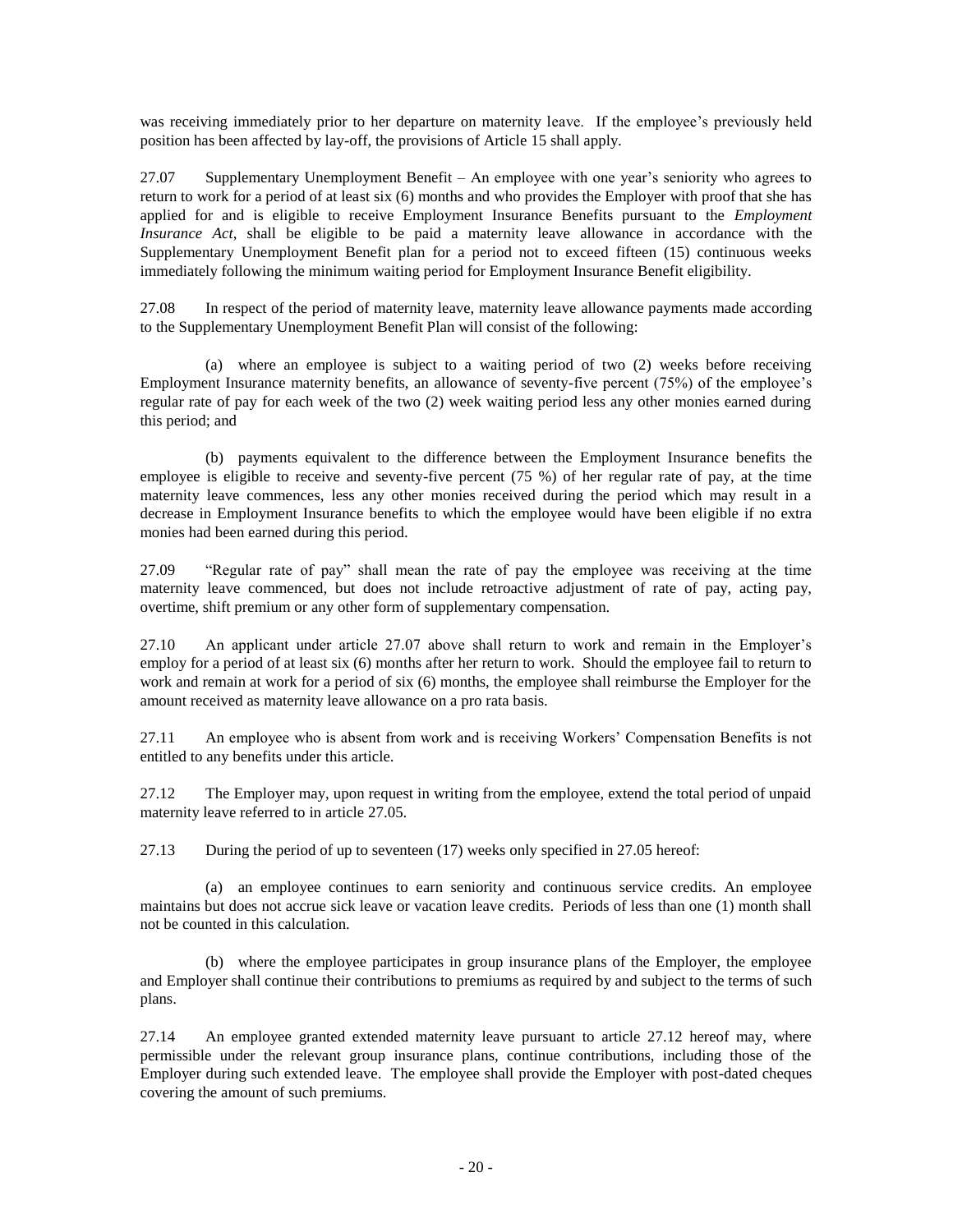27.15 When an employee on maternity leave wishes to return earlier than provided for under 27.05, she shall give the Employer notice of the fact at least ten (10) working days in advance and the Employer will make every reasonable effort to accommodate her request.

27.16 Subject to article 27.12, an employee on maternity leave who does not return to work at the expiry of her maternity leave shall be considered to have resigned her position.

27.17 An employee who resigns her position for maternity reasons shall retain her accrued benefits if she becomes re-employed in Part I within six (6) months from the date of her resignation, provided such benefits have not been previously liquidated.

27.18 Child Care Leave:

(a) An employee who is the natural or adoptive parent shall be granted, upon request in writing, child care leave without pay for a period up to thirty-seven (37) consecutive weeks.

(b) The thirty-seven (37) weeks child care leave referred to in 27.18 (a) above shall commence no earlier than the date on which the newborn or adoptive child comes into the employee's care and shall end no later than fifty-two (52) weeks after this date.

(c) The employee who is the natural mother of the child must commence the child care leave immediately upon expiry of maternity leave unless the employee and the Employer agree otherwise, and shall give the Employer a minimum of six (6) weeks' notice of her intent to take the child care leave. If the newborn child is hospitalized when maternity leave expires, the taking of the leave may be delayed.

(d) If the natural father intends to take child care leave, he shall give a minimum of six (6) weeks' written notice to the Employer of a commencement date and duration of the leave.

(e) For the adoptive parents, such leave shall be requested as soon as possible prior to the commencement of the leave.

(f) If both parents are employees, up to thirty-seven (37) weeks child care leave may be taken by one parent or shared by the two parents, provided the combined leave period does not exceed thirtyseven (37) weeks.

(g) An employee returning to work from child care leave shall be placed in her previously held classification at her work location (city, town or village) at a rate of pay that is equivalent or greater than the rate of pay she was receiving immediately prior to her departure on maternity leave. If the employee's previously held position has been affected by lay-off, the provisions of Article 15 shall apply.

(h) During the period of child care leave up to thirty-seven (37) weeks only specified in article 27.18 (a) thereto:

- 1. an employee continues to earn seniority and continuous service credits based on what her regular hours of work would have been;
- 2. when an employee participates in group insurance plans of the Employer, such employee may, if permissible under the relevant plan, continue contributions including that of the Employer to such group insurance plans. The employee shall provide the Employer with post-dated cheques covering the amount of such premiums.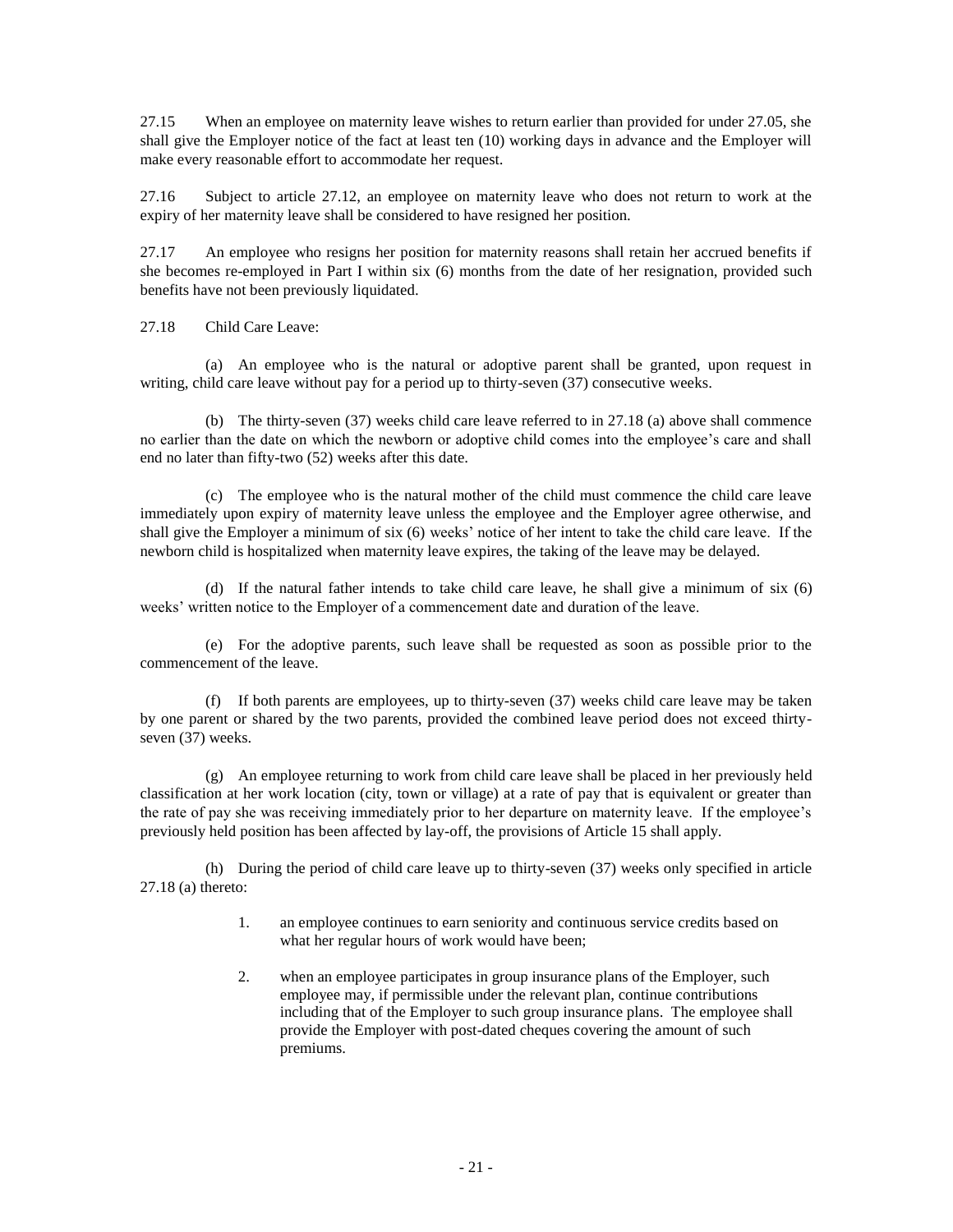3. an employee maintains but does not accrue sick leave or vacation leave benefits for any calendar month in which she is absent on child care leave for more than one-half (1/2) of the number of working days in that month.

(i) The Employer may, upon request in writing from the employee, grant leave of absence without pay following completion of the child care leave requested in article 27.18 (a) above. An employee granted such leave of absence without pay may, where permissible under the relevant insurance plans, continue contributions including those of the Employer during such extended leave period. The employee shall provide the Employer with post-dated cheques covering the amount of such premiums.

27.19 Subject to article 27.18 (i) above, an employee on child care leave who does not return to work at the expiry of such leave shall be considered to have resigned his/her position.

27.20 An employee shall be granted one (1) days' paternity leave without loss of pay within a reasonable period of time surrounding the occasion of the birth of his child.

### 27.21 Witness

The Employer shall grant leave of absence to an employee who is subpoenaed as a witness before a Court of Justice, a Court of Inquiry, a Coroner's Inquest. Such employee shall be paid the difference between her regular pay and the amount received as a witness, excluding traveling, meals, and other expenses, upon presentation of documentation supporting the witness appearance.

## 27.22 Examination Leave

If an employee is required by the Employer to write examinations to improve her qualifications or position within the Bargaining Unit, such employee shall not suffer any loss of pay or seniority in order to write such examinations held during the employee's working hours.

## 27.23 (a) Injured on Duty

An employee while receiving Workers' Compensation benefits other than disability pension under the *Workers' Compensation Act* shall suffer no loss in pay provided the employee reimburses the Employer for the amount received from the Workplace Health, Safety and Compensation Commission. The absence of an employee who is receiving Workers' Compensation benefits under the *Workers' Compensation Act* shall not be charged against the employee's sick leave or vacation credits.

(b) Employees who are receiving compensation benefits under the *Workers' Compensation Act* shall earn vacation and sick leave credits in accordance with Articles 22.00 and 23.00. However, notwithstanding article 22.01 and 23.01 accumulation of vacation and sick leave credits will be limited to the number of days that would have accrued for one (1) year of service.

## 27.24 Leave of Absence for Union Business

At the written request of the Union, the Employer shall grant leave of absence without pay, although seniority will continue to accumulate, for no more than four (4) employees from different court sites at the same time, designated by the Union, for the purpose of attending to Union business. Such leave must have been requested at least two (2) weeks prior to the proposed leave.

27.25 A full-time employee who is elected or selected for a full-time position with the Union, or any body with which the union is affiliated, shall be granted leave of absence without pay by the Employer, for a period of up to one (1) year. The employee will make such application as soon as reasonably possible after the employee's election, and in no case later than one (1) month in advance of the effective date of the commencement of the leave.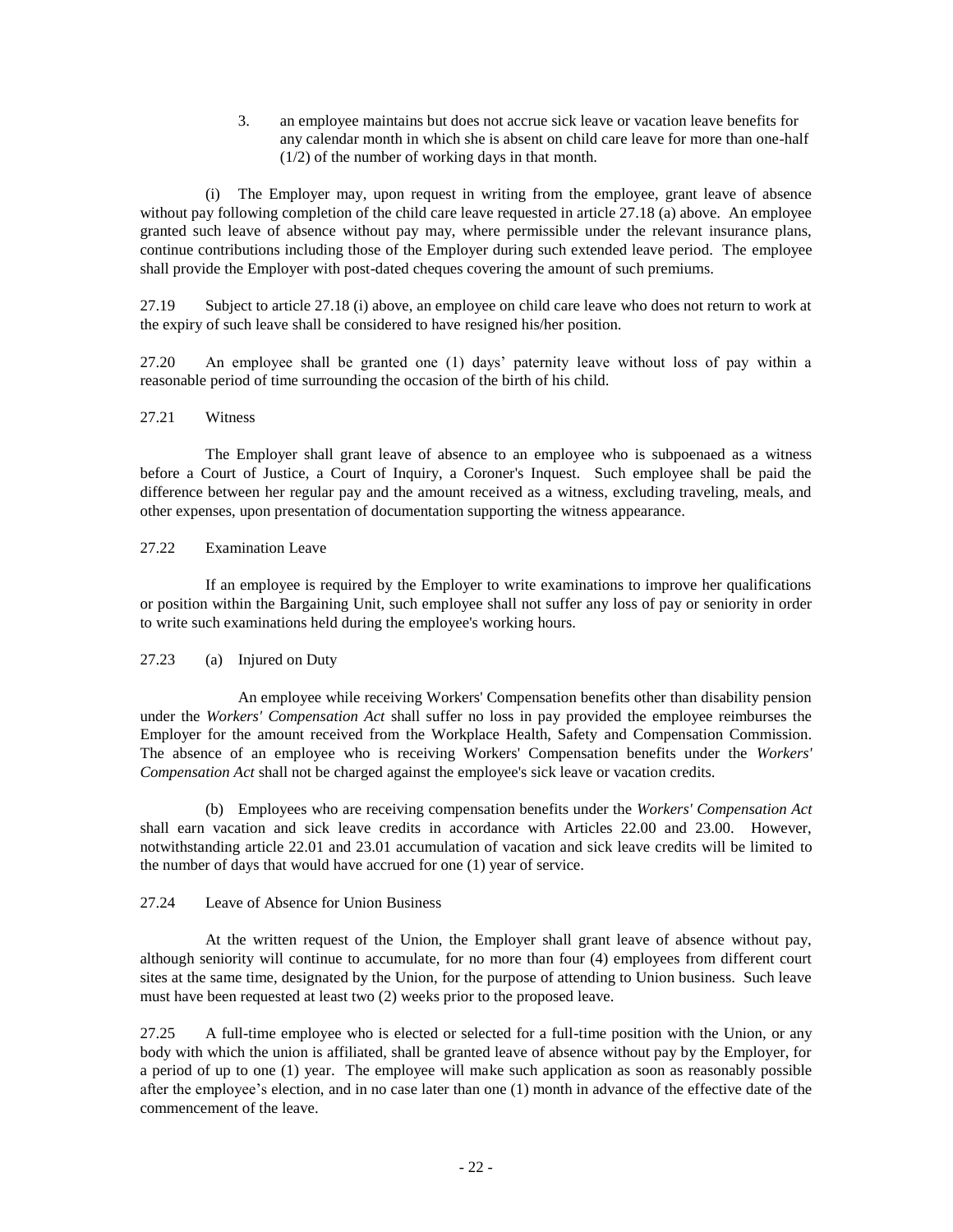Such leave shall be reapplied for by the employee for each subsequent year, three (3) months before the termination of the existing leave. Such cumulative years will not exceed three (3) years.

The employee shall retain seniority earned up to the date of the leave but will not accumulate seniority during the leave period and the period of leave will not count as service.

### 27.26 Secondments

Prior to an employee being seconded to a position into or out of the bargaining unit, the Employer and the Union shall attempt to enter into a Letter of Agreement detailing the collective agreement implications and the terms and conditions of employment for the period of the secondment. These terms and conditions of employment shall include, but are not limited to, length of secondment, hours of work, rate of pay, vacation, premiums, training, union dues, seniority, grievance/adjudication process**.**

The seconded employee shall sign the Letter of Agreement to acknowledge that she understands and accepts the terms of the secondment.

Where the employee's secondment may affect another union, the Employer and Union shall seek to include the affected union as a party to the Letter of Agreement.

Where the employee is being seconded to or from a non-bargaining position, the Employer and Union shall seek to include the employee as a party to the Letter of Agreement.

The Employer will consider backfilling the seconded employee's position and if not backfilled the Employer will provide the reasons for its' decision to the union.

27.27 Notwithstanding anything in this Article, given the temporary, sporadic nature of employment for casual employees who have been employed for a period of less than six (6) continuous months, these employees are entitled to leave of absence without pay, as outlined in the *Employment Standards Act* only.

### **ARTICLE 28 - COPIES OF AGREEMENT:**

28.01 The Employer shall provide a sufficient number of copies of this Agreement as soon as is practicably possible after the execution of this Agreement in order that each employee may have a copy.

28.02 The Employer shall be responsible for the translation of the Collective Agreement.

28.03 Both English and French versions of this Agreement shall be official. However, where a difference of interpretation arises, the language used to negotiate the collective agreement will prevail.

28.04 The Employer shall supply any new employee with a copy of this Agreement as soon as possible after the employee has commenced her employment.

## **ARTICLE 29 - EMPLOYEE BENEFITS AND PORTABILITY**

29.01 Health Plan

(a) The Employer shall pay seventy-five percent (75%) of the cost of premiums of the Province of New Brunswick Employee Health Plan or its equivalent for all employees. Employee enrollment in this Plan shall be on a voluntary basis. The Employer shall deduct the employee's share of the cost of the premiums of the Plan when so authorized by the employee.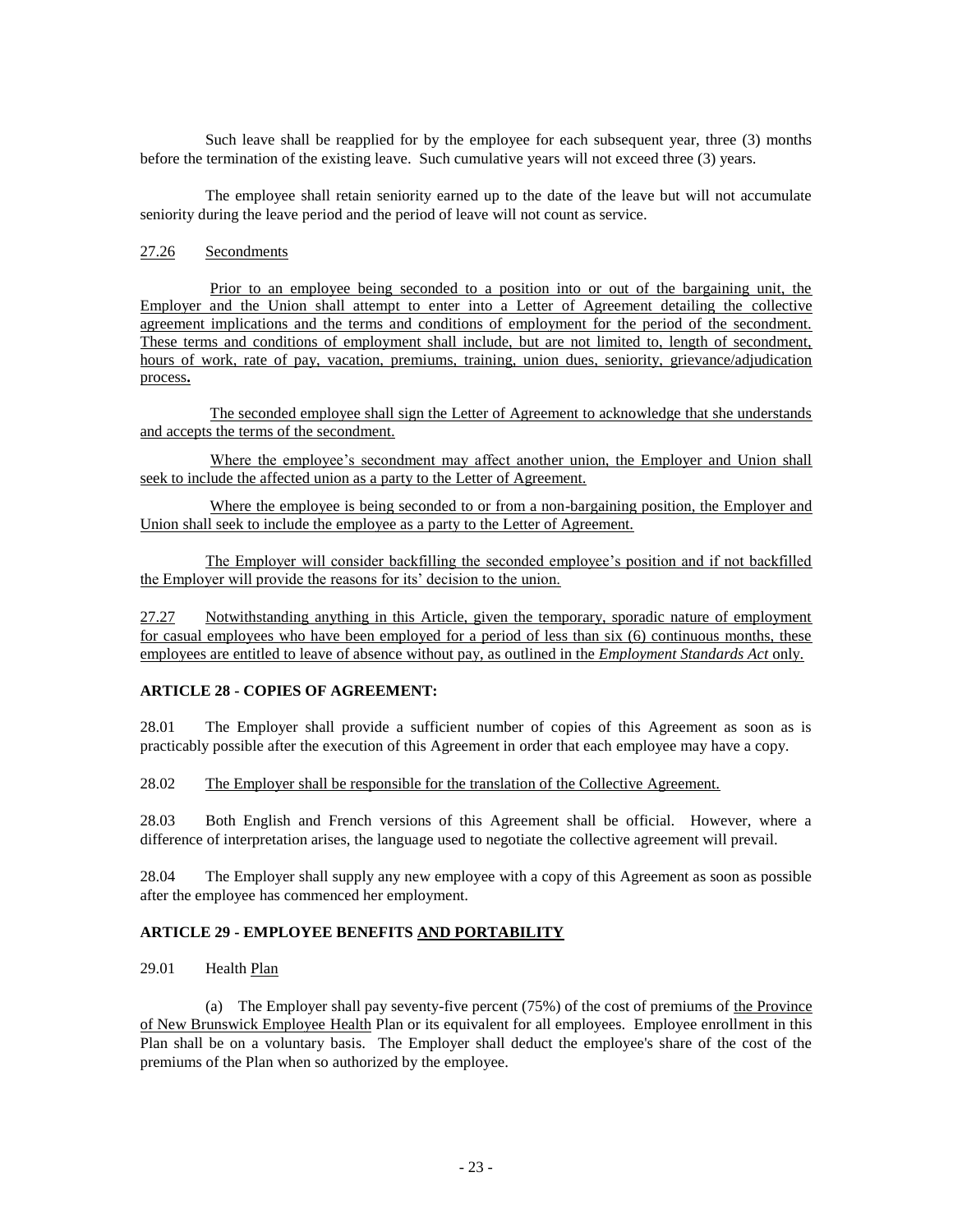(b) In the event that, during the life of this Agreement, additional benefits are added to the Province of New Brunswick Employee Health Plan resulting in higher premiums being levied by the Plan, the Employer agrees that its contribution shall be automatically adjusted so as to maintain the present 75-25 cost sharing basis of the Plan.

### 29.02 Dental Plan

The Employer shall pay fifty percent (50%) of the cost of a basic Province of New Brunswick Employee Dental Plan or its equivalent, as agreed between the parties, for all employees. Employee enrollment in this Plan shall be on a voluntary basis, however once employees elect to join in the Plan they must, as a condition of the Plan remain a member for at least two (2) years. Upon implementation, the Employer shall deduct the employee's share of the cost of the premium of the Plan when so authorized by the employee.

### 29.03 Group Life Insurance

The Employer shall continue to participate in the existing Group Life Insurance Plan in force for employees on the same basis as at present.

29.04 Where an employee is absent on leave without pay or suspension from duty without pay, the employee is responsible for the full cost of the Health and Dental Plan and Group Life Insurance premiums for each full calendar month of absence.

### 29.05 Long Term Disability

The Employer shall make available to eligible employees the "Long Term Disability Plan for Employees of New Brunswick". Eligibility shall be governed by the rules of the plan. Premiums will be paid by the employee through payroll deduction. This coverage is compulsory for employees in this group hired on or after November 1, 1985.

29.06 Casual employees who meet the eligibility criteria for the insured benefit programs are entitled to 29.01, 29.02 and 29.03. As well, employees who have been terminated and subsequently re-hired within six (6) months of termination, who meet the eligibility criteria, are eligible for the reinstatement of their coverage immediately upon return to work.

# 29.07 Portability

(a) A regular employee who accepts employment in a Department or Agency listed in Part I, First Schedule of the *Public Service Labour Relations Act* within forty-five (45) calendar days of the resignation date from another Department or Agency listed in Part I of such Act, shall be deemed to have been on leave of absence without pay for this period. Such employee shall retain portability respecting accumulated sick leave credits, vacation rate entitlement, and retirement allowance entitlements.

(b) If an employee accepts employment into a management and non-union position or into a bargaining unit that has discontinued the retirement allowance in Parts I, II or III, the options for the employee with respect to their retirement allowance entitlements shall be in accordance with the "Discontinuance of Retirement Allowance Benefit- Understanding the Options" booklet, Department of Human Resources.

(c) If a regular employee accepts employment into the bargaining unit from Part II, III or IV of the New Brunswick *Public Service Labour Relations Act* within forty-five (45) calendar days of his resignation date, such employee shall retain the following benefits:

> (i) The number of regular hours of continuous employment in the public service for the purpose of retirement allowance entitlement.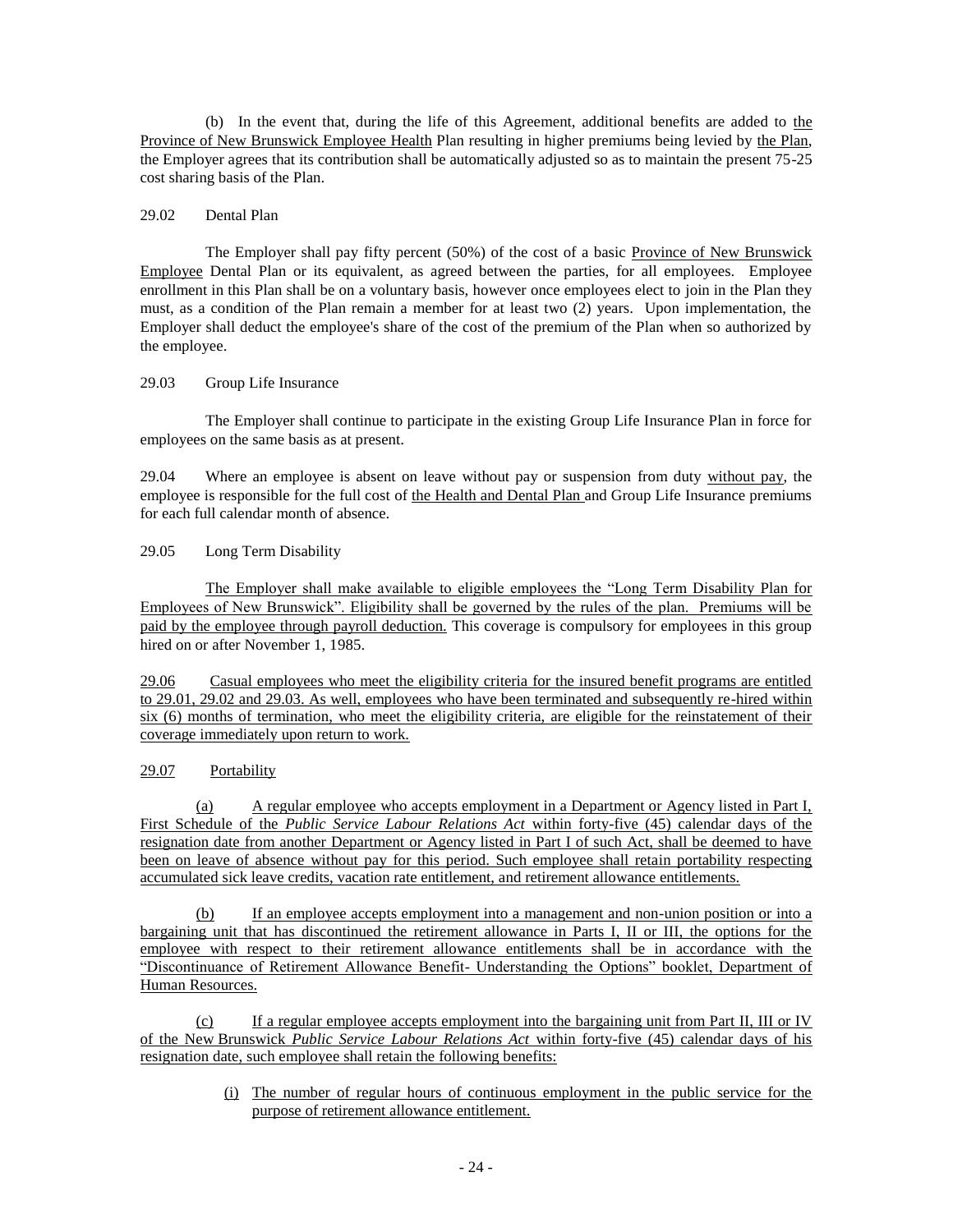- (ii) Vacation rate entitlement;
- (iii) The transfer of accumulated pension credits provided that a reciprocal agreement between the applicable pension plans exists;
- (iv) Sick leave credits accumulated from his previous Employer up to a maximum of 240 days.

### **ARTICLE 30 – SAFETY AND HEALTH:**

30.01 The parties agree that the provisions of the *Occupational Health and Safety Act* apply to this bargaining unit.

30.02 No one who is a member of the Health and Safety Committee established pursuant to the *Occupational Health and Safety Act* shall suffer any loss of regular pay or benefit for time spent attending meetings of the Health and Safety Committee.

### **ARTICLE 31 - FUTURE LEGISLATION AND THE COLLECTIVE AGREEMENT:**

31.01 In the event that any law passed by the Legislature of the Province applying to employees covered by this Agreement, renders null and void any provisions of the Agreement, the remaining provisions of the Agreement shall remain in effect for the term of this Agreement. The parties shall negotiate a mutually agreeable provision to be substituted for the provision rendered null and void. Should such negotiations fail to achieve agreement, the parties hereby agree to binding arbitration under the *Public Service Labour Relations Act*.

### **ARTICLE 32 - TECHNOLOGICAL CHANGE:**

### 32.01 Definition

A change in the Employer's operation directly related to the introduction of equipment or material which will result in changes in the employment status or major changes in working conditions of employees.

### 32.02 Introduction

Both parties recognize the overall advantages of technological change. Where technological change is to be implemented, the Employer will seek ways and means of minimizing adverse effects on employees which might result from such changes.

### 32.03 Notice

The Employer will, except for unexpected developments, give the Union written notice of technological change, which includes as much relative information as possible concerning approximate number of employees and location affected by such technological change, at least three (3) months prior to the date the change is to be implemented. During this period, either party may request a meeting to discuss the introduction of such technological change and the effect upon the employees.

32.04 Training

If as a result of a change in technology the Employer requires an employee to undertake additional training, this training will be provided to the employee in accordance with the Province of New Brunswick's Language of Work Policy. Such training shall be given during the hours of work whenever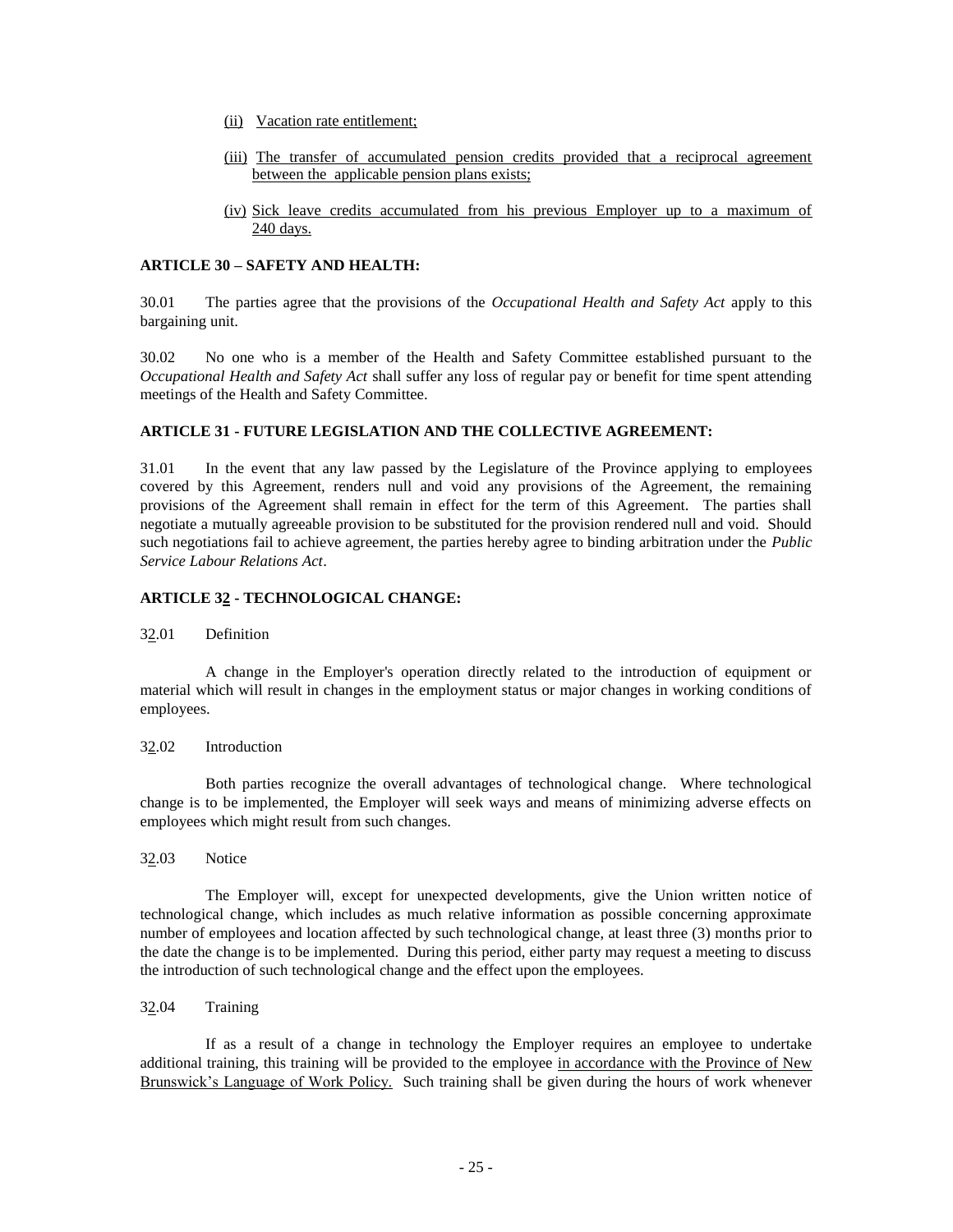possible. Training due to technological change shall be at the Employer's expense. Time spent in training shall be without loss of pay to the employee.

Where training is not practicable; or

When after a reasonable period of training the employee is unable to acquire sufficient competence;

or

When the employee's position becomes redundant and alternate employment is not available;

The affected employee shall be laid off in accordance with the layoff provisions of this Agreement.

 $32.05$  It is agreed by the parties that the benefits, privileges, rights, or obligations contained in this article are in lieu of the application of section 64.1 (1) and (2) as provided in subsection 64.1 of the *Public Service Labour Relations Act*.

### **ARTICLE 33 - PART-TIME EMPLOYEE PROVISIONS:**

33.01 (a) A part-time employee shall accumulate the following on a pro-rated basis; the pro-ratio being the hours regularly worked in relation to the normal hours worked for full-time employees:

- (i) Seniority
- (ii) Vacation credits
- (iii) Sick leave credits
- (iv) Service credits for retirement allowance.
- (b) All other leaves are applicable on a pro-rated basis.

Notwithstanding Article 21, where a holiday falls on a part-time employee's scheduled workday, the employee shall receive the holiday without loss of pay. Where a holiday falls on a part-time employee's regular day off, the holiday is not rescheduled nor is the part-time employee otherwise compensated.

Notwithstanding Article 17.06, a part-time employee shall be eligible for a pay increment only after completion of each total annual hours of work normally worked by full-time employees.

Participation of a part-time employee in any group benefit plan is subject to the terms of such plan.

33.02 Part-time employees may participate, on a voluntary basis, in the pension plan for part-time employees with equal contributions from Employer and employee up to 4.5%.

### **ARTICLE 34 - RETROACTIVITY:**

34.01 The rates of pay, subject to 34.02, 34.03 and 34.04 are retroactive to October 1, 2012. Other changes, unless otherwise stated in the agreement, shall be effective on the signing date of this agreement.

34.02 All employees active on the signing date of this agreement shall be entitled to retroactive pay adjustment on the basis of straight time for all hours worked, notwithstanding the provisions of Article 18.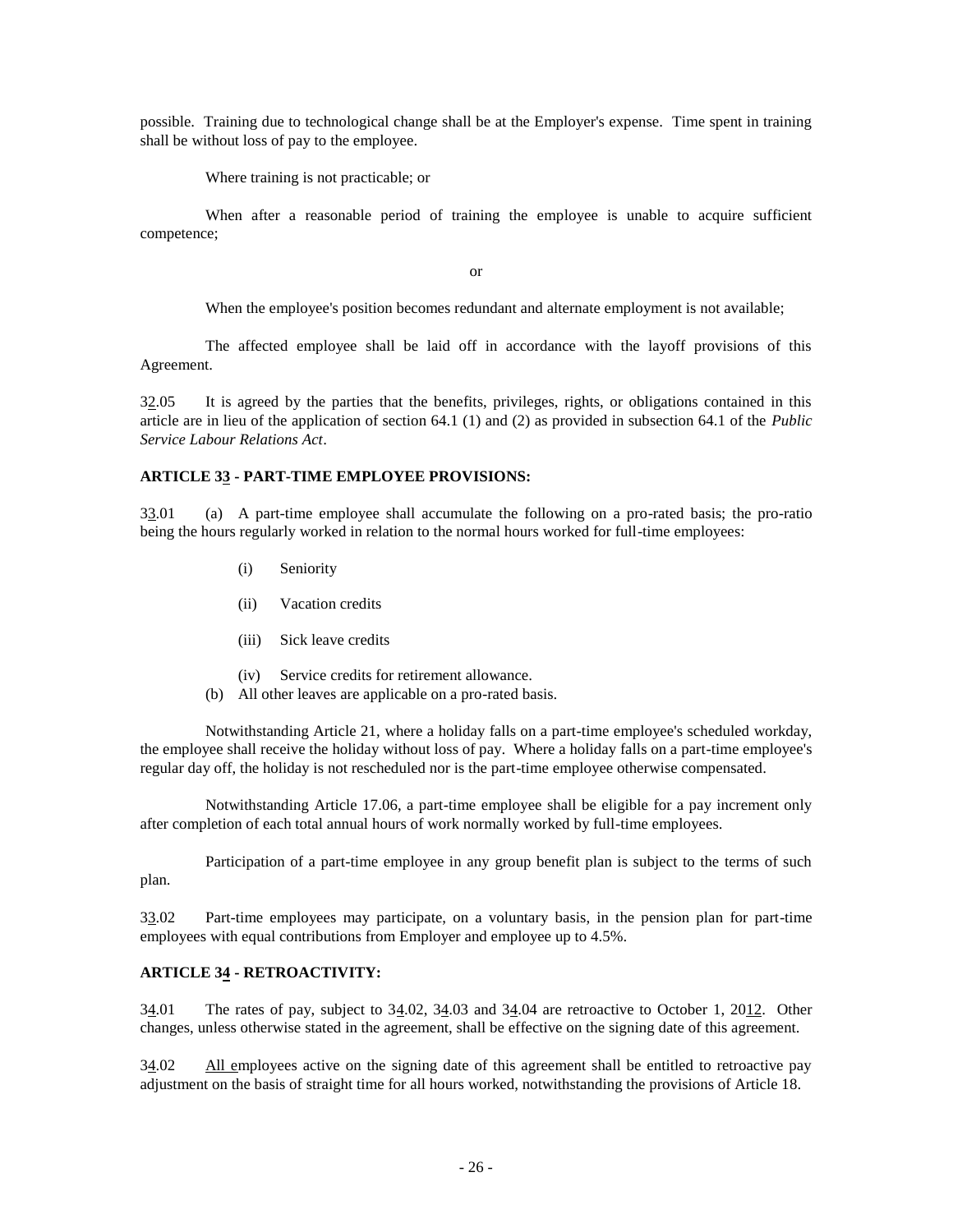34.03 Employees who had six (6) continuous months or more of service with the Employer, who were not active on the signing date of this agreement and who have left the service of the Employer since October 1, 2012, and before the signing of this agreement shall be entitled to retroactive wages as in 34.02, where such former employees make claim by notice in writing to the former employing department within forty-five (45) days of the signing of this Agreement.

34.04 Former employees discharged for cause and those former employees who do not apply within forty-five (45) days of the signing date of this agreement are not entitled to retroactivity.

# **ARTICLE 35 - DURATION AND TERMINATION:**

35.01 This agreement shall be effective the date of signing, except where otherwise provided, and shall be in effect until September 30, 2016.

35.02 This is the sole agreement between the parties. By mutual consent of the parties, this agreement may be amended during the term of this agreement. This agreement and any such amendment thereof shall remain in full force until such time as a new Collective Agreement is signed by the parties, or, until such time as a deadlock is declared pursuant to the *Public Service Labour Relations Act*.

IN WITNESS WHEREOF, the parties have signed this  $19<sup>th</sup>$  day of December, 2017.

| FOR THE UNION:   | FOR THE EMPLOYER:   |
|------------------|---------------------|
| Odette Robichaud | Hon. Denis Landry   |
| Patricia Brewer  | Hon. Roger Melanson |
| Brenda Renouf    | Donald Boudreau     |
| Robert LeMoignan | Anne Craik          |
|                  | Douglas Pollock     |
|                  | Anne Soles          |
|                  | Angela Bryden       |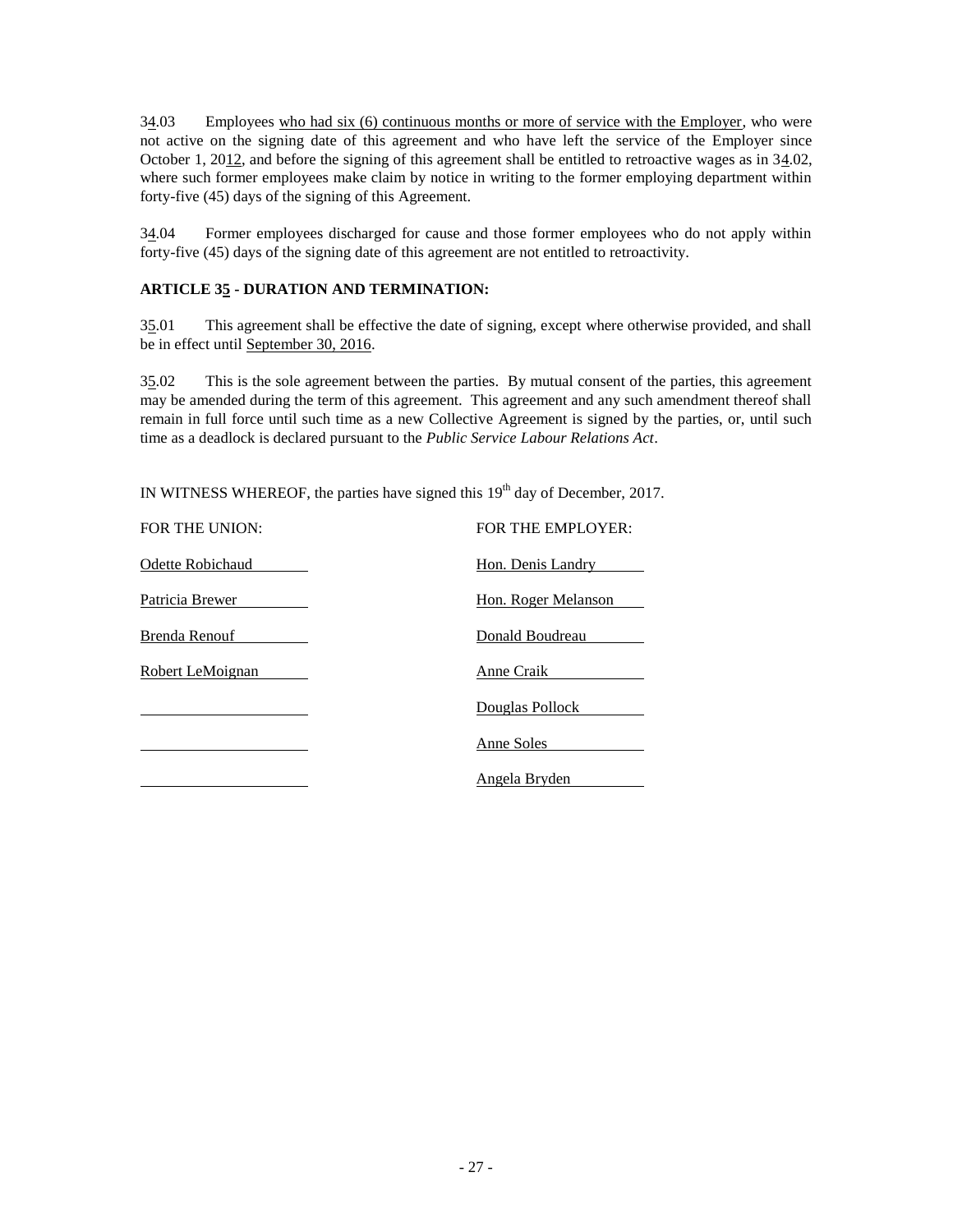# **SCHEDULE "A" COURT STENOGRAPHERS BI-WEEKLY RATES**

|                           | Pay Equity & GEI |         |         |         |         |  |
|---------------------------|------------------|---------|---------|---------|---------|--|
| <b>Court Stenographer</b> | Α                | B       | C       | D       | E       |  |
| Effective October 1, 2012 | 1577.57          | 1658.65 | 1733.29 | 1806.96 | 1883.75 |  |
| Effective April 1, 2013   | 1600.48          | 1682.74 | 1758.47 | 1833.20 | 1911.11 |  |
| Effective October 1, 2013 | 1623.50          | 1706.95 | 1783.76 | 1859.57 | 1938.61 |  |
| Effective April 1, 2014   | 1646.64          | 1731.28 | 1809.19 | 1886.08 | 1966.24 |  |
| Effective October 1, 2014 | 1669.90          | 1755.73 | 1834.74 | 1912.72 | 1994.01 |  |
| Effective April 1, 2015   | 1693.27          | 1780.31 | 1860.42 | 1939.49 | 2021.92 |  |
| Effective October 1, 2015 | 1716.76          | 1805.01 | 1886.23 | 1966.40 | 2049.97 |  |
| Effective April 1, 2016   | 1725.35          | 1814.03 | 1895.66 | 1976.23 | 2060.22 |  |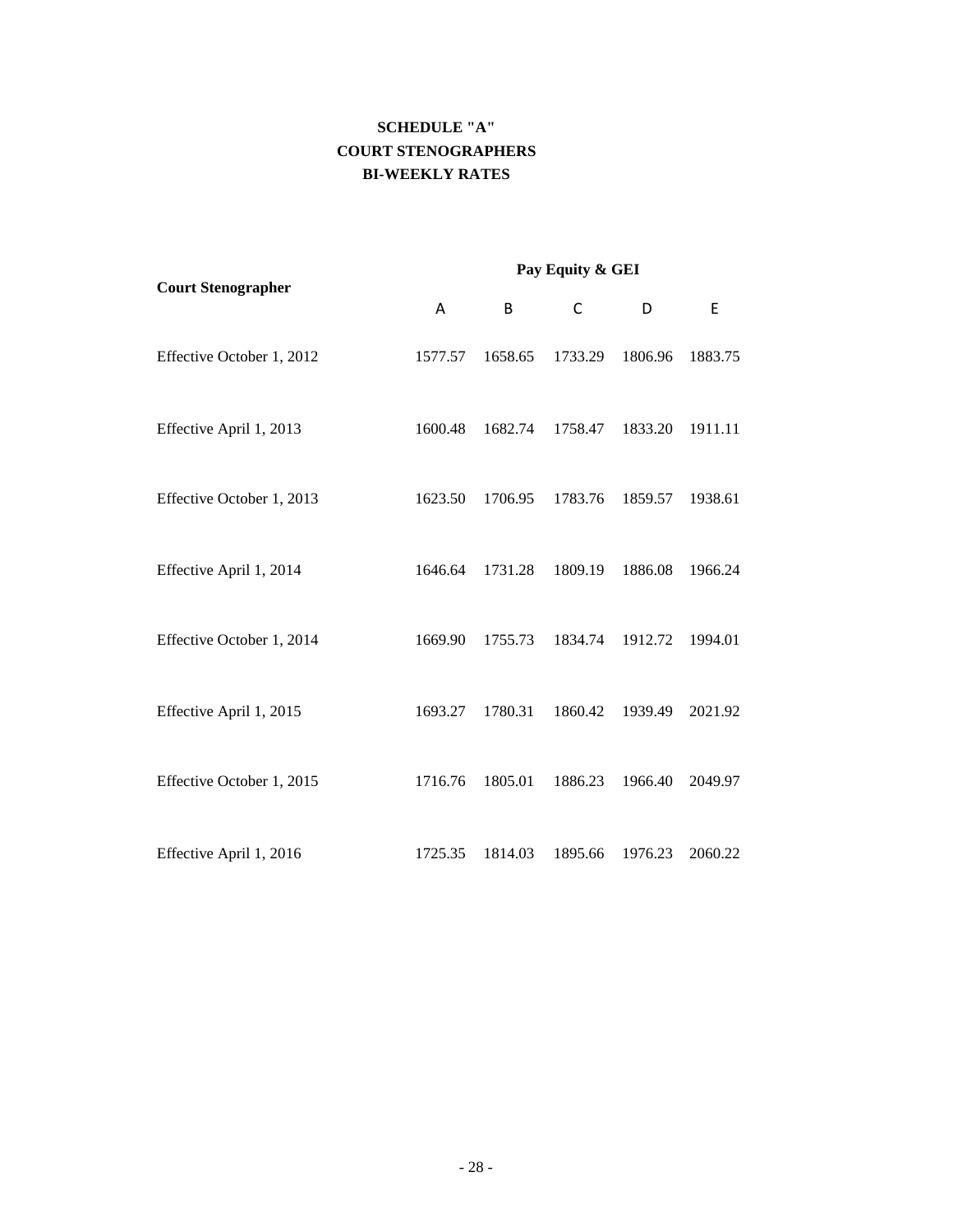## **SCHEDULE "B"**

## **PRE RETIREMENT LEAVE PLAN**

## **THE NUMBER OF DAYS RETIREMENT ALLOWANCE CREDIT WHICH MAY BE USED AS LEAVE BEFORE RETIREMENT INSTEAD OF TAKEN IN CASH AT TIME OF RETIREMENT - CHOICE AT EMPLOYEE'S OPTION**

| NO. DAYS<br><b>ENTITLEMENT AT</b><br><b>RETIREMENT</b> |                  | NUMBER OF YEARS PRIOR TO RETIREMENT |                |                |         |
|--------------------------------------------------------|------------------|-------------------------------------|----------------|----------------|---------|
|                                                        | 5                | $\overline{4}$                      | 3              | $\overline{2}$ | $\,1\,$ |
| 25                                                     | $\sqrt{2}$       | $\mathfrak{Z}$                      | $\overline{4}$ | 6              | 10      |
| 30                                                     | $\overline{2}$   | $\overline{4}$                      | 5              | $\overline{7}$ | 12      |
| 35                                                     | $\mathfrak{Z}$   | $\overline{4}$                      | $\sqrt{6}$     | $\,8\,$        | 14      |
| 40                                                     | $\mathfrak{Z}$   | 5                                   | $\sqrt{6}$     | 10             | 16      |
| 45                                                     | $\overline{4}$   | 5                                   | $\tau$         | 11             | 18      |
| 50                                                     | $\overline{4}$   | 6                                   | $\,8\,$        | 12             | 20      |
| 55                                                     | $\overline{4}$   | $\overline{7}$                      | 9              | 13             | 22      |
| 60                                                     | 5                | $\boldsymbol{7}$                    | 10             | 14             | 24      |
| 65                                                     | 5                | 8                                   | 10             | 16             | 26      |
| 70                                                     | 6                | $8\,$                               | 11             | 17             | $28\,$  |
| 75                                                     | 6                | 9                                   | 12             | 18             | 30      |
| 80                                                     | 6                | 10                                  | 13             | 19             | 32      |
| 85                                                     | $\boldsymbol{7}$ | 10                                  | 14             | 20             | 34      |
| 90                                                     | $\tau$           | 11                                  | 14             | 22             | 36      |
| 95                                                     | $\,8\,$          | 11                                  | 15             | 23             | 38      |
| 100                                                    | $\,8\,$          | 12                                  | 16             | 24             | 40      |
| 105                                                    | $\,8\,$          | 13                                  | 17             | 25             | 42      |
| 110                                                    | 9                | 13                                  | 18             | 26             | 44      |
| 115                                                    | 9                | 14                                  | 18             | 28             | 46      |
| 120                                                    | 10               | 14                                  | 19             | 29             | 48      |
| 125                                                    | 10               | 15                                  | 20             | 30             | 50      |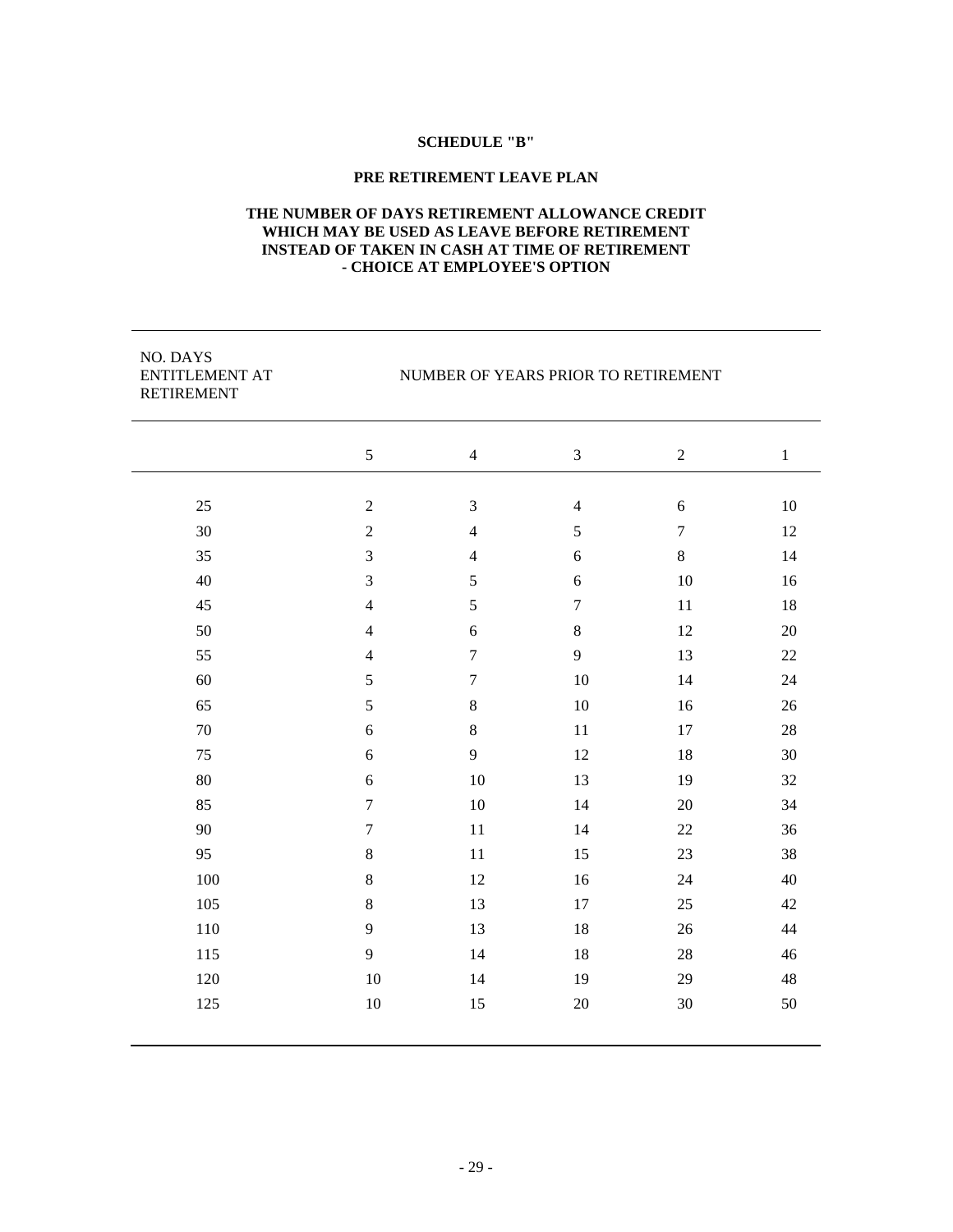# **LETTER OF INTENT**

# **BETWEEN**

# **TREASURY BOARD (the "Employer")**

# **AND**

# **THE CANADIAN UNION OF PUBLIC EMPLOYEES, LOCAL 1840 (the "Union")**

## **Re:** *Pay Equity Act, 2009* **– Maintenance of Pay Equity for Court Stenographers**

Whereas the *Pay Equity Act, 2009* (the "*Ac*t") was proclaimed on April 1, 2010; and

Whereas the purpose of the *Act* is to implement pay equity within the Public Service; and

Whereas the Employer and Court Stenographers concluded in 2015 a joint pay equity study using a nondiscriminatory job evaluation system which identified a gender-based pay gap; and

Whereas the Employer subsequently approved the expenditures required to eliminate the pay gap with wage adjustments effective retroactively to 2012; and

Whereas the Employer recognizes its duty to perform the maintenance of pay equity in accordance with sections 24 to 27 of the *Act* and its Regulations; and

Whereas a pay equity maintenance exercise pursuant to the Act has not yet been performed within the New Brunswick Public Service; and

Whereas the parties have a mutual interest in ensuring that maintenance be conducted in a manner that respects the *Act*;

Therefore, the parties agree:

- 1. To seek guidance from the Women's Equality Branch at the Executive Council Office, as the agency responsible for the *Act*, with regard to when and how the maintenance of pay equity for Court Stenographers should begin and be conducted; and
- 2. That each party will be responsible for its own representatives' expenses including wages, travel and accommodation during the maintenance process. The employer will provide the space for meetings.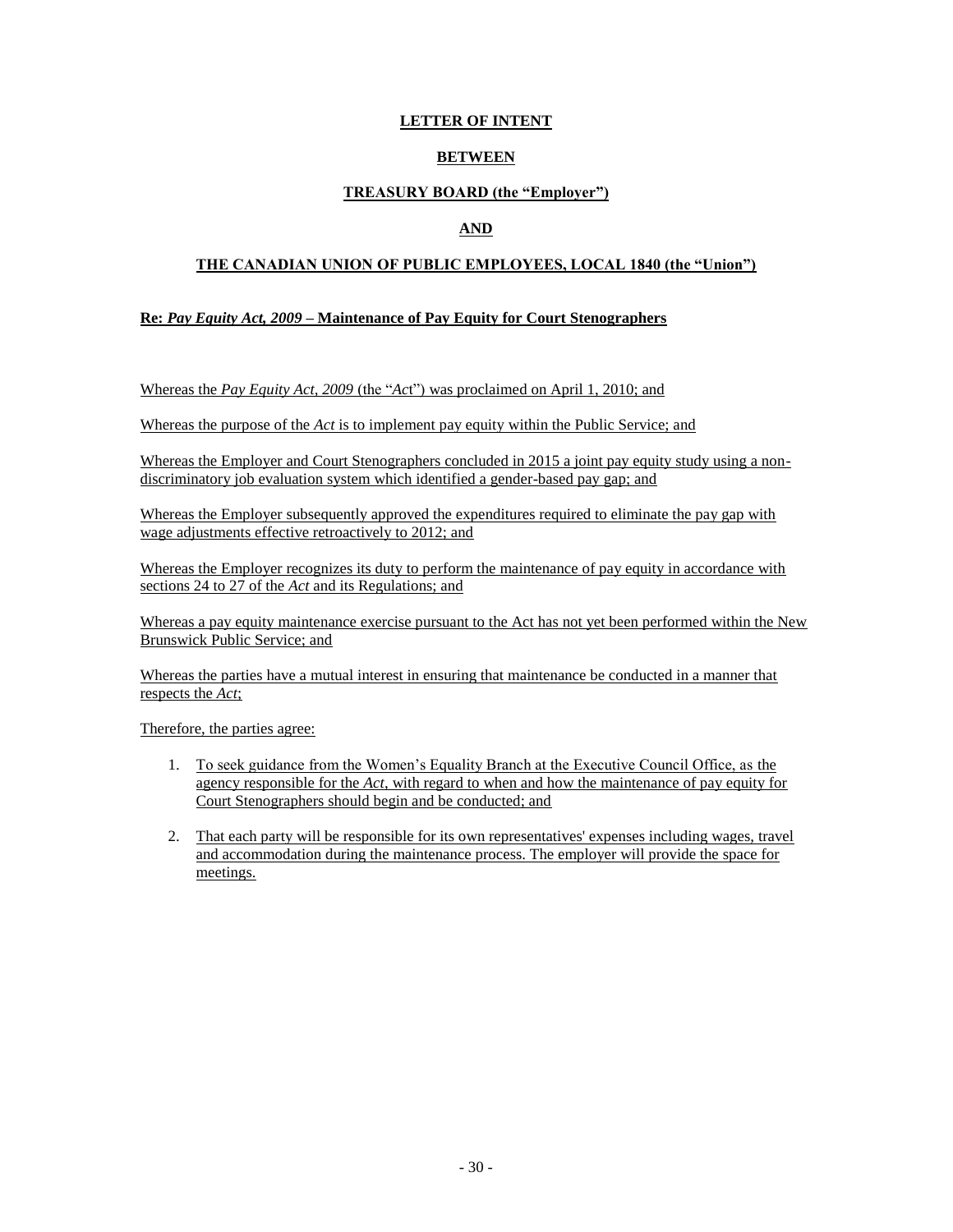Dated at Fredericton this 19<sup>th</sup> day of December, 2017.

FOR THE UNION: FOR THE EMPLOYER: Odette Robichaud **Hon. Denis Landry** Patricia Brewer Hon. Roger Melanson Brenda Renouf **Donald Boudreau** Robert LeMoignan **Anne Craik** Douglas Pollock Anne Soles Angela Bryden $\overline{\phantom{a}}$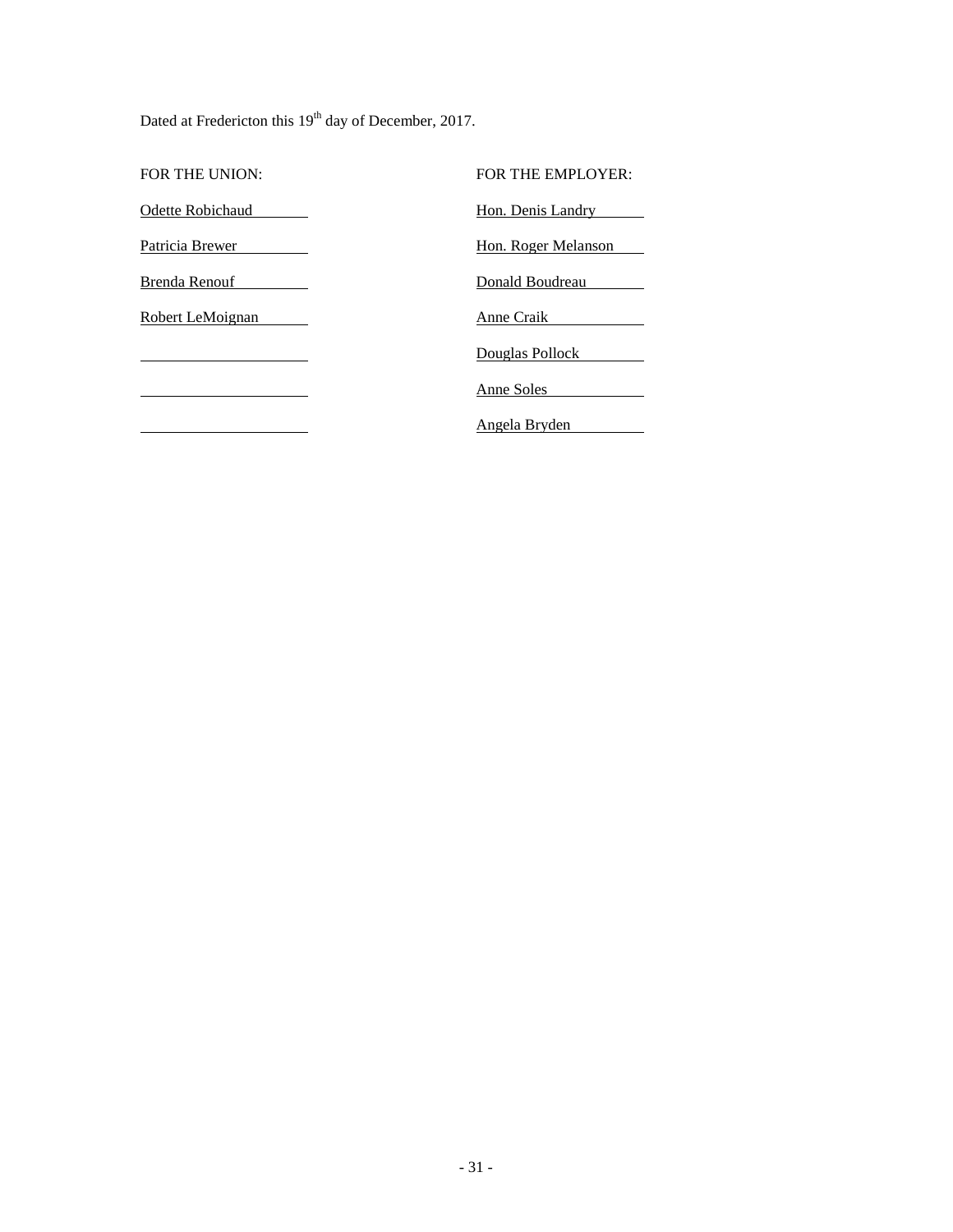T-031-05

# **CONVENTION COLLECTIVE**

# **ENTRE**

# **LE CONSEIL DU TRÉSOR**

**ET**

# **LE SYNDICAT CANADIEN DE LA FONCTION PUBLIQUE**

**SECTION LOCALE 1840** 

**GROUPE : STÉNOGRAPHES JUDICIAIRES** 

**Date d'expiration : Le 30 septembre 2016**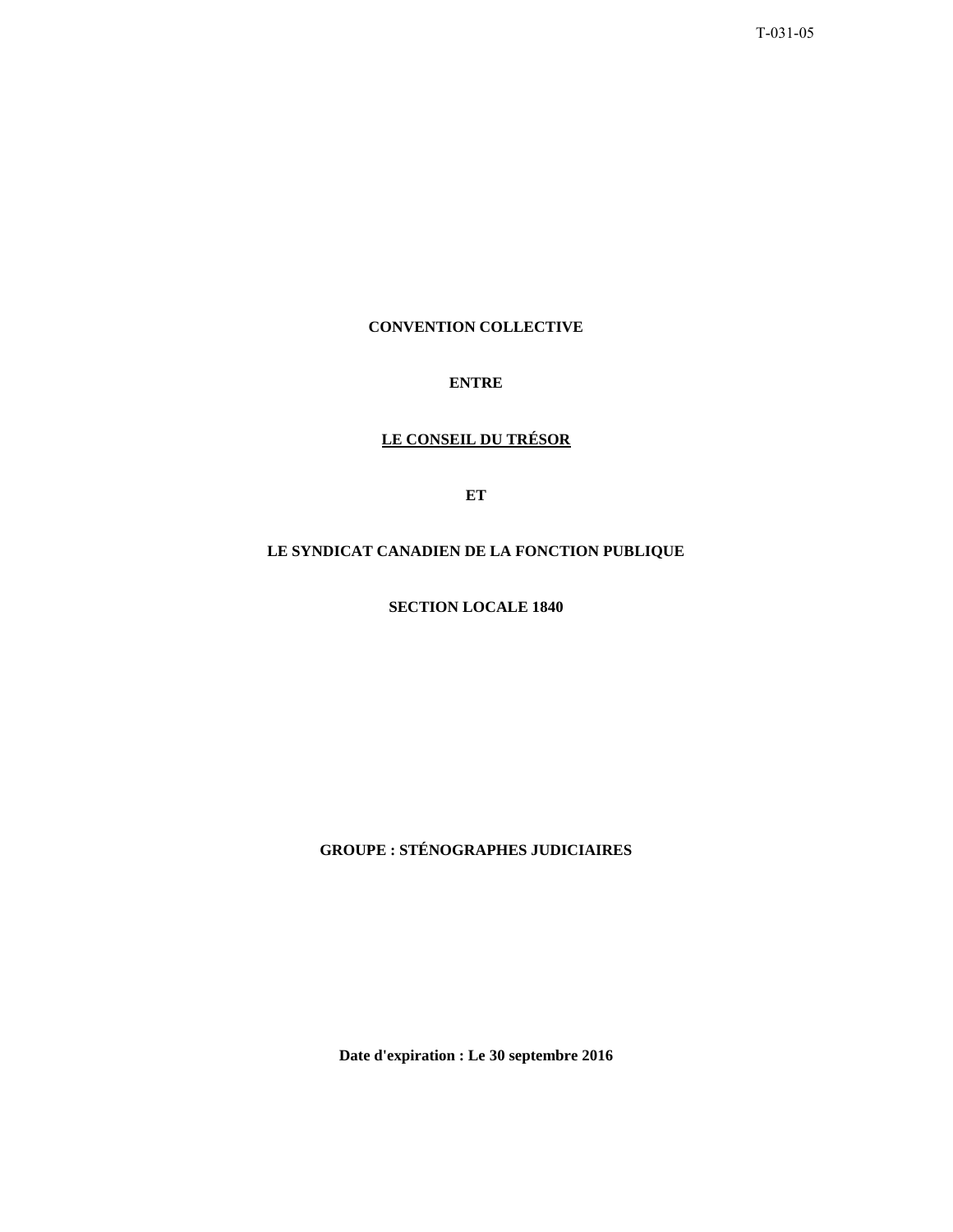# **TABLE DES MATIÈRES**

## **ARTICLE**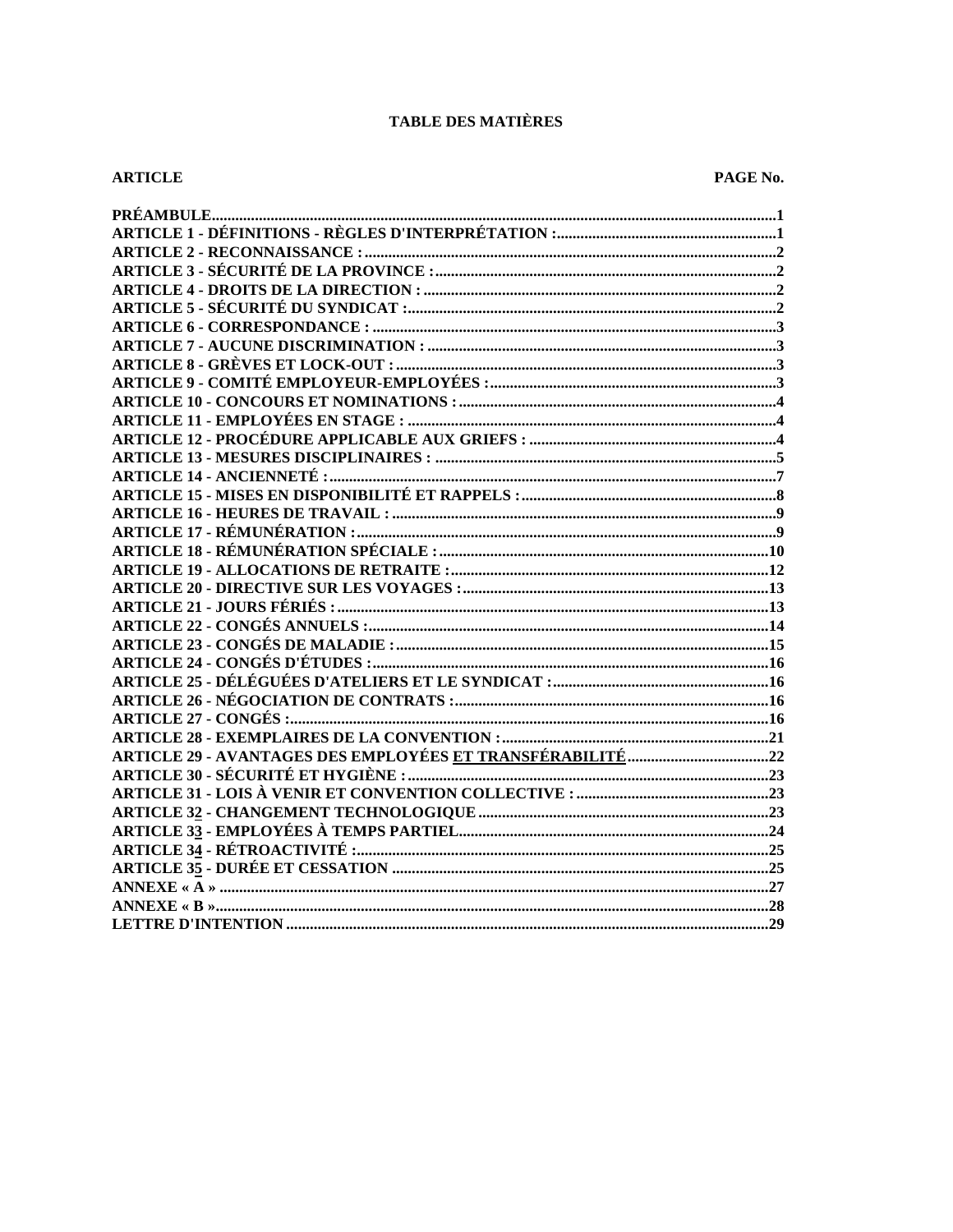LA PRÉSENTE CONVENTION conclue le 19 décembre 2017,

- **ENTRE** : SA MAJESTÉ DU CHEF DE LA PROVINCE DU NOUVEAU-BRUNSWICK, représentée par le Conseil du Trésor, appelé l'« Employeur »
- **ET** : LE SYNDICAT CANADIEN DE LA FONCTION PUBLIQUE, SECTION LOCALE 1840, appelé le « Syndicat »,

# **PRÉAMBULE**

Les parties à la présente convention ont l'intention et le but d'énoncer les conditions d'emploi concernant les employées visées par la présente convention.

# **LES PARTIES S'ENTENDENT SUR LES DISPOSITIONS SUIVANTES :**

# **ARTICLE 1 - DÉFINITIONS - RÈGLES D'INTERPRÉTATION :**

1.01 « Syndicat » désigne le Syndicat canadien de la fonction publique, section locale 1840, qui est l'agent négociateur accrédité de l'unité.

1.02 « Employeur » désigne Sa Majesté du chef de la province représentée par le Conseil du Trésor et doit comprendre ses représentants.

1.03 « Unité de négociation » désigne le groupe des employées visées par l'ordonnance d'accréditation du Nouveau-Brunswick numéro 044 PS 4f(2).

1.04 A. « Employée » désigne une personne membre de la présente unité de négociation et telle que définie dans la *Loi relative aux relations de travail dans les services publics*.

B. Genres d'emplois – Aux fins de la présente convention, les genres d'emplois sont les suivants :

(i) Emploi régulier désigne un emploi où l'employée est tenue de travailler sur une base continue;

(ii) Emploi d'une durée déterminée désigne un emploi où l'employée est tenue de travailler pendant une période déterminée de plus de six (6) mois consécutifs;

(iii) Emploi temporaire désigne un emploi dans le cadre duquel l'employée est embauchée pour une période prévue d'un an à trois ans, conformément à la *Loi sur la Fonction publique.*

- (iv) « Employée occasionnelle » désigne une personne employée :
	- a) à titre temporaire en vue de répondre à une augmentation ponctuelle de la charge de travail; ou
	- b) à titre temporaire pour remplacer une employée absente; et qui ne détient pas un emploi permanent.
- C. Tous les emplois susmentionnés peuvent être à temps plein ou à temps partiel.
	- (i) Emploi à temps plein désigne un emploi où l'employée est tenue de travailler la semaine normale de travail au complet au sens des paragraphes 16.01 et 16.02.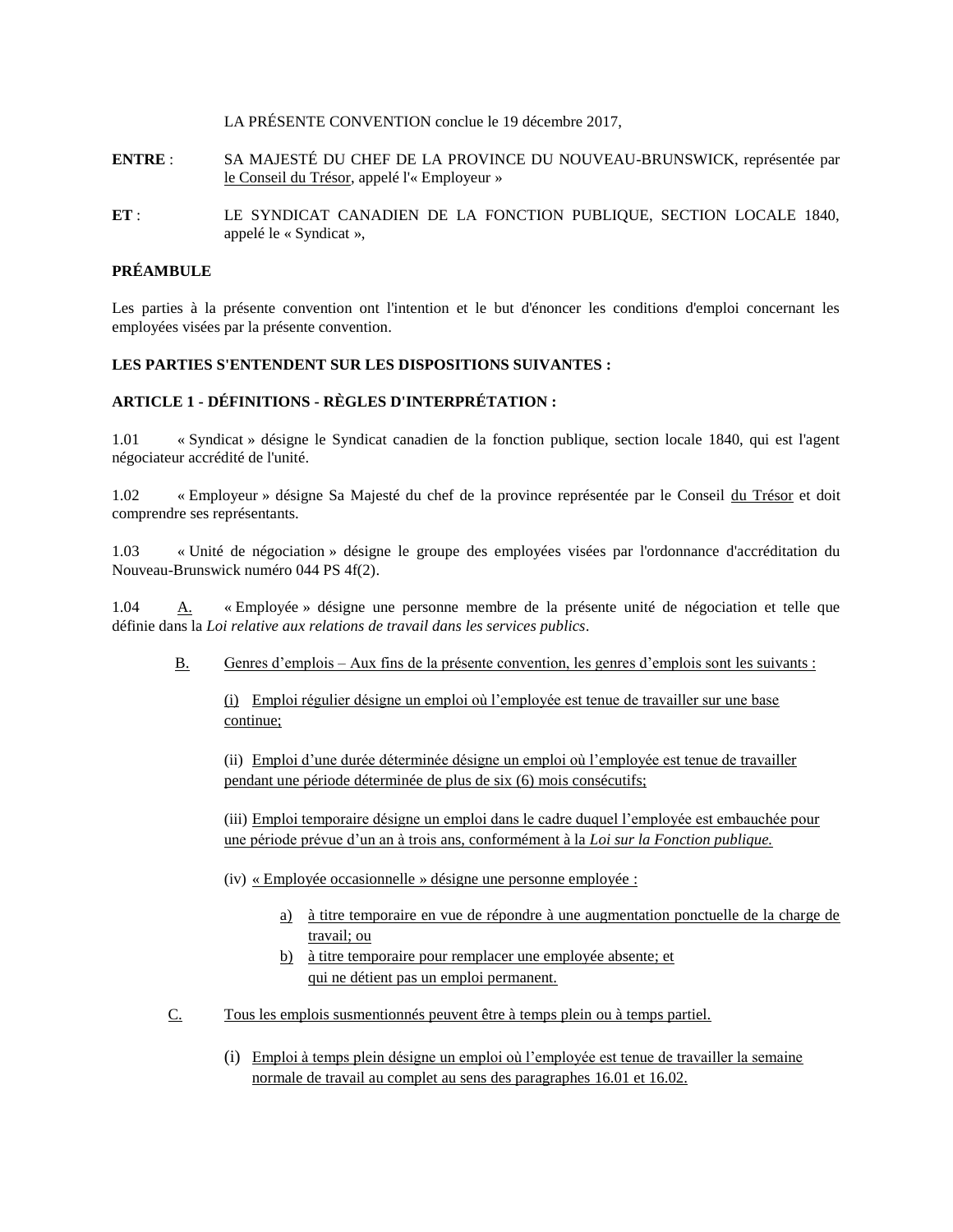(ii) Emploi à temps partiel désigne un emploi où l'employée est tenue de travailler plus d'un tiers (1/3) de la semaine normale de travail au complet, mais moins que cette dernière, au sens des paragraphes 16.01 et 16.02.

1.05 « Circonscription judiciaire » désigne les circonscriptions qui sont indiquées à l'annexe A du Règlement 83- 120 établi en vertu de la *Loi sur l'organisation judiciaire,* telle que modifiée de temps à autre, Au moment de la signature de la présente convention, les circonscriptions judiciaires sont: Fredericton, Moncton, Saint-Jean, Miramichi, Bathurst, Campbellton, Edmundston et Woodstock.

1.06 Dans la présente convention, les genres masculin et féminin s'appliquent de façon interchangeable.

1.07 La présente convention n'exige pas, par induction, que l'une ou l'autre des parties maintienne d'anciennes pratiques.

1.08 Dans la présente convention, les mots définis dans la *Loi relative aux relations de travail dans les services publics* ont la même signification que dans la *Loi*, sauf indication contraire.

1.09 Dans la présente convention, les mots définis dans *la Loi d'interprétation* qui ne sont pas définis dans la *Loi relative aux relations de travail dans les services publics* ont la même signification que dans la première loi sauf indication contraire.

# **ARTICLE 2 - RECONNAISSANCE :**

2.01 L'Employeur reconnaît le Syndicat comme l'unique agent négociateur de toutes les employées auxquelles s'applique l'ordonnance d'accréditation du Nouveau-Brunswick numéro 044 PS 4f(2).

2.02 Les parties aux présentes conviennent que les avantages, privilèges, droits ou obligations stipulés dans la présente convention collective remplacent ce qui est prévu dans la *Loi sur les normes d'emploi*, conformément au paragraphe 4(2) de la *Loi*.

2.03 Conformément au paragraphe 63.1 (2) de la *Loi relative aux relations de travail dans les services publics*, une convention collective ne peut prévoir, directement ou indirectement, la modification ou la suppression d'une condition d'emploi ou l'introduction d'une nouvelle condition d'emploi dont la modification, la suppression ou l'introduction, selon le cas, aurait pour effet d'accorder à une employée occasionnelle un emploi permanent**.**

# **ARTICLE 3 - SÉCURITÉ DE LA PROVINCE :**

3.01 Rien dans la présente convention ne doit s'interpréter de façon à astreindre l'Employeur à faire ou à s'abstenir de faire quoi que ce soit de contraire à une instruction, à une directive ou à un règlement donnés ou faits au nom du gouvernement de la province du Nouveau-Brunswick dans l'intérêt de la santé, de la sûreté ou de la sécurité de la population de la province.

## **ARTICLE 4 - DROITS DE LA DIRECTION :**

4.01 L'Employeur conserve tous les droits de direction, sauf ceux qui sont explicitement restreints par la présente convention.

# **ARTICLE 5 - SÉCURITÉ DU SYNDICAT :**

5.01 L'Employeur déduira des cotisations syndicales de toutes les employées visées par l'ordonnance d'accréditation n° 044 PS 4f(2), à un pourcentage du « traitement » préétabli comme il est indiqué par écrit par le Syndicat. Il est toutefois entendu que « traitement » signifie le taux de traitement reçu par une employée en vertu de l'annexe « A » de la convention collective. Ces cotisations seront déduites mensuellement et seront remises au représentant désigné du Syndicat avant le quinzième jour du mois qui suit le mois durant lequel les retenues ont été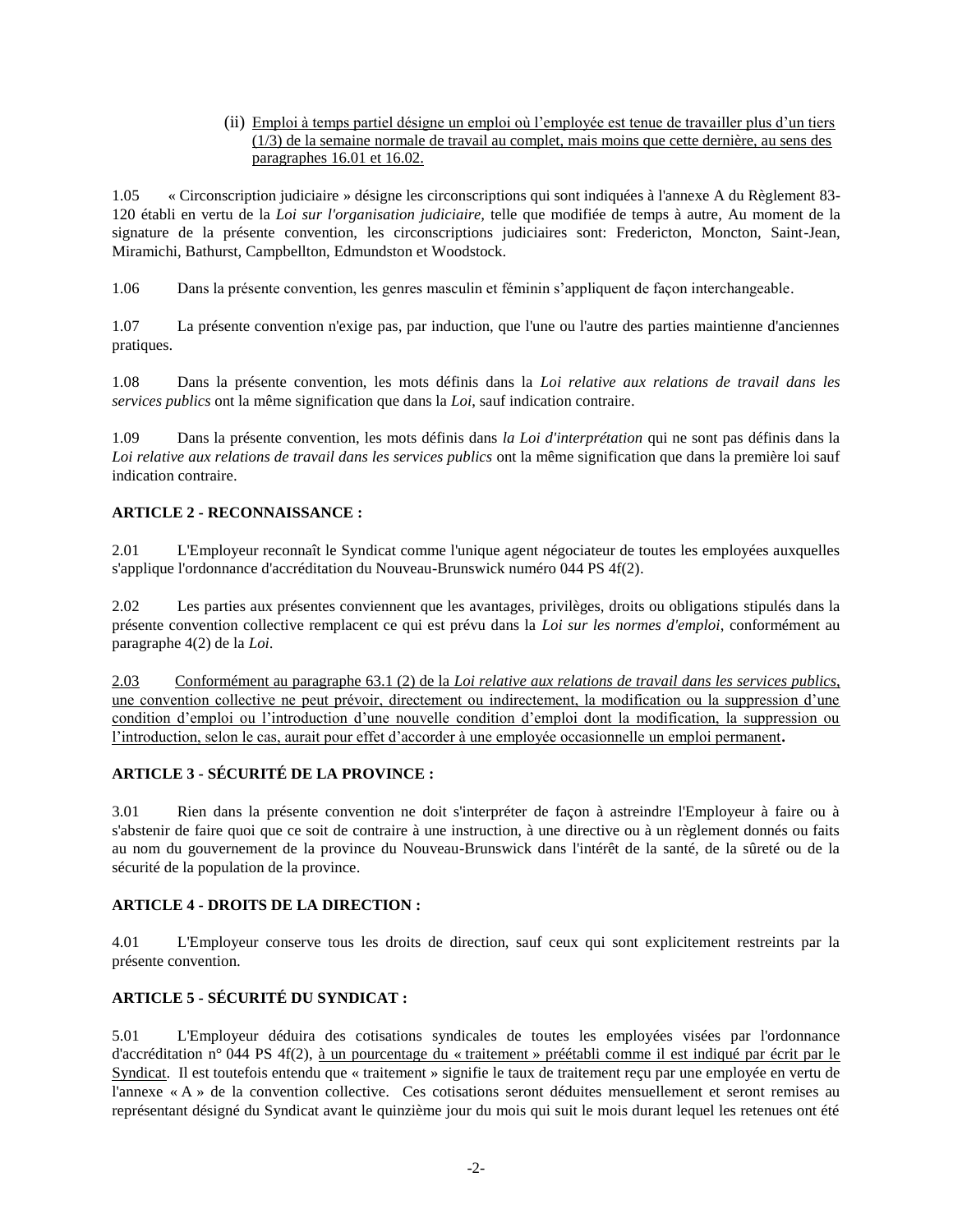effectuées. Le taux des retenues doit rester en vigueur jusqu'à ce que l'Employeur reçoive en temps utile un avis écrit l'informant de changer ce taux.

5.02 Le Syndicat accepte de garantir l'Employeur contre toute obligation ou poursuite et de le dégager de toute responsabilité découlant de l'application du présent article.

5.03 Le montant des cotisations syndicales retenues pour l'année sera inscrit sur le feuillet T-4 de l'employée.

# **ARTICLE 6 - CORRESPONDANCE :**

6.01 Toute correspondance entre les parties découlant ou résultant de la présente convention doit se faire entre le président ou le secrétaire du syndicat local et le directeur des Services des relations de travail, Conseil du Trésor, dont l'adresse est la suivante :

C.P. 6000, Fredericton (Nouveau-Brunswick) E3B 5H1.

Chaque partie doit tenir l'autre partie au courant de son adresse.

6.02 Le Syndicat doit transmettre par écrit à l'Employeur le nom des dirigeants syndicaux, des membres du comité Employeur-employées et des délégués syndicaux ainsi que le secteur de travail qu'ils représentent normalement, et ce, dans les trente (30) jours suivant la signature de la convention collective. Tout changement à cet égard doit être signalé à l'Employeur dans les quatorze (14) jours suivant le changement en question.

# **ARTICLE 7 - AUCUNE DISCRIMINATION :**

7.01 L'Employeur et le Syndicat conviennent qu'il est interdit de pratiquer ou d'exercer toute discrimination, restriction ou contrainte à l'égard d'une employée en raison de son adhésion au Syndicat ou de son activité dans celui-ci ou pour l'un des motifs de distinction illicites selon la *Loi sur les droits de la personne*, telle que modifiée de temps à autre.

Au moment de la signature de la présente convention, les motifs de distinction illicites comprennent: la race, la couleur, la croyance, l'origine nationale, l'ascendance, le lieu d'origine, l'âge, l'incapacité physique, l'incapacité mentale, l'état matrimonial, l'orientation sexuelle, la condition sociale, les convictions ou l'activité politiques et le sexe.

7.02 Les parties reconnaissent le droit des employées de travailler dans un milieu exempt de harcèlement et conviennent que le harcèlement au travail ne doit pas être toléré. Les employées ont le droit de se faire accompagner par une personne de leur choix pendant l'entrevue prévue dans la Directive sur le harcèlement au travail du gouvernement du Nouveau-Brunswick.

7.03 Les parties reconnaissent l'importance et les obligations de prendre des mesures d'accommodement à l'endroit des employées dans le lieu de travail. Lorsqu'une obligation d'accommodement existe, les parties participeront et collaboreront pleinement tout au long du processus.

# **ARTICLE 8 - GRÈVES ET LOCK-OUT :**

8.01 Il ne doit pas survenir de grèves, débrayages, lock-out ni autres interruptions semblables de travail pendant la durée de la présente convention.

# **ARTICLE 9 - COMITÉ EMPLOYEUR-EMPLOYÉES :**

9.01 Le Syndicat et l'Employeur reconnaissent les avantages mutuels à retirer d'une consultation paritaire et approuvent par les présentes la création d'un comité Employeur-employées composé d'un nombre égal de représentants des employées et de membres de la direction.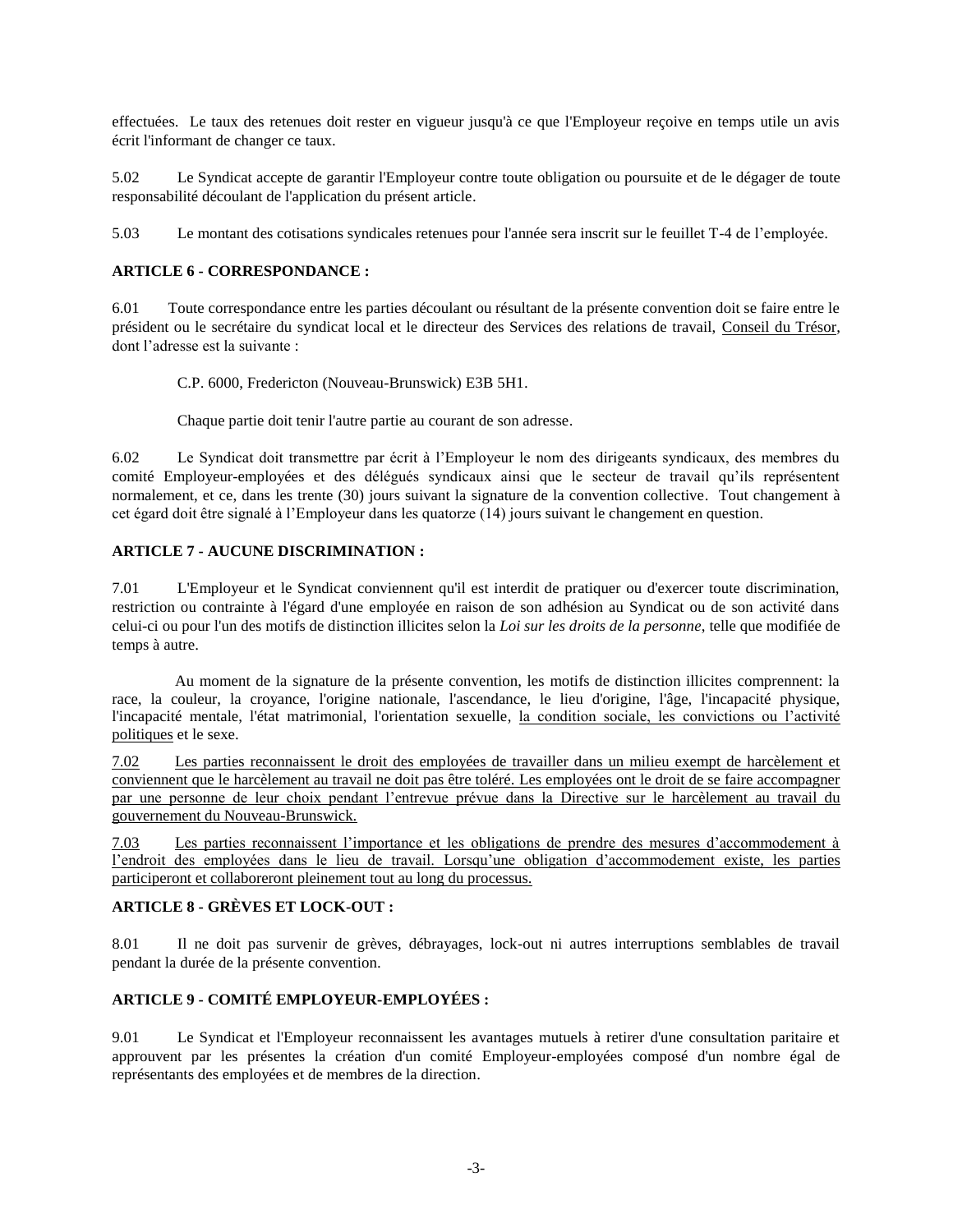9.02 Le comité doit servir d'organe pour résoudre les problèmes.

9.03 Le comité doit se limiter à un rôle consultatif et n'a pas le pouvoir d'apporter des retouches, corrections, additions ou modifications aux dispositions de la présente convention.

9.04 L'Employeur doit accorder du temps libre payé aux employées qui sont membres du comité Employeuremployées et qui doivent assister aux réunions de ce comité.

## **ARTICLE 10 - CONCOURS ET NOMINATIONS :**

10.01 Lorsque l'Employeur décide de pourvoir à un poste vacant, le poste doit être doté conformément à la *Loi sur la Fonction publique* et à ses règlements d'application, le cas échéant.

10.02 Lorsqu'il y a un concours pour combler une vacance ou une vacance prévue dans l'unité de négociation, l'Employeur doit afficher les avis d'un tel concours dans les édifices à partir desquels travaillent les employées qui peuvent être admissibles à participer au concours ou par format électronique. Un tel avis doit être affiché pendant dix (10) jours ouvrables ou jusqu'à la date de clôture du concours, selon l'échéance la plus longue.

# **ARTICLE 11 - EMPLOYÉES EN STAGE :**

11.01 Une employée embauchée à titre d'emploi régulier ou pour une durée déterminée nommée à la fonction publique sera en stage à partir de la date de nomination à la fonction publique pendant au moins six (6) mois suivant immédiatement la date de nomination. La période de stage peut être prolongée par le sous-ministre ou son représentant de deux (2) autres périodes de trois (3) mois chacune, mais la période de stage totale ne doit pas excéder douze (12) mois à partir de la date de nomination.

11.02 Sous réserve du paragraphe 23(4) de la *Loi sur la Fonction publique*, durant leur période de stage initiale, les employées embauchées à titre d'emploi régulier ou pour une durée déterminée de l'unité de négociation peuvent se prévaloir de toutes les dispositions de la présente convention collective, à l'exception des procédures applicables au grief et à l'arbitrage en cas de suspension ou de licenciement durant une telle période de stage.

# **ARTICLE 12 - PROCÉDURE APPLICABLE AUX GRIEFS :**

12.01 a) Tout différend ayant trait à la définition, à l'interprétation ou à l'application de la présente convention peut faire l'objet d'un grief écrit de la part d'une employée. Un tel grief doit alors être traité de la manière ici fixée.

b) L'Employeur doit afficher les paliers de la procédure applicable aux griefs sur les babillards appropriés et en fournir une copie au secrétariat de la section locale à l'adresse indiquée à l'article 6 de la présente convention.

12.02 L'employée doit déposer un prétendu grief dans un délai de dix (10) jours ouvrables après la naissance de l'événement :

| ÉTAPE | PORTE-PAROLE<br><b>DU SYNDICAT</b> | DÉLAI DE L'APPEL<br>(JOURS OUVRABLES) | DÉLAI DE LA RÉPONSE<br>(JOURS OUVRABLES) |
|-------|------------------------------------|---------------------------------------|------------------------------------------|
|       | employée et le Syndicat            | 10                                    | 10                                       |
| 2     | employée et le Syndicat            | 10                                    | 10                                       |
|       | employée et le Syndicat            | 10                                    | 15                                       |

a) Les griefs et les réponses doivent se faire par écrit,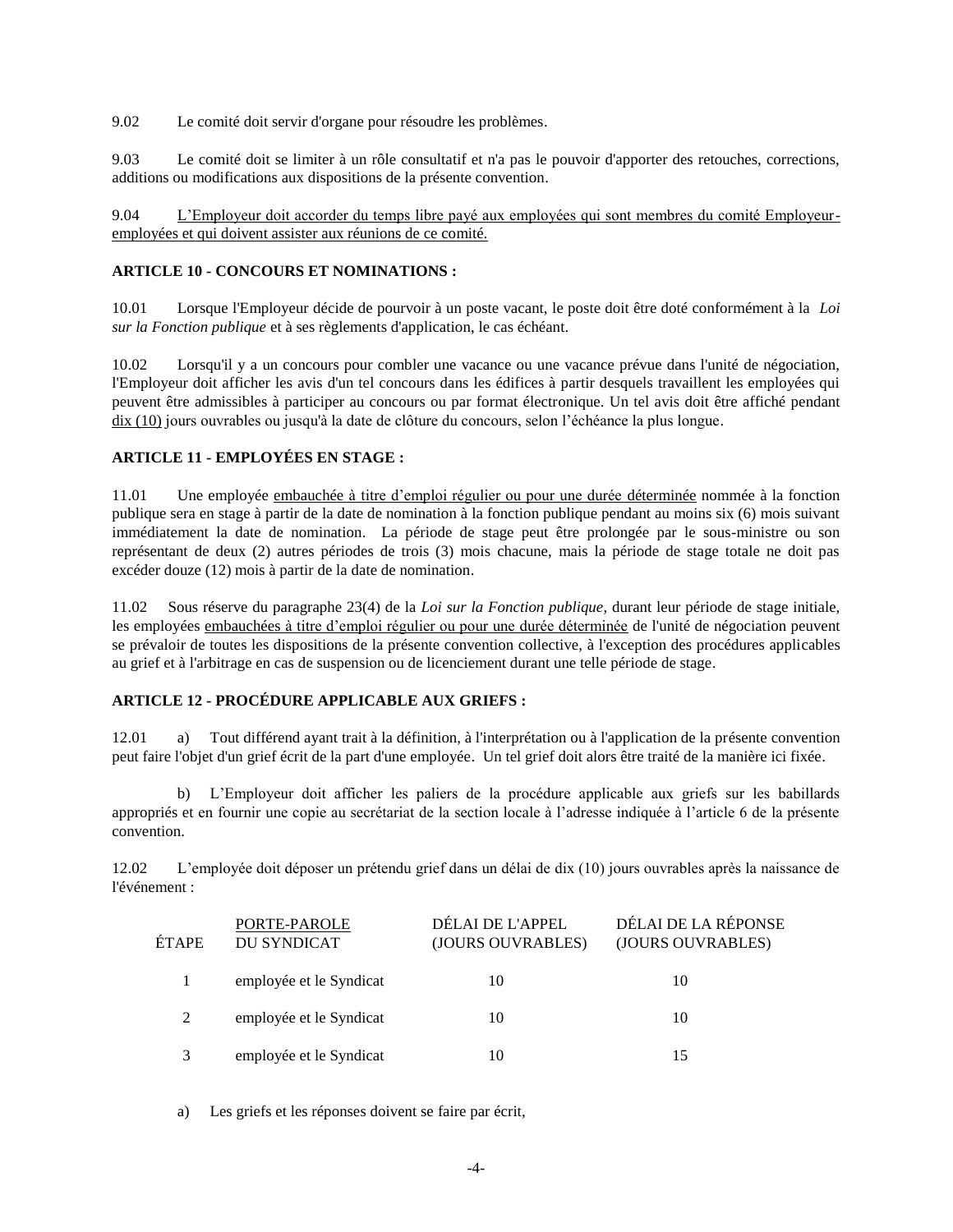b) Une fois que le délai de l'appel à une étape quelconque a commencé à s'écouler, si le porte-parole du Syndicat fait appel avant son expiration, le délai de la réponse à cette étape commence à s'écouler. Autrement, quand le délai de l'appel expire, la réponse donnée à l'étape précédente devient finale.

c) Une fois que le délai de la réponse a commencé à s'écouler à une étape quelconque sauf la dernière, si le porte-parole de l'Employeur répond avant son expiration, le délai de l'appel à la prochaine étape commence à s'écouler.

d) Les parties peuvent, d'un commun accord, prolonger les délais ici fixés, Une telle prolongation doit être mentionnée par écrit.

e) Toute question donnant lieu à un différend directement entre le Syndicat et l'Employeur doit être traitée à la troisième étape de la procédure applicable aux griefs dans les vingt (20) jours de la naissance du différend. Si la question n'est pas réglée, l'une ou l'autre des parties peut soumettre ses divergences à l'arbitrage conformément à *la Loi relative aux relations de travail dans les services publics*.

f) La présentation du grief est entièrement terminée quand le délai de la réponse de la dernière étape prend fin.

12.03 Lorsque a trait à l'interprétation ou à l'application d'une disposition d'une convention collective ou d'une décision arbitrale la concernant, l'employée n'a pas le droit de soumettre le grief à l'arbitrage à moins que sa présentation soit entièrement terminée conformément à l'alinéa 12.02f*)* et que le Syndicat signifie de la façon prescrite:

- a) son approbation de la soumission du grief à l'arbitrage et
- b) sa disposition à représenter l'employée lors des procédures d'arbitrage.

12.04 Pouvoir et décision de l'arbitre ou du conseil d'arbitrage

Dans tous les cas, y compris ceux qui découlent d'une forme de mesure disciplinaire ou de la perte d'une rémunération, d'un avantage ou d'un privilège, l'arbitre ou le conseil d'arbitrage a le plein pouvoir d'ordonner le rétablissement d'un avantage ou privilège, ou de confirmer le retrait d'un tel avantage ou privilège, ou de modifier la peine selon que le conseil pourra le juger à propos pour le règlement final du litige entre les parties, pourvu que le conseil n'apporte pas d'additions, de suppressions, de modifications ou de retouches à des dispositions de la présente convention. Le conseil peut donner à sa décision un effet rétroactif. Cette décision est finale et lie toutes les parties.

12.05 Une employée occasionnelle comptant moins de six (6) mois de service ininterrompu a le droit de présenter un grief au sujet de l'interprétation, de l'application ou de l'administration de toutes clauses ou conditions qui lui sont accordées en vertu de la présente convention collective.

## **ARTICLE 13 - MESURES DISCIPLINAIRES :**

13.01 Une mesure disciplinaire signifie toute mesure que l'Employeur peut prendre à l'égard d'une employée pouvant entraîner :

- a) une réprimande écrite;
- b) une suspension;
- c) le congédiement;
- d) une peine financière.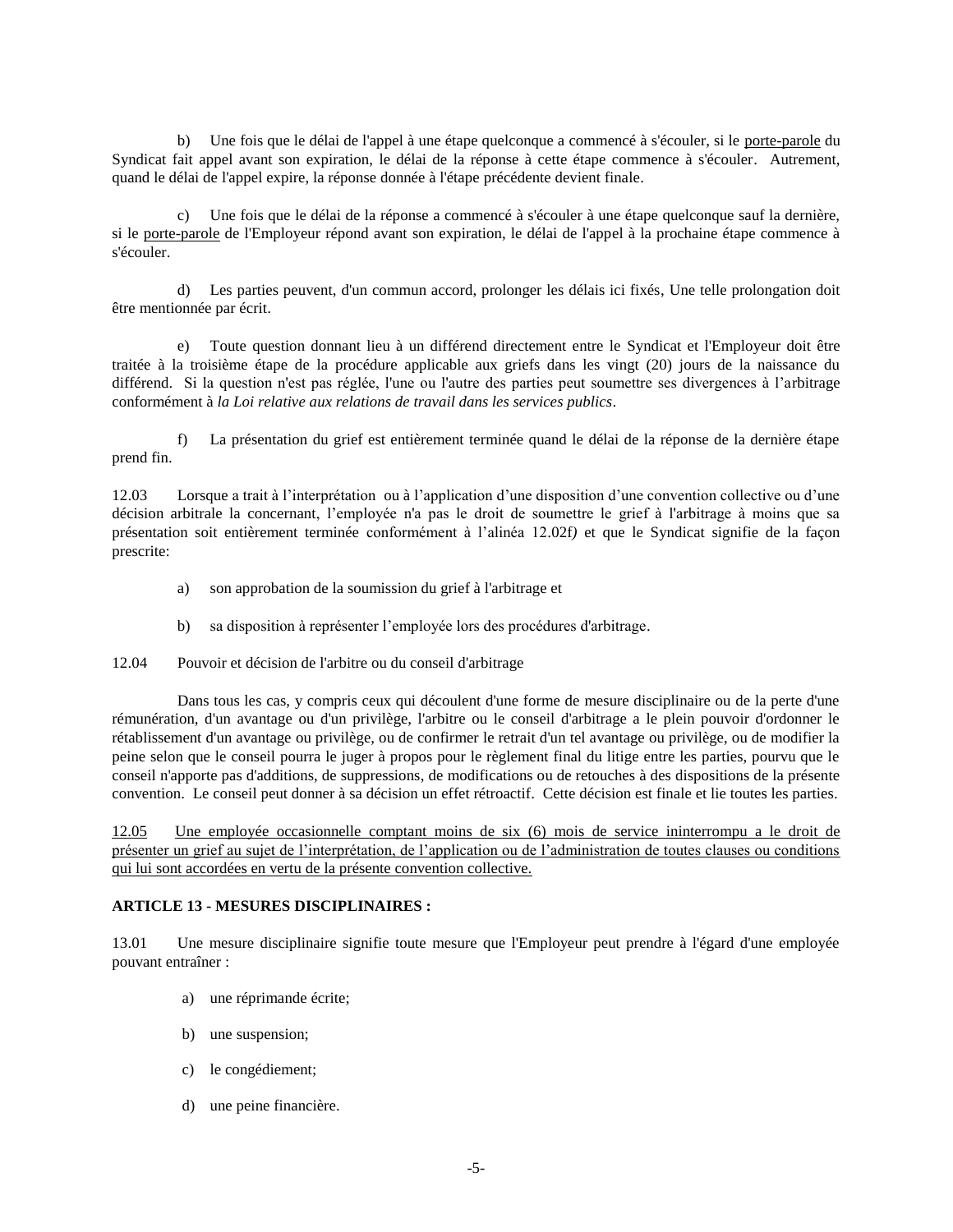13.02 Nulle employée ayant terminé son stage ne doit être soumise à une mesure disciplinaire sans raison valable.

13.03 Lorsqu'une employée est soumise à une mesure disciplinaire, l'Employeur doit, dans les dix (10) jours suivant l'imposition de la mesure disciplinaire, en informer l'employée par écrit, par courrier recommandé ou par signification à personne. Si l'employée demande les raisons d'une telle mesure disciplinaire par écrit, elle doit obtenir ces renseignements écrits et une copie de la lettre doit être envoyée à la section locale.

13.04 Lorsque l'Employeur juge qu'il est nécessaire d'imposer une mesure disciplinaire à une employée en lui précisant que la répétition de la faute qui a entraîné la mesure disciplinaire ou le défaut de rencontrer certaines normes de travail précises à une date donnée pourrait entraîner le congédiement, l'Employeur doit, dans les cinq (5) jours suivants, expliquer par écrit à l'employée visée les raisons d'une telle mesure disciplinaire et l'employée visée peut informer la section locale d'une telle mesure disciplinaire. Le président de la section locale provinciale doit être mis au courant d'une telle mesure disciplinaire.

13.05 Lorsqu'une employée prétend avoir subi une mesure disciplinaire en violation du paragraphe 13.02, elle peut, dans les dix (10) jours suivant la date à laquelle elle a été informée par écrit de la mesure disciplinaire ou dans les vingt (20) jours de l'imposition de la mesure disciplinaire, selon la date la plus éloignée, recourir à la procédure applicable aux griefs, y compris l'arbitrage, telle qu'expliquée dans la présente convention, Pour un grief alléguant une violation du paragraphe 13.02, l'employée doit présenter son grief à la dernière étape de la procédure applicable aux griefs, sauf dans le cas d'une réprimande où elle doit alors présenter son grief au premier palier.

13.06 Lorsqu'il est déterminé qu'une employée a subi une mesure disciplinaire en violation du paragraphe 13.02, cette employée doit être immédiatement réintégrée dans son ancien poste sans perdre l'ancienneté ni aucun autre avantage qui lui serait revenu si elle n'avait pas été soumise à la mesure disciplinaire, L'un des avantages qu'elle ne doit pas perdre est son traitement réglementaire durant la période de la mesure disciplinaire, lequel traitement doit lui être versé à la fin de la première période complète de paye qui suit sa réintégration, Si la mesure disciplinaire consiste en une réprimande écrite, celle-ci doit être enlevée du dossier personnel de l'employée.

13.07 Rien dans le présent article n'empêche l'Employeur d'imposer une mesure disciplinaire à une employée pour une raison valable sans avis au préalable et avec rémunération uniquement jusqu'au dernier jour travaillé.

13.08 L'Employeur convient qu'il ne peut déposer à titre de preuve à une audience <u>d'arbitrage</u> concernant les mesures disciplinaires, un document du dossier de l'employée dont cette dernière ignorait l'existence quatorze (14) jours ouvrables avant le moment prévu de l'audience.

13.09 Tout rapport de mesure disciplinaire doit être enlevé du dossier d'une employée dès l'expiration d'une période de dix-huit (18) mois après la date à laquelle une telle mesure a été prise, pourvu qu'aucune autre mesure disciplinaire pour une infraction semblable à l'égard de l'employée n'ait été consignée durant cette période.

13.10 Sur demande, l'employée doit obtenir la possibilité de lire et de photocopier tout document de son dossier personnel ayant trait à une mesure disciplinaire prise contre elle, L'employée doit, si elle en fait la demande, être accompagnée par un représentant de la section locale si un tel représentant a été préalablement nommé pour ce lieu de travail.

13.11 Lorsqu'une réprimande écrite est versée au dossier d'une employée, une (1) copie de cette réprimande doit être initialée par l'employée pour constituer le reçu de l'Employeur et doit être versée au dossier personnel de l'employée et l'original doit être remis à l'employée.

13.12 Lorsqu'une rencontre est prévue avec une employée dans le but de prendre une mesure disciplinaire conformément au paragraphe 13.01, l'employée doit en être avisée à l'avance de sorte qu'elle puisse inviter un représentant du Syndicat à assister à la réunion, Il est entendu que le présent article n'a pas pour objet de traiter de questions telles les entrevues annuelles relatives à l'appréciation du rendement.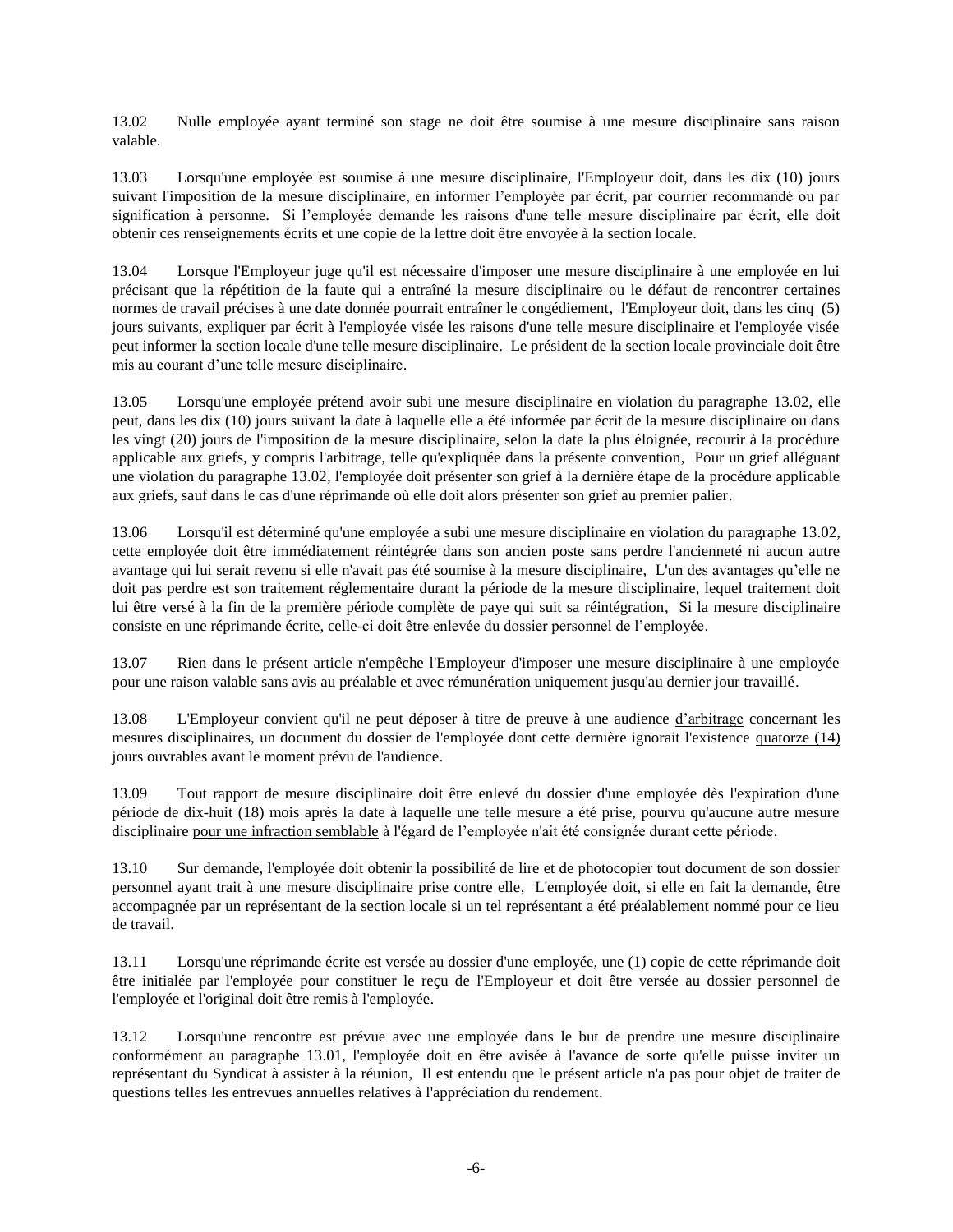13.13 Les paragraphes 13.01 à 13.12 ne s'appliquent pas aux employées occasionnelles comptant moins de six (6) mois de service ininterrompu. Étant donné la nature sporadique et temporaire de l'emploi des employées occasionnelles, l'Employeur peut, à tout moment, mettre fin à l'emploi sans motif valable. De plus, conformément à la *Loi sur la Fonction publique*, toute personne nommée à titre temporaire ou occasionnel cesse d'être employée à la fin de cet emploi.

## **ARTICLE 14 - ANCIENNETÉ :**

14.01 a) L'ancienneté générale est la durée de service ininterrompu à l'emploi de la fonction publique du Nouveau-Brunswick.

b) L'ancienneté au ministère est la durée de service ininterrompu à titre de sténographe judiciaire pour le compte du (des) ministère(s) visé(s) par la présente convention collective.

14.02 L'ancienneté au ministère ne commence pas à s'accumuler avant que l'employée n'ait terminé son stage. Au terme du stage, l'ancienneté de l'employée au ministère doit remonter au début de cette période.

14.03 Une employée qui cesse de figurer sur la feuille de paye de l'Employeur ne doit pas perdre son ancienneté,

a) si elle est en congé autorisé; ou

b) si elle est absente du travail et qu'elle reçoit une paye de maladie ou des indemnités pour accident du travail.

14.04 Les employées mises en disponibilité pendant une période ne dépassant pas douze (12) mois doivent garder l'ancienneté qu'elles auront accumulée à la date de la mise en disponibilité, mais elles n'accumulent pas d'ancienneté durant la période de la mise en disponibilité.

14.05 Une employée doit cesser de figurer sur la feuille de paye et perdre ses droits d'ancienneté dans les seuls cas suivants:

- a) Elle donne sa démission, qui est acceptée par écrit.
- b) Elle est mise en disponibilité pendant plus de douze (12) mois ouvrables.
- c) Un conseil d'arbitrage l'ordonne.
- d) Elle a été congédiée pour une juste cause et n'est pas réintégrée.

e) Elle s'absente sans permission pendant une période dépassant cinq (5) jours ouvrables sans excuse raisonnable.

f) Quand elle est rappelée, conformément au paragraphe 15.03, elle omet de retourner au travail dans un délai de quatorze (14) jours civils après avoir reçu un avis envoyé par courrier recommandé à l'adresse qui figure dans son dossier et ne se présente pas au travail tel que convenu dans la période de quatorze (14) jours civils susmentionnée, sauf dans le cas d'une employée qui est rappelée pour un emploi occasionnel ou de courte durée pendant qu'elle est employée ailleurs, auquel cas le refus du rappel même n'entraînera pas la perte des droits de rappel. Il incombe à l'employée de tenir l'Employeur au courant de son adresse postale.

14.06 L'Employeur doit dresser une liste d'ancienneté au ministère des employées régulières, temporaires et embauchées pour une durée déterminée et doit mettre cette liste à la disposition des employées de l'unité de négociation et du Syndicat au mois de janvier de chaque année. La liste des employées doit inclure la classe, le statut (à temps plein ou à temps partiel), le lieu géographique, la date d'entrée en fonction dans les services publics du Nouveau-Brunswick et la date d'entrée en fonction à titre de sténographe judiciaire au sein du ministère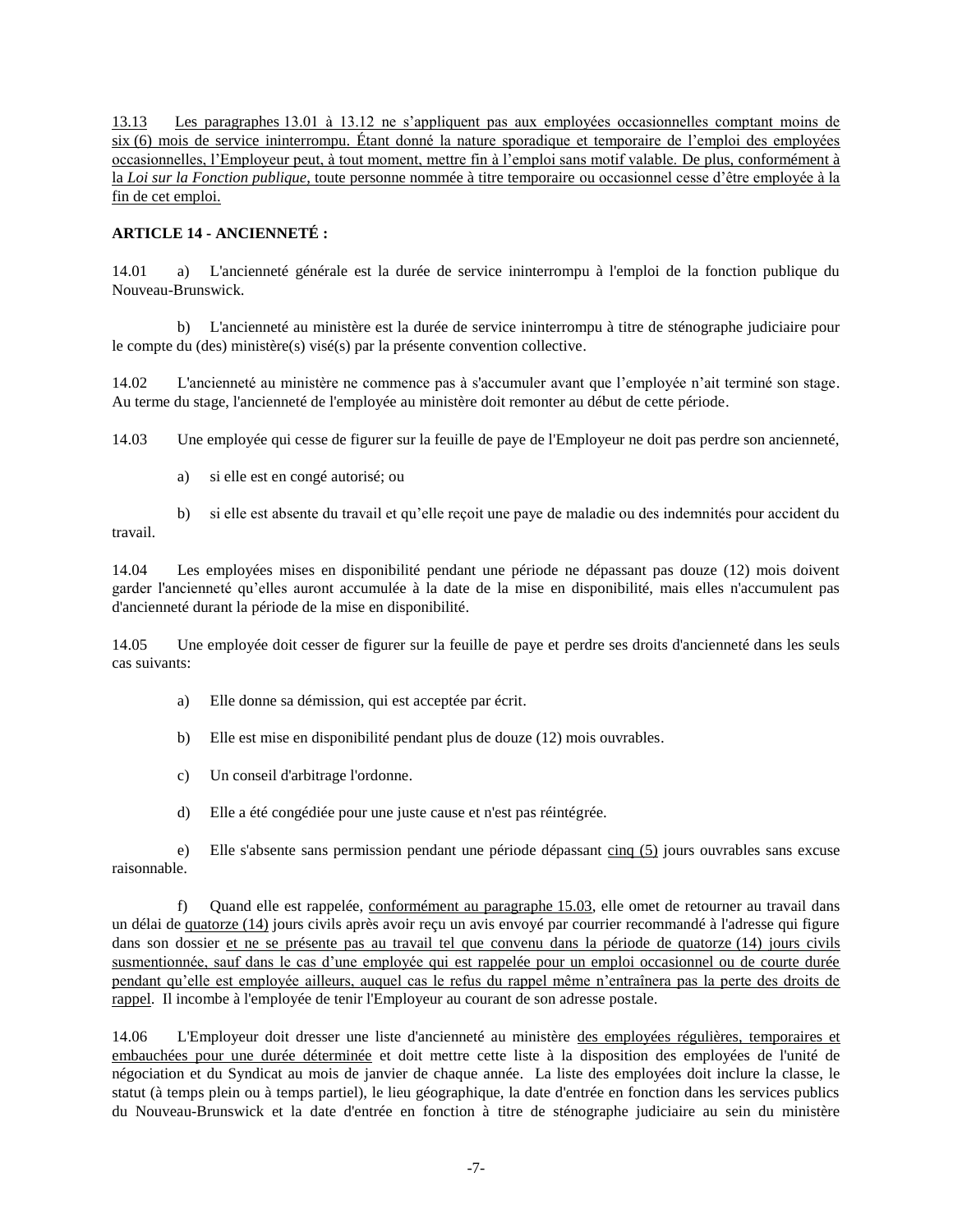(conformément à la présente convention collective) de chaque employée et l'ancienneté accumulée au cours des mois et des années.

Une deuxième liste d'ancienneté indiquant les adresses domiciliaires et les numéros de téléphone à domicile (s'ils sont connus) sera envoyée au Syndicat.

14.07 L'ancienneté des employées occasionnelles correspond aux heures travaillées depuis le 17 juin 2010, excluant les heures supplémentaires, à titre d'employée occasionnelle dans le ministère. S'il y a eu une interruption de service de plus de douze (12) mois, l'ancienneté sera perdue, conformément à l'alinéa 14.05 b). L'Employeur doit dresser une liste d'ancienneté des employées occasionnelles au ministère et doit mettre cette liste à la disposition des employées de l'unité de négociation et du Syndicat au mois de janvier chaque année. La liste doit inclure la classe, le statut, le lieu géographique, la date d'entrée en fonction à titre de sténographe judiciaire au sein du ministère et les heures d'ancienneté accumulées à titre occasionnel.

Une deuxième liste d'ancienneté indiquant les adresses domiciliaires et les numéros de téléphone à domicile (s'ils sont connus), sera envoyée au Syndicat.

# **ARTICLE 15 - MISES EN DISPONIBILITÉ ET RAPPELS :**

15.01 Les deux parties reconnaissent que la sécurité d'emploi doit augmenter proportionnellement à la durée du service.

15.02 Une mise en disponibilité aux fins de la présente convention désigne une cessation d'emploi à cause d'un manque de travail ou de la cessation d'une fonction. En cas de mise en disponibilité, et lorsque les qualités et les aptitudes sont égales, les employées ayant le moins d'ancienneté au ministère doivent être mises en disponibilité avant les employées ayant plus d'ancienneté. Les employées occasionnelles, temporaires ou embauchées pour une durée déterminée doivent être mises à pied avant la mise en disponibilité des employées régulières.

15.03 Les employées doivent être rappelées suivant l'ordre de leur ancienneté au ministère, à la condition que l'employée ait les qualités et les aptitudes nécessaires.

15.04 Il est interdit d'engager une nouvelle employée avant d'avoir présenté, dans les douze (12) derniers mois, une offre de rappel aux employées mises en disponibilité.

15.05 Les griefs concernant les mises en disponibilité et le rappel doivent être interjetés au troisième palier de la procédure applicable aux griefs.

15.06 L'unité de fonctionnement aux fins du présent article sera l'unité de négociation au sein du ministère dans la circonscription judiciaire.

15.07 Avis de mise en disponibilité et démission

a) Lorsqu'un avis de mise en disponibilité de moins d'un (1) mois est donné, les employées doivent continuer de recevoir leur rémunération pendant un (1) mois après que ce préavis a été donné.

b) Lorsqu'une employée démissionne, elle doit donner à l'Employeur un (1) mois d'avis concernant cette démission

## 15.08 Maintien des prestations d'assurance collective

L'Employeur consent à verser la contribution de l'Employeur à l'assurance collective, en faveur des employées qui sont mises en disponibilité pendant les deux (2) mois qui suivent le mois de leur mise en disponibilité.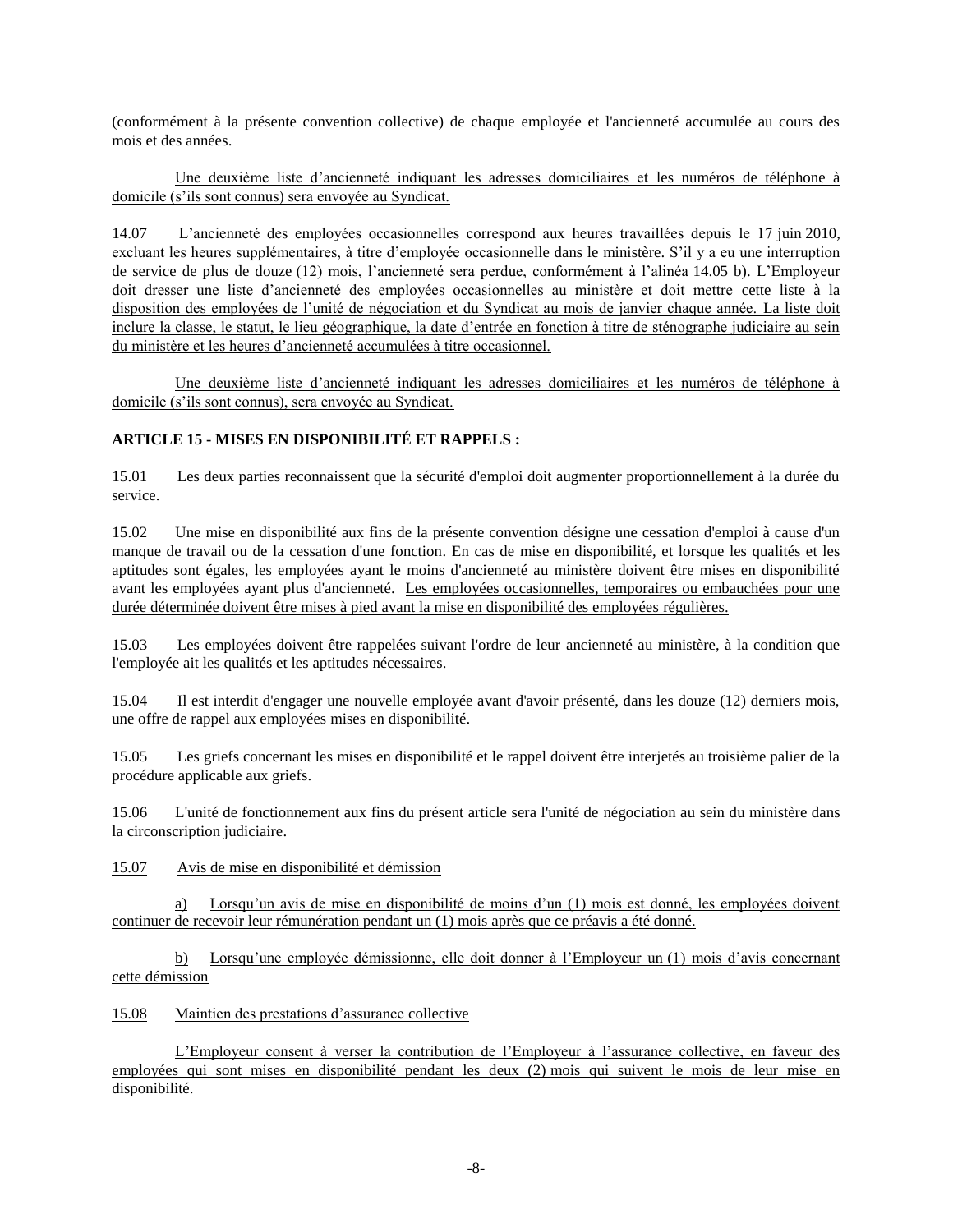15.09 Mise en disponibilité pendant un congé de maladie – Si une employée est touchée par une mise en disponibilité pendant un congé de maladie, la date d'entrée en vigueur de la mise en disponibilité doit être le jour qui suit la fin d'un tel congé.

15.10 Nonobstant toute autre disposition du présent article, étant donné la nature sporadique et temporaire de leur emploi, les employées occasionnelles et temporaires ne sont pas admissibles aux dispositions sur la mise en disponibilité et les rappels énoncées à l'article 15.

## **ARTICLE 16 - HEURES DE TRAVAIL :**

16.01 La semaine normale de travail doit compter cinq (5) jours consécutifs, du lundi au vendredi inclusivement.

16.02 a) Les heures normales de travail dans une journée normale de travail ne doivent pas dépasser sept heures et quart (7 1/4 h). La semaine normale de travail des employées ne doit pas dépasser trente-six heures et quart (36 1/4 h).

b) Lorsqu'une employée ne peut prendre sa pause d'une heure pour dîner en raison des besoins du service, elle sera rémunérée pour le temps travaillé pendant sa pause du midi conformément au paragraphe 18.02.

16.03 Le présent article sert à définir les heures réglementaires de travail lorsqu'il y a lieu et ne doit pas s'interpréter comme une garantie d'heures de travail par jour ou par semaine, ni de jours de travail par semaine.

16.04 Une employée a le droit d'interrompre son travail pour une période de quinze (15) minutes deux (2) fois par jour lorsque ses activités le permettent, à un moment qui lui convient à peu près au milieu du relais de travail.

# **ARTICLE 17 - RÉMUNÉRATION :**

17.01 Les employées doivent être rémunérées selon les taux de traitement qui figurent à l'annexe « A » de la présente convention collective.

17.02 Transcription des enregistrements juridiques

a) Une employée a droit au paiement de 0,40 \$ la page pour la transcription des enregistrements juridiques pour chaque page transcrite qui dépasse mille (1 000) pages en une (1) période d'un an. Aucun paiement ne sera accordé à une employée pour mille (1 000) pages ou moins de transcription d'enregistrements juridiques en une période d'un an.

Le travail de transcription après les heures offert aux employées, conformément au *Manuel des directives et modalités des préposés aux tribunaux*, doit être attribué aux employées régulières ou embauchées pour une durée déterminée seulement. Lorsqu'aucune employée régulière ou embauchée pour une durée déterminée n'accepte le travail, celui-ci doit être offert aux employées temporaires ou occasionnelles compétentes.

b) La période d'un (1) an mentionnée en a) ci-dessus débutera le 1<sup>er</sup> juillet 1982, sauf pour les employées qui commencent un emploi à titre de sténographes judiciaires après cette date, auquel cas la période d'un an débutera le premier jour du mois où l'employée a commencé à travailler comme sténographe judiciaire.

c) Aux fins du présent article, page désigne environ 23 lignes sur une page de 8,5 po x 11 po.

17.03 L'employée entre les rapports de transcription dans le programme Rapport d'activités des sténographes judiciaires (RASJ) chaque semaine, ou conformément aux directives de son surveillant.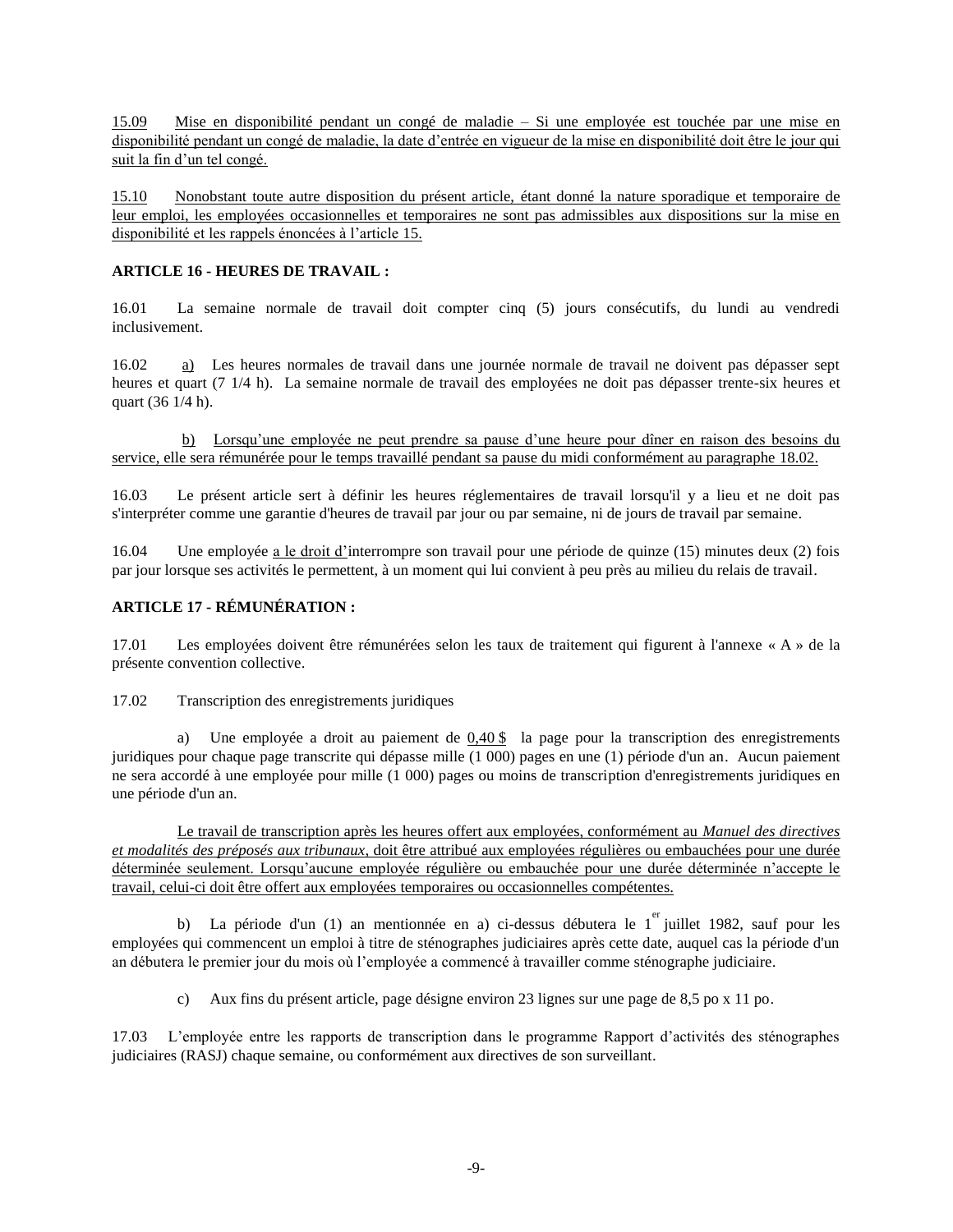17.04 Dès qu'il aura reçu les rapports nécessaires mentionnés au paragraphe 17.03, l'Employeur s'efforcera de faire les paiements le plus tôt possible en ce qui concerne les alinéas 17.02 a) et b) après l'expiration de la période d'un an.

### 17.05 Rémunération provisoire

a) Lorsqu'on demande à une employée d'accomplir les fonctions principales d'un poste d'un niveau supérieur pour une période d'au moins trois (3) jours consécutifs de travail, l'employée a droit à la rémunération provisoire pendant la période d'affectation temporaire,

b) La rémunération provisoire doit correspondre à cinq pour cent (5 %) du taux de traitement actuel de l'employée ou au taux minimum du poste de niveau plus élevé, selon le montant le plus élevé. Une employée ne peut recevoir plus que le maximum prévu dans l'échelle de traitement du poste qu'elle occupe provisoirement.

c) Lorsqu'on demande à une employée d'exercer les fonctions d'un poste comportant un traitement inférieur pour une période temporaire, l'employée ne perd pas ses droits à une augmentation au mérite.

17.06 L'Employeur doit, avant la date anniversaire d'une employée, examiner le rendement de l'employée.

17.07 L'augmentation dans l'échelle de traitement applicable à un poste entre en vigueur le premier jour de la période de paye à la quinzaine qui inclut le jour où l'employée a terminé une (1) année à chaque échelon de l'échelle de traitement applicable, pourvu que son rendement de travail soit satisfaisant. Une employée occasionnelle est admissible à une augmentation salariale uniquement après avoir accompli chaque nombre total d'heures de travail annuelles normalement travaillées par les employées à temps plein.

17.08 Lorsque, à la suite d'une évaluation officielle du rendement d'une employée, il est déterminé que le rendement de cette employée est insatisfaisant, on doit donner à l'employée la possibilité de signer la formule d'évaluation pour indiquer qu'elle en a lu et compris le contenu. La signature de l'employée doit servir à démontrer que l'intention et les exigences de la présente disposition ont été satisfaites et non à prouver que l'employée est d'accord ou non avec l'évaluation.

17.09 L'Employeur doit aviser l'employée, avant sa date anniversaire, quand l'augmentation à chaque échelon de l'échelle de traitement n'est pas accordée. Cet avis écrit doit contenir les raisons pour lesquelles l'Employeur n'accorde pas la hausse de traitement. Si l'employée ne reçoit pas d'avis avant sa date anniversaire, elle a le droit de passer automatiquement au prochain échelon de hausse de l'échelle de traitement.

17.10 Lorsqu'une employée est promue à une classe supérieure, elle doit passer à l'échelon de l'échelle de traitement du nouveau poste qui entraînera une hausse de son traitement d'au moins cinq pour cent (5 %) ou au premier échelon du nouveau poste, selon le montant le plus élevé. Cependant, le traitement accordé ne doit pas dépasser le traitement maximal du nouveau poste.

## **ARTICLE 18 - RÉMUNÉRATION SPÉCIALE :**

18.01 Prime de surtemps

Toutes les heures de travail s'ajoutant aux heures normales de travail telles que définies à l'article 16 (Heures de travail) constituent du surtemps.

18.02 a) L'Employeur versera une fois et demie le taux normal de l'employée quand le surtemps est autorisé par l'Employeur.

b) Si une période de temps libre est autorisée en guise de surtemps, celle-ci devra être accordée au taux prévu à l'alinéa 18.02 a).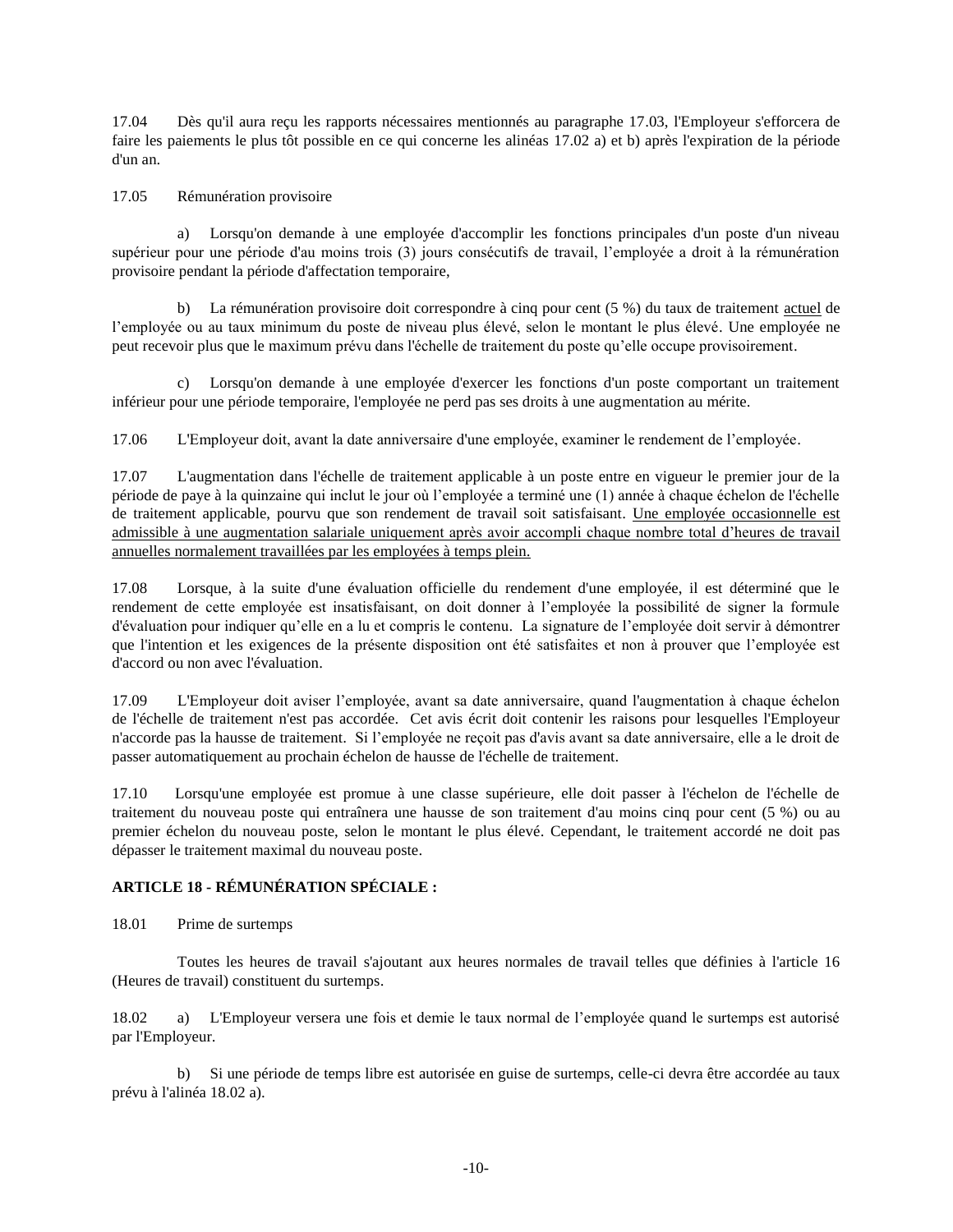c) Lorsqu'une employée demande une période de temps libre en guise de surtemps, le temps libre doit être pris, à un moment convenu entre l'employée et l'Employeur et compatible avec le fonctionnement efficace du service, dans les trente (30) jours civils suivant le jour où le travail supplémentaire a été effectué ou à une date ultérieure qui convient à l'employée et à l'Employeur, autrement l'employée doit être rémunérée pour le surtemps effectué,

d) Une employée tenue de travailler durant l'un des jours fériés mentionnés à l'alinéa 21.01 a), sauf le jour de Noël et le lendemain de Noël, doit être rémunérée pour ce travail au taux de surtemps applicable, en plus de recevoir le salaire de cette journée au taux régulier. L'employée doit être rémunérée pour au moins trois (3) heures au taux de surtemps.

e) Une employée qui doit travailler le jour de Noël ou le lendemain de Noël doit recevoir deux fois son salaire régulier pour ces heures de travail, en plus de son salaire de la journée au taux régulier. L'employée doit recevoir une rémunération au taux double pour un minimum de trois (3) heures.

18.03 L'Employeur continuera, conformément au paragraphe 18.02, de payer le surtemps aux employées occasionnelles comptant moins de six (6) mois de service ininterrompu pour les heures travaillées au-delà de trentesix heures et quart (36,25).

## 18.04 Rappel

Une employée qui est rappelée de chez-elle et tenue de travailler en dehors de ses heures de travail réglementaires doit être rémunérée pour un minimum de trois (3) heures au taux de surtemps.

## 18.05 Disponibilité

Les employées mises en disponibilité doivent recevoir 20 \$ pour chaque jour de disponibilité. Cette somme doit être versée même si l'employée est rappelée au travail. Le taux de disponibilité est de 30 \$ pour Noël et le lendemain de Noël.

## 18.06 Audiences de renvoi durant les fins de semaine et les jours fériés

L'établissement de l'horaire des sténographes judiciaires qui doivent assister aux audiences de renvoi durant les fins de semaine et les jours fériés sera basé sur les besoins du service et l'ancienneté au ministère dans la circonscription judiciaire, à savoir :

a) En avril et en octobre de chaque année, les sténographes judiciaires doivent bénéficier de la possibilité d'offrir leurs services pour les relais de travail disponibles dans leur circonscription judiciaire respective, de mai à octobre et de novembre à avril, respectivement.

b) Les sténographes judiciaires indiqueront les relais qu'elles préfèrent par ordre de priorité. Les relais disponibles seront attribués aux sténographes judiciaires compétentes qui ont offert de les travailler. La préférence sera envisagée par rotation en fonction de l'ancienneté au ministère.

c) Deux (2) sténographes judiciaires seront désignées par relais, en tout temps, pour assister aux audiences de renvoi.

d) Lorsqu'aucune volontaire n'est disponible pour les relais de travail requis, l'Employeur doit attribuer le relais, par rotation, aux sténographes judiciaires compétentes qui ont le moins d'ancienneté dans la circonscription judiciaire.

e) Si l'horaire des audiences de renvoi est modifié après que le tableau de service a été établi, les relais doivent être offerts aux sténographes judiciaires compétentes qui ont offert de travailler les relais disponibles, conformément à l'alinéa 18.06 b). Lorsqu'aucune volontaire n'est disponible, l'Employeur doit attribuer les relais,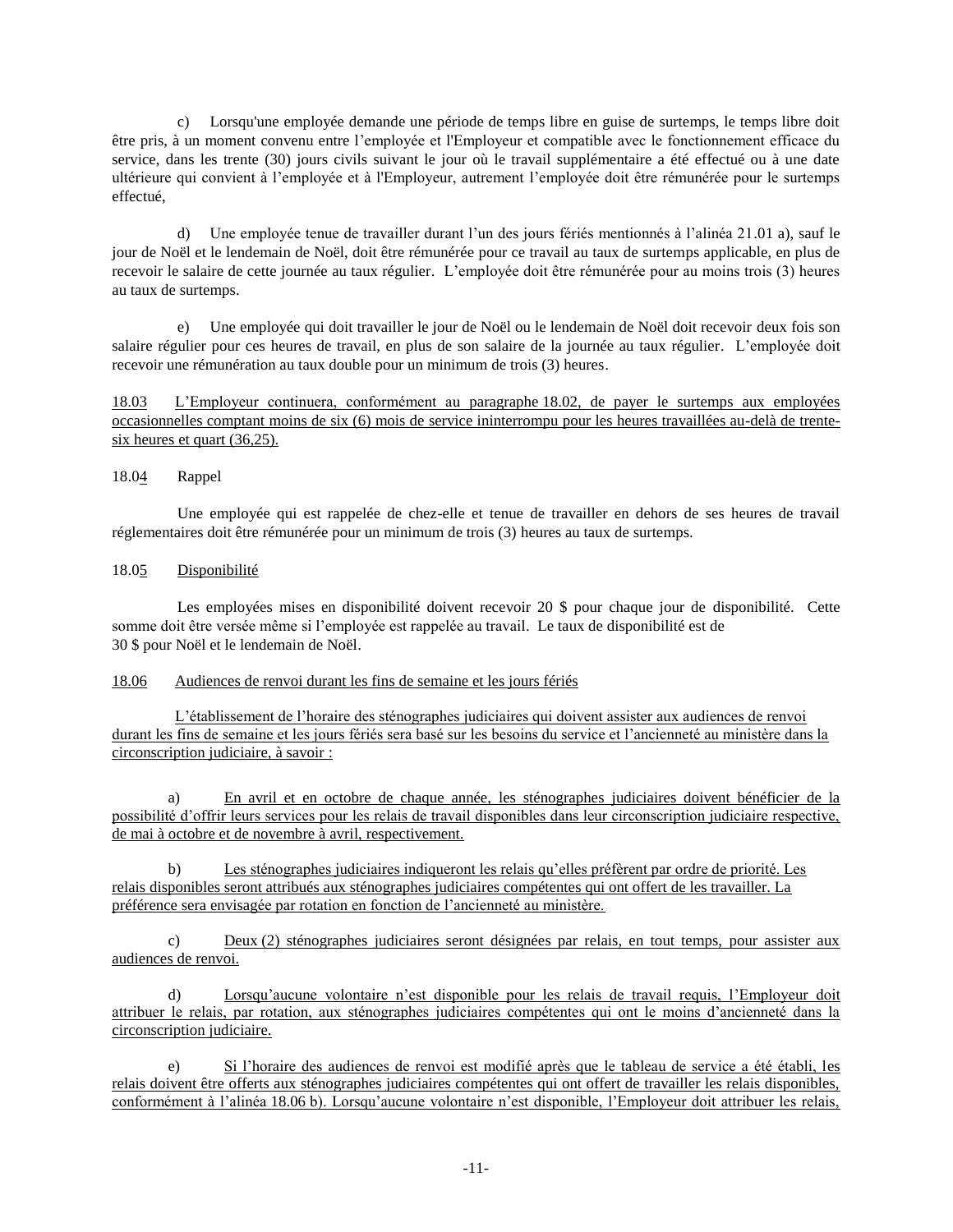par rotation, aux sténographes judiciaires qui ont le moins d'ancienneté, selon les besoins dans la circonscription judiciaire.

f) Les sténographes judiciaires doivent être rémunérées pour au moins trois (3) heures au taux de surtemps ou prendre un congé tenant lieu du taux de surtemps.

g) L'Employeur doit, conformément aux alinéas 18.06 b) et d), déployer tous les efforts raisonnables pour remplacer une sténographe judiciaire qui doit travailler un relais mais qui est incapable de se présenter au travail en raison d'une maladie ou d'autres circonstances indépendantes de sa volonté. S'il est impossible de trouver une remplaçante, la sténographe judiciaire en appel sera rémunérée pour au moins six (6) heures au taux de surtemps ou prendra un congé tenant lieu du taux de surtemps.

h) Les audiences de renvoi durant les fins de semaine ou les jours fériés doivent commencer à 8 h 30, chaque jour.

i) Les sténographes judiciaires tenues de travailler l'un des jours fériés mentionnés à l'alinéa 21.01 a) autres que le jour de Noël ou le lendemain de Noël doivent être rémunérées pour au moins trois (3) heures au taux de surtemps ou prendre un congé tenant lieu du taux de surtemps, en plus de recevoir le salaire de cette journée au taux réglementaire. Une sténographe judiciaire qui doit travailler seule durant un relais doit être rémunérée pour au moins six (6) heures au taux de surtemps ou prendre un congé tenant lieu du taux de surtemps, en plus de recevoir le salaire de cette journée au taux réglementaire.

j) Les sténographes judiciaires qui doivent travailler le jour de Noël ou le lendemain de Noël doivent être rémunérées pour au moins trois (3) heures au taux double ou prendre un congé tenant lieu du taux double, en plus de recevoir le salaire de cette journée au taux réglementaire. Une sténographe judiciaire qui travaille seule un tel relais doit être rémunérée pour au moins six (6) heures au taux double ou prendre un congé tenant lieu du taux double, en plus de recevoir le salaire de cette journée au taux réglementaire.

k) Les sténographes judiciaires qui doivent assister aux audiences de renvoi doivent recevoir 20 \$ par jour pour chaque jour où elles travaillent. Pour le jour de Noël et le lendemain de Noël, le taux sera de 30 \$. Toutefois, si l'Employeur modifie l'horaire, conformément à l'alinéa 18.06 e), les sténographes judiciaires qui devaient travailler recevront 20 \$ ou 30 \$ par jour, selon le cas, si le changement a lieu dans les deux (2) semaines du relais prévu à l'horaire.

l) Le paragraphe 18.05 de la convention collective ne s'applique pas aux sténographes judiciaires qui doivent assister aux audiences de renvoi.

Les alinéas 18.06 a) à l) s'appliquent uniquement aux sténographes judiciaires régulières, temporaires ou embauchées pour une durée déterminée. Les sténographes judiciaires occasionnelles, si elles possèdent les compétences, peuvent se voir offrir des relais de travail si aucune sténographe judiciaire régulière, temporaire ou embauchée pour une durée déterminée n'est disponible dans la circonscription judiciaire.

# **ARTICLE 19 - ALLOCATIONS DE RETRAITE :**

19.01 a) Lorsqu'une employée comptant cinq (5) ans ou plus de service ininterrompu décède, ou prend sa retraite par suite d'incapacité ou d'âge, ou qu'elle est mise en disponibilité pendant douze (12) mois, l'Employeur doit verser à cette employée ou à sa succession une allocation de retraite égalant la rétribution de cinq (5) jours pour chaque année complète d'ancienneté, mais ne dépassant pas la rétribution de cent vingt-cinq (125) jours, au taux réglementaire de traitement de l'employée.

b) Lorsqu'une employée décède, ou prend sa retraite par suite d'incapacité ou d'âge, l'allocation de retraite doit être versée en une somme globale au moment de la retraite ou, sur demande écrite de l'employée, le versement de la somme globale peut être différé à l'année qui suit sa retraite.

19.02 Conformément au paragraphe 19.01, une employée qui prend sa retraite est une employée qui: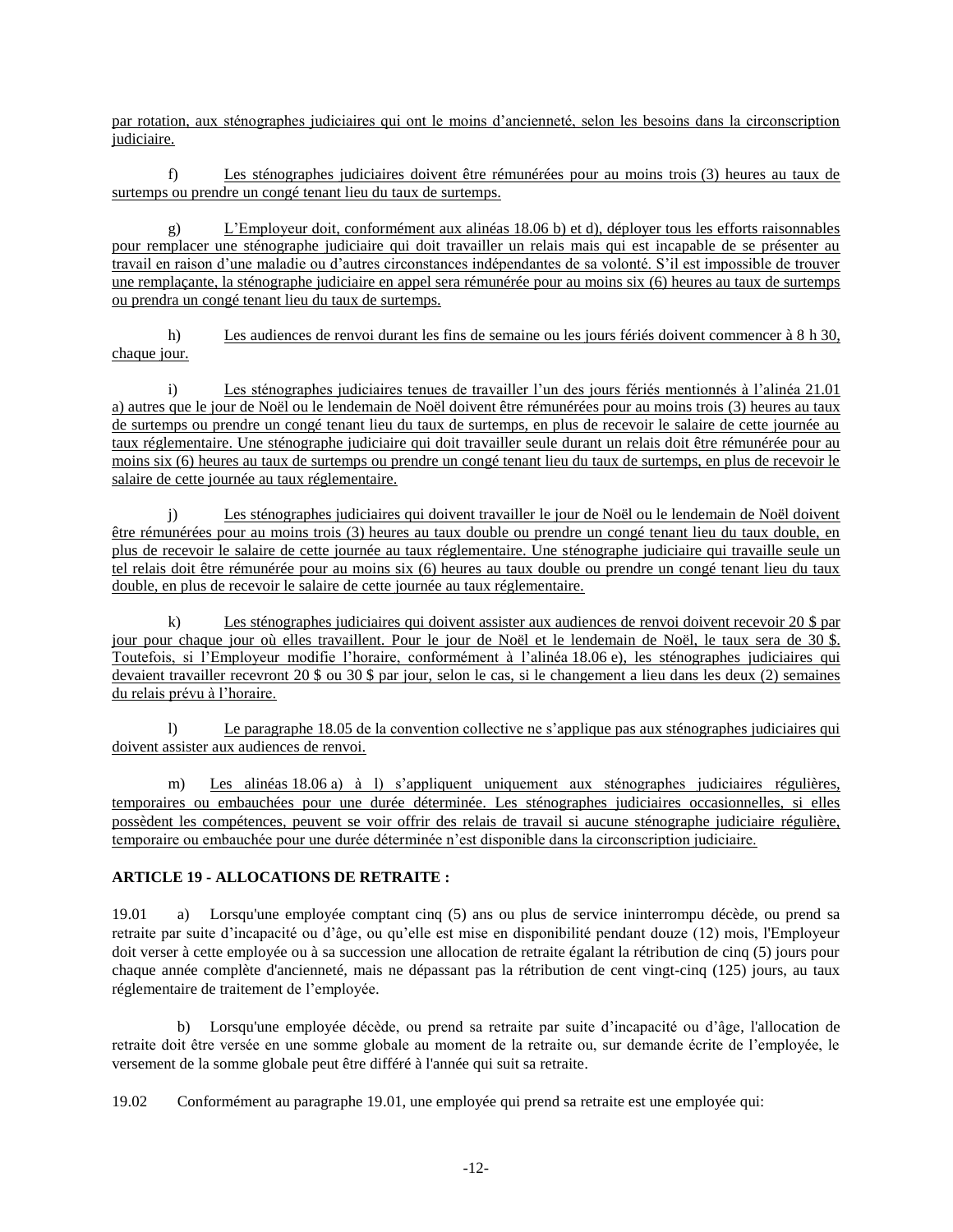- a) part à la retraite à l'âge de soixante (60) ans (ou plus tard) ou;
- b) obtient en application de la *Loi sur la pension de retraite dans les services publics* :
	- (i) une allocation annuelle (pension réduite ou selon la révision actuarielle);
	- (ii) une pension immédiate.
- 19.03 Programme de congés de préretraite
	- a) (i) L'employée a le choix de prendre des congés de préretraite à raison d'un (1) jour de congé pour un (1) jour de crédit d'allocation de retraite au lieu de recevoir, au moment de la retraite, la somme équivalant à un tel crédit d'allocation de retraite.
		- (ii) Pendant chaque année précédant la retraite, l'employée a droit au nombre maximum de jours de congés de préretraite indiqué à l'annexe « B ».

b) Pour ces congés, l'employée doit présenter une demande préalable à son surveillant, le délai entre la présentation de la demande et le début du congé devant correspondre à deux fois, en jours ouvrables, le nombre de jours de congés demandés.

c) Les crédits d'allocation de retraite prévus à l'annexe « B » qui ne sont pas utilisés dans l'année au cours de laquelle l'employée avait le droit de les prendre peuvent être reportés à l'année suivante aux fins d'utilisation.

d) À la discrétion de l'Employeur, toute employée qui a choisi de ne pas prendre ses congés de préretraite peut être autorisée, sur demande, à utiliser immédiatement avant de prendre sa retraite des services publics du Nouveau-Brunswick tous ses crédits d'allocation de retraite sous forme de congés.

e) Les crédits d'allocation de retraite qui n'auront pas été utilisés en congés au moment de la retraite peuvent être convertis en un paiement en espèces.

f) L'accumulation des avantages courants se poursuit et les retenues sur la paie continuent d'être effectuées pour les employées en congé de préretraite.

g) Pendant la période de cinq (5) ans précédant la date prévue de sa retraite, une employée qui désire participer à un programme de préparation à la retraite approuvé par l'Employeur doit obtenir un congé payé et recevoir un remboursement pour les dépenses raisonnables engagées pour suivre une séance d'un tel programme au Nouveau-Brunswick.

#### **ARTICLE 20 - DIRECTIVE SUR LES VOYAGES :**

20.01 Les directives sur les déplacements qui sont en vigueur s'appliquent aux employées de l'unité de négociation.

# **ARTICLE 21 - JOURS FÉRIÉS :**

21.01 a) Sous réserve du paragraphe 21.02, les jours fériés applicables aux employées sont :

le jour de l'An; le Vendredi saint; le lundi de Pâques: le jour fixé par proclamation du gouverneur en conseil pour la célébration de l'anniversaire de naissance du souverain;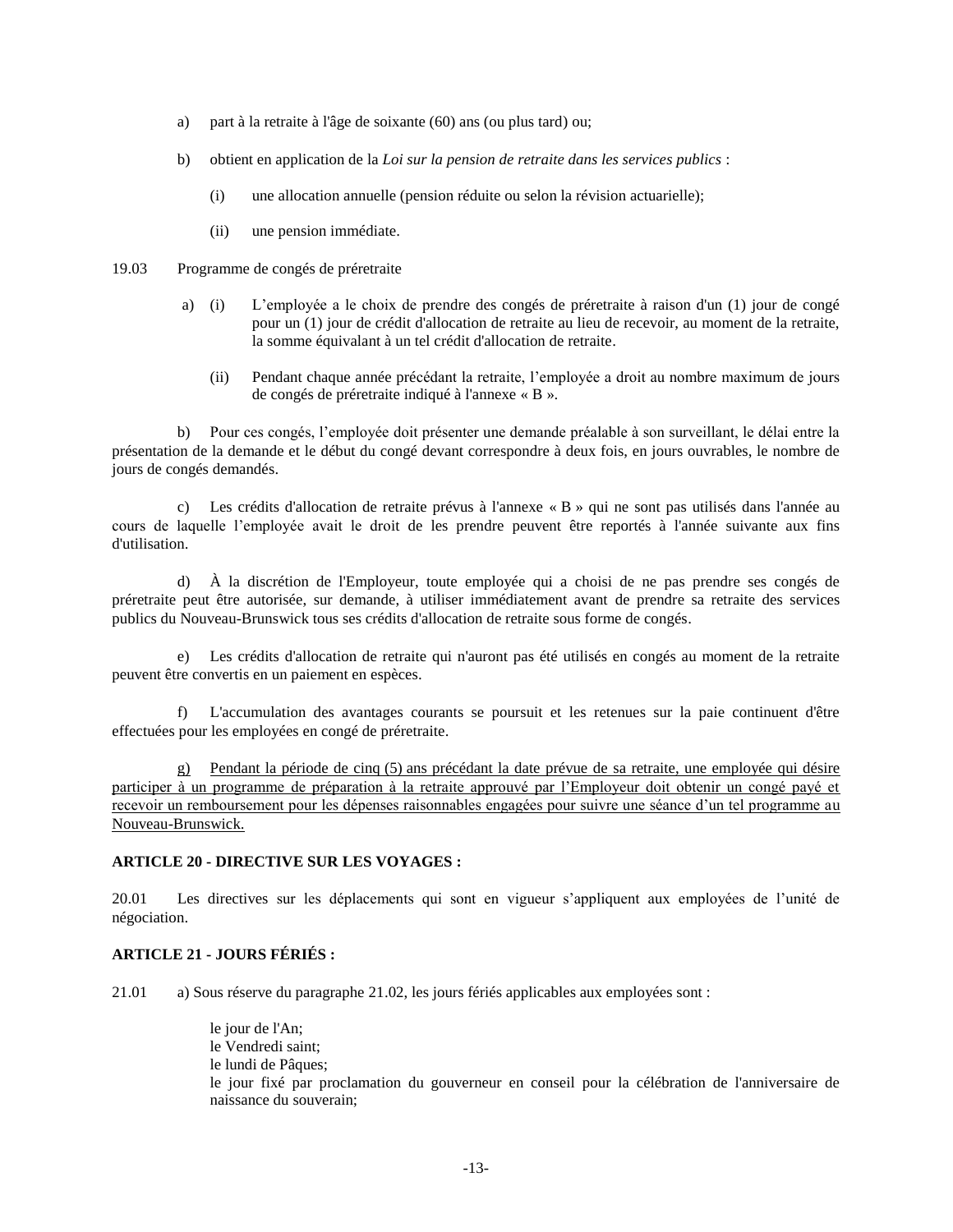la fête du Canada; la fête du Nouveau-Brunswick; la fête du Travail; le jour fixé par proclamation du gouverneur en conseil comme fête générale d'Action de grâces; le jour du Souvenir; le jour de Noël; le lendemain de Noël; et tout autre jour où l'on célèbre dûment une fête provinciale ou nationale,

- b) Les employées bénéficient des congés suivants à Noël et le lendemain de Noël;
	- (i) quand le jour de Noël est un lundi, les 25 et 26 décembre; ou
	- (ii) quand le jour de Noël est un mardi, les 24, 25 et 26 décembre; ou
	- (iii) quand le jour de Noël est un mercredi ou un jeudi, l'après-midi du 24 ainsi que les 25 et 26 décembre; ou
	- (iv) quand le jour de Noël est un vendredi, un samedi ou un dimanche, du 24 au 27 décembre inclusivement.

21.02 Pour avoir droit à la rémunération pour l'un des jours fériés payés, une employée doit avoir travaillé le jour ouvrable qui précède et le jour ouvrable qui suit chacun des jours fériés susmentionnés, à moins d'excuse bien fondée telle que la maladie. L'Employeur peut demander un certificat.

21.03 Nonobstant l'alinéa 21.01 a), une employée occasionnelle embauchée pour une période de moins de six (6) mois ininterrompus doit être rémunérée pour les jours fériés, conformément à la *Loi sur les normes d'emploi.*

Les sept (7) jours fériés, définis conformément à la *Loi sur les normes d'emploi*, sont : le jour de l'An, le Vendredi saint, la fête du Canada, la fête du Nouveau-Brunswick, la fête du Travail, le jour du Souvenir et le jour de Noël, ou tout jour qui y est substitué, et tout autre jour dûment proclamé fête provinciale ou nationale.

## **ARTICLE 22 - CONGÉS ANNUELS :**

22.01 Pour chaque mois civil pour lequel l'employée reçoit une rémunération pour au moins dix (10) jours travaillés, l'employée doit gagner des crédits de congés annuels à raison de :

a) 1 1/4 jour par mois pour les employées comptant moins de huit (8) ans de service.

b) 1 2/3 jour par mois pour les employées comptant huit (8) ans de service ou plus, mais moins de vingt (20) ans de service.

c) 2 1/12 jours par mois pour les employées comptant vingt (20) ans ou plus de service.

22.02 Sous réserve du paragraphe 22.07, les employées de l'unité de négociation doivent prendre les congés annuels accumulés avant le 31 décembre de chaque année civile.

22.03 Les dates prévues pour les congés annuels doivent être approuvées à l'avance par l'Employeur.

22.04 Une employée qui est hospitalisée pendant ses congés annuels ou qui est malade pendant plus de trois (3) jours peut utiliser des crédits de congé de maladie au lieu de perdre une partie de ses congés annuels. Lorsqu'un tel congé est réclamé, une attestation du médecin doit être remise à l'Employeur dès le retour au travail et l'Employeur doit être avisé au moment de la maladie.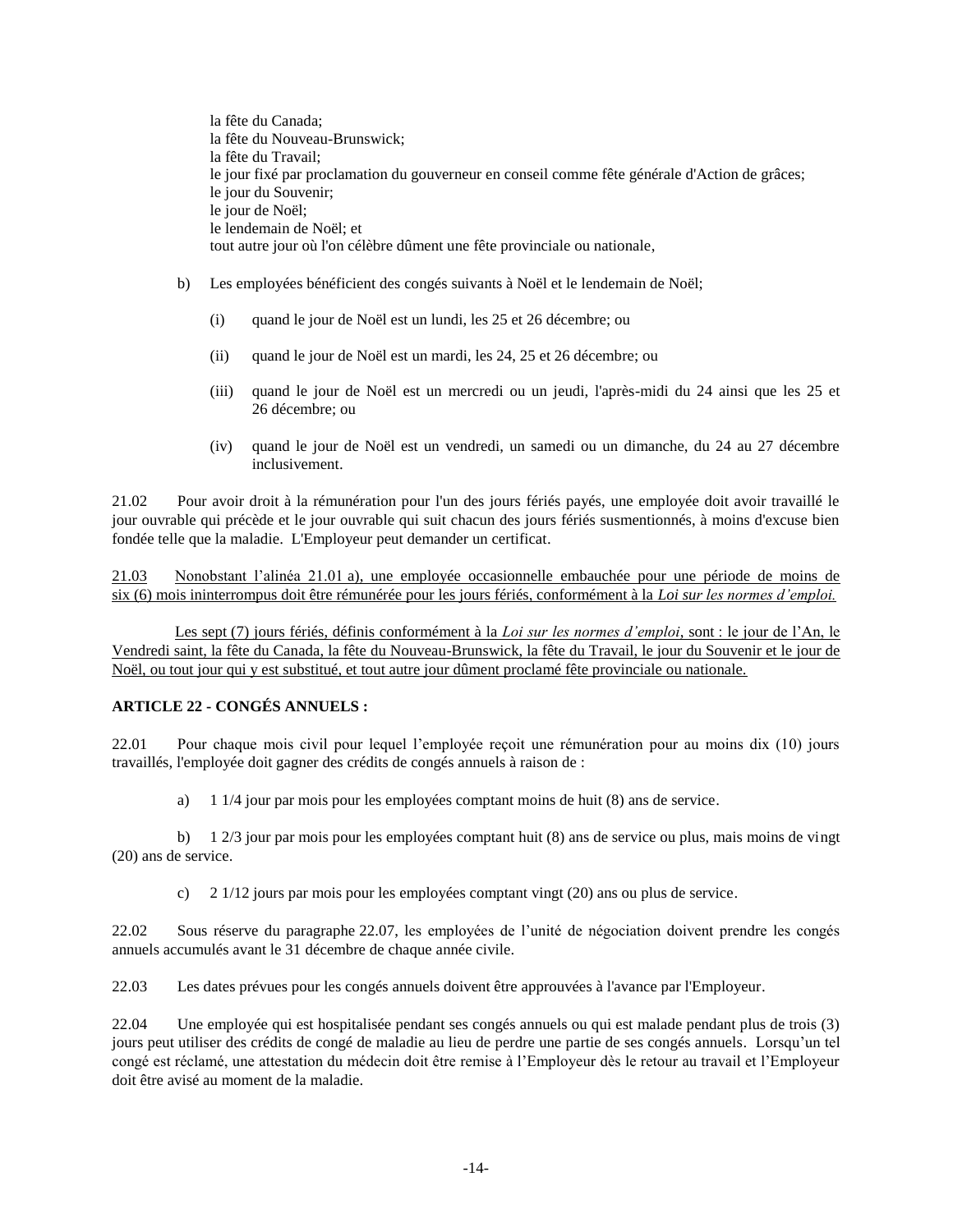22.05 Si l'un des jours fériés mentionnés à l'article 21 (Jours fériés) survient ou est célébré lors d'un jour de travail réglementaire durant les congés annuels d'une employée, il faut lui accorder un jour de congé supplémentaire.

22.06 Les congés annuels doivent être pris pendant des périodes autorisées par l'Employeur; toutefois, la préférence est accordée aux employées régulières, temporaires et embauchées pour une durée déterminée qui ont le plus d'ancienneté au ministère. Les employées doivent indiquer à leur surveillant avant le 15 avril de chaque année les dates choisies pour prendre leurs congés annuels. Le calendrier des congés annuels doit être affiché par l'Employeur le 15 mai de chaque année. L'année d'acquisition des congés annuels s'échelonne du 1<sup>er</sup> janvier au 31 décembre.

22.07 Les congés annuels ne doivent pas s'accumuler d'une année à l'autre, par contre, il est possible de reporter les droits de congé annuel à une année suivante à l'unique discrétion de l'Employeur. Une employée qui désire reporter ses droits de congé annuel à l'année suivante doit en demander la permission à l'Employeur, par écrit, avant le 1<sup>er</sup> novembre de l'année au cours de laquelle elle aurait habituellement pris les congés annuels visés par la demande de report.

22.08 Une employée qui est rappelée au travail pendant ses congés annuels sera rémunérée pour le temps travaillé au taux de surtemps et il lui sera octroyé du temps libre équivalent payé en guise de congé jusqu'à concurrence de sept heures et quart (7 ¼ h).

22.09 En plus du taux de traitement, l'Employeur doit payer aux employées occasionnelles embauchées pour une durée de moins de six (6) mois ininterrompus une indemnité de congés annuels correspondant à quatre pour cent (4 %) de leur salaire pour toutes les heures travaillées, conformément à la *Loi sur les normes d'emploi*.

# **ARTICLE 23 - CONGÉS DE MALADIE :**

23.01 a) Les employées de l'unité de négociation accumulent des crédits de congé de maladie à raison d'une journée et quart (1¼) par mois pour chaque mois civil pour lequel elles sont rémunérées pour au moins dix (10) jours jusqu'à concurrence de deux cent quarante (240) jours à compter de la date d'embauche.

b) Nonobstant toute autre disposition du présent article, les employées occasionnelles embauchées pour une durée de moins de six (6) mois ininterrompus ont droit à des congés de maladie non payés, tel qu'il est mentionné dans la *Loi sur les normes d'emploi*.

23.02 a) Une employée qui s'absente du travail en raison de maladie doit aviser son bureau et son surveillant, et ce, sans frais pour l'employée, au plus tard à 8 h 30. Dès son retour au travail, l'employée doit remettre une formule de demande de congé de maladie dûment remplie.

b) Chaque jour ouvrable où l'employée est absente en raison de maladie est déduit des crédits de congé de maladie accumulés par l'employée. Pour les congés de maladie de moins d'une demi-journée (½), une demijournée (½) peut être déduite. Pour les congés de maladie de plus d'une demi-journée (½) mais de moins d'une (1) journée complète, une (1) journée complète peut être déduite.

23.03 a) Après plus de trois (3) jours d'absence du travail consécutifs en raison de maladie, l'employée doit, à la demande de l'Employeur, au cours de la période d'absence, soumettre un certificat médical.

(b) Lorsque l'Employeur a lieu de croire qu'une employée particulière abuse des privilèges en matière de congés de maladie, l'administrateur général ou son représentant peut

- (i) exiger que l'employée soumette un certificat médical pour toute période d'absence pour laquelle un congé de maladie est demandé;
- (ii) aviser l'employée à l'avance qu'un certificat médical devra être présenté pour tout congé de maladie pris au cours d'une période déterminée pouvant atteindre douze (12) mois.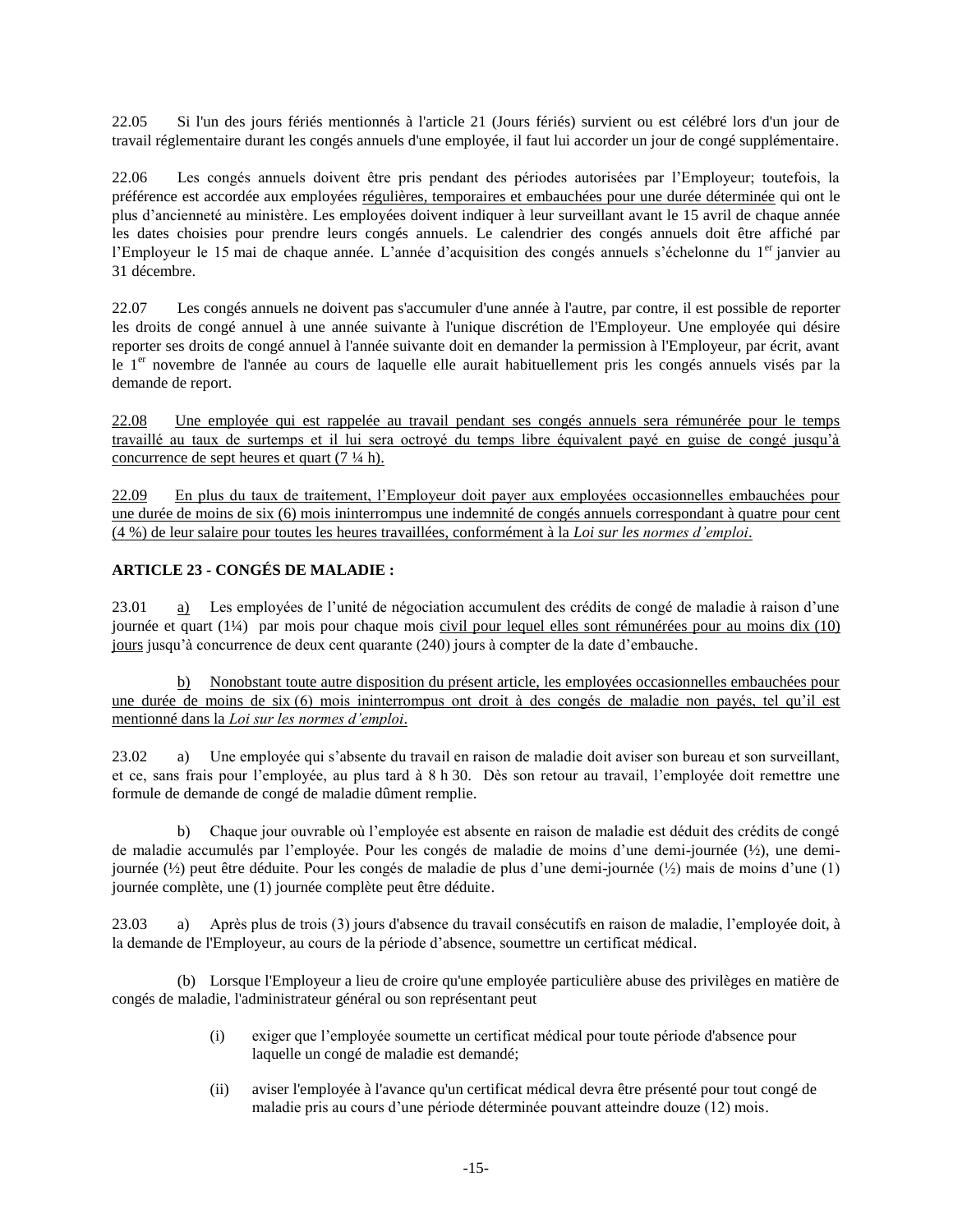(c) Si un certificat médical n'est pas soumis tel que demandé, le temps d'absence du travail sera déduit du traitement de l'employée.

23.04 a) L'administrateur général peut accorder à une employée qui a épuisé ses crédits de congés de maladie, des congés de maladie spéciaux sans perte de traitement pour une période maximale de quinze (15) jours. Cette avance de congés de maladie doit être déduite des crédits que l'employée accumulera par la suite.

b) Lorsque l'emploi d'une employée qui a reçu une avance de congés de maladie conformément à l'alinéa 23.04 a) prend fin pour une raison quelconque, l'employée doit indemniser l'Employeur de tout congé de ce genre qui lui aura été accordé et qu'elle n'aura pas encore à son compte au moment de la cessation d'emploi, le montant de l'indemnité devant être calculé au taux de traitement de l'employée au moment où cette dernière cesse d'être une employée.

23.05 Congé pour soins dentaires et médicaux

Un congé payé peut être accordé pour des rendez-vous chez le médecin ou le dentiste qui ne peuvent pas être fixés en dehors des heures normales de travail. Une telle permission ne doit pas être refusée ou demandée sans raison valable. L'Employeur peut demander la confirmation écrite du rendez-vous.

## **ARTICLE 24 - CONGÉS D'ÉTUDES :**

24.01 Les dispositions des directives en matière d'études en vigueur selon les besoins s'appliquent à toutes les employées,

## **ARTICLE 25 - DÉLÉGUÉES D'ATELIERS ET LE SYNDICAT :**

25.01 Il est entendu que les cinq (5) délégués d'ateliers et les membres du Syndicat ont leur travail réglementaire à accomplir pour le compte de l'Employeur. Il est reconnu qu'il importe de signifier les griefs aussitôt que possible et que, s'il est nécessaire de signifier un grief pendant les heures de travail, les délégués d'ateliers ne quitteront pas leur travail sans donner une explication de leur absence et sans obtenir la permission du surveillant.

25.02 Un représentant attitré du Syndicat doit avoir accès aux locaux de l'Employeur dans le but d'aider à la signification d'un grief officiel.

### **ARTICLE 26 - NÉGOCIATION DE CONTRATS :**

26.01 Un congé doit être accordé à des employées pour leur permettre d'assister à des réunions de négociation avec l'Employeur. Le nombre d'employées pouvant obtenir un tel congé doit se limiter à trois (3) personnes. Nulle employée ne doit subir de pertes de rémunération ou d'avantages en application du présent article; toutefois, le Syndicat doit rembourser l'Employeur sur présentation d'une facture.

### **ARTICLE 27 - CONGÉS :**

### 27.01 Congé de deuil

a) Sur demande, une employée doit obtenir sept (7) jours civils de congé consécutifs, sans perte de traitement ou d'avantages, dont l'un doit être le jour des funérailles, dans le cas du décès de sa mère, de son père, d'une personne tenant lieu de parent, de son conjoint, de son fils, de sa fille, de son frère, de sa soeur ou d'un petitenfant. Des congés de deuil additionnels peuvent être accordés en vertu de l'alinéa 27.01 e).

b) Sur demande, une employée doit obtenir cinq (5) jours civils de congé consécutifs, sans perte de traitement ou d'avantages, dont l'un doit être le jour des funérailles, dans le cas du décès de sa belle-mère, de son beau-père, de sa belle-soeur, de son beau-frère, de son gendre, de sa bru, d'un grand-parent, d'un grand-parent de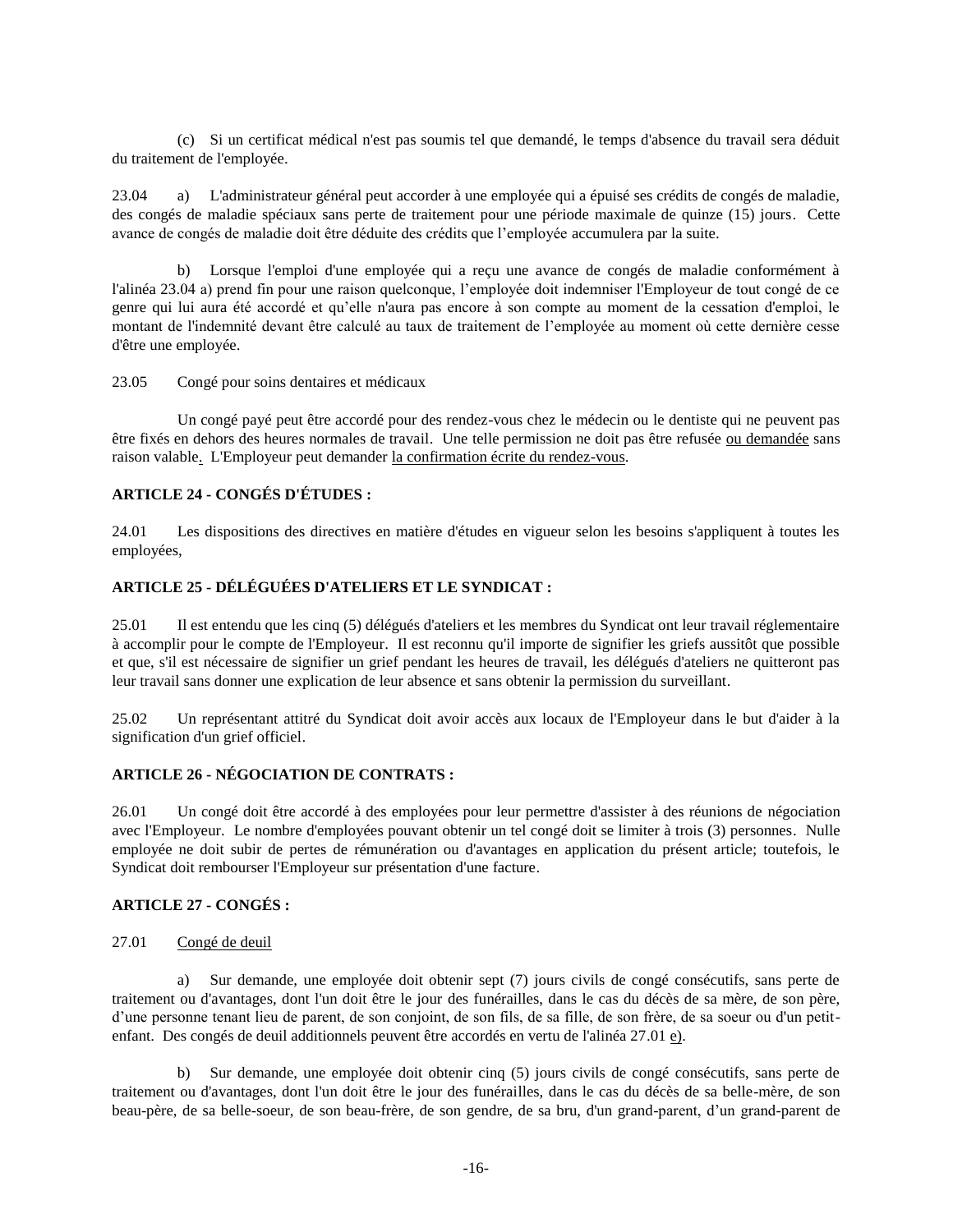son conjoint, ou autre parent demeurant sous le même toit que l'employée. Des congés de deuil additionnels peuvent être accordés en vertu de l'alinéa 27.01 e).

c) Sur demande, une employée doit obtenir un congé de deuil dans le cas du décès de sa tante, de son oncle, de sa nièce ou de son neveu, sans perte de traitement, jusqu'à un maximum de deux (2) jours civils, dont l'un doit être le jour des funérailles.

d) Sur demande, une employée doit obtenir un congé de deuil dans le cas du décès de son ex-conjoint, sans perte de traitement, jusqu'à un maximum d'un (1) jour civil, soit le jour des funérailles.

e) Une employée peut se faire accorder un maximum de trois (3) jours de congé de deuil additionnels, à la discrétion de l'Employeur, afin de se rendre aux funérailles de tout parent énuméré dans cet article ou pour s'acquitter d'une responsabilité familiale à la suite du décès d'un parent.

# 27.02 Autres congés :

a) L'Employeur peut accorder un congé payé ou non payé à une employée qui le demande pour une raison valable et suffisante. Un tel congé ne doit pas être demandé ou refusé sans motif raisonnable.

b) L'Employeur peut accorder un congé payé en cas d'urgence lorsque des circonstances qui ne sont pas directement imputables à l'employée l'empêchent de se présenter au travail pendant une partie ou la totalité de la journée. Un tel congé ne doit pas être demandé ni refusé sans raison valable.

# c) Jour de tempête

Sous réserve du sous-alinéa 27.02 c) (i), si une employée déploie tous les efforts raisonnables pour se présenter à temps à son relais de travail régulier, mais qu'une tempête ou des conditions routières dangereuses l'en empêchent, et que le lieu de travail n'est pas fermé, l'employée doit compenser le temps perdu par l'application des crédits de congés annuels, des heures excédentaires accumulées ou une réduction de traitement; ou lorsque les besoins du service le permettent, à un moment approuvé par l'Employeur.

(i) Si une employée a moins de deux (2) heures de retard pour son relais de travail régulier prévu en raison d'une tempête ou de conditions routières dangereuses, et que l'Employeur détermine qu'elle a déployé tous les efforts raisonnables pour se présenter à temps, l'employée ne subira aucune perte de traitement pour ce relais et ne sera pas obligée de compenser le temps perdu.

(ii) Si l'Employeur renvoie l'employée chez elle à cause d'une tempête ou de conditions météorologiques dangereuses, cette dernière ne sera pas obligée de compenser le temps perdu et ne subira aucune perte de traitement.

(iii) Une employée qui est incapable de se présenter au travail, même si elle a déployé tous les efforts raisonnables, doit aviser l'Employeur avant le début de son relais de travail, sauf si des circonstances l'empêchent de le faire.

## 27.03 Congé de maternité

Une employée en congé de maternité peut demander et, si elle y est admissible, recevoir les prestations de maternité prévues en vertu des dispositions de la *Loi sur l'assurance-emploi* et des modifications qui y sont périodiquement apportées

27.04 Une employée qui demande un congé de maternité doit soumettre le formulaire de demande de congé exigé accompagné d'un certificat médical à l'Employeur au moins quinze (15) semaines avant la date prévue de l'accouchement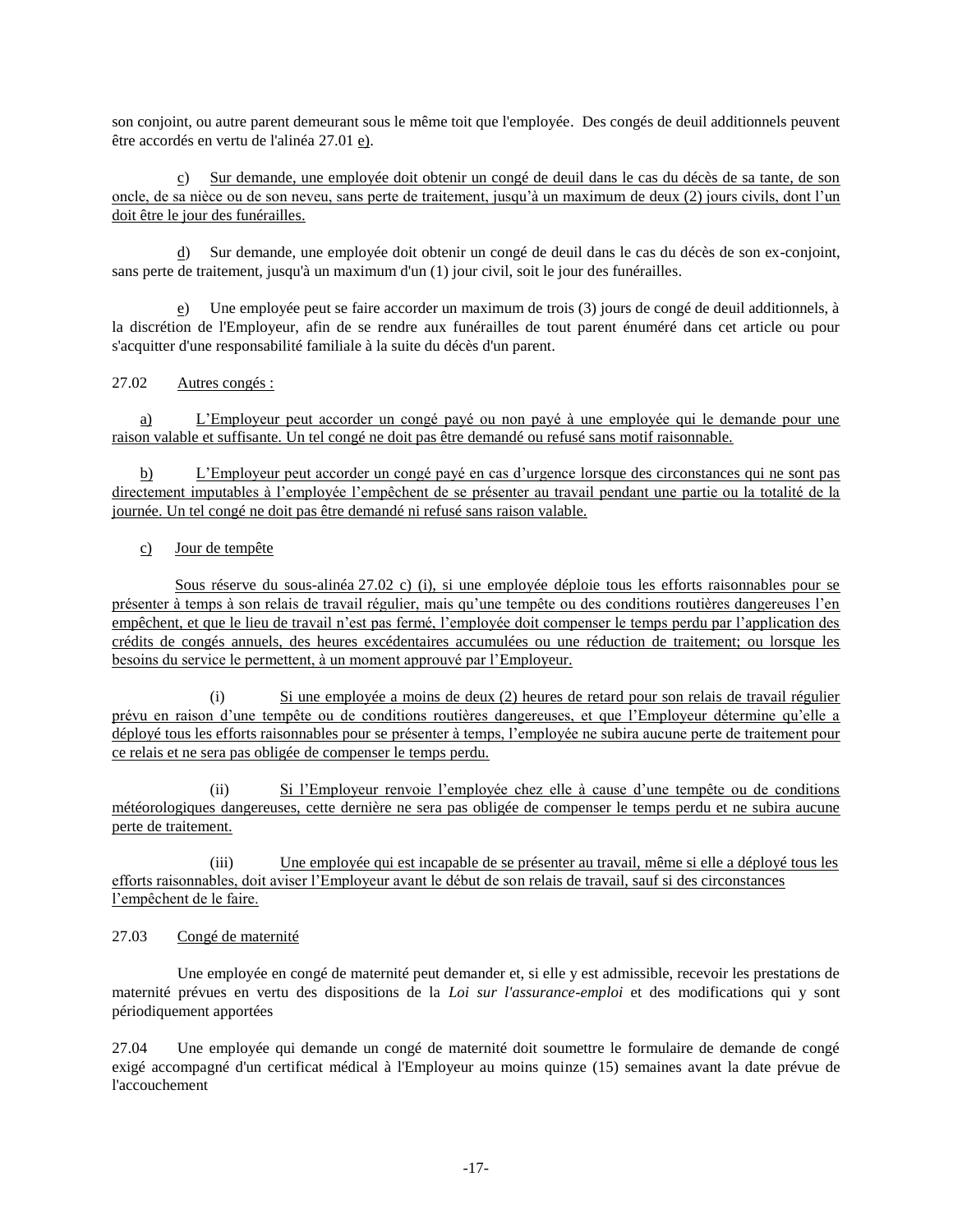27.05 Durée du congé – Le congé de maternité doit commencer six (6) semaines avant la date prévue de l'accouchement, sauf s'il est accordé avant six (6) semaines ou est reporté. L'Employeur peut ordonner à une employée qui est enceinte d'aller en congé seulement lorsque cette employée, à cause de sa grossesse, ne peut pas accomplir ses fonctions de façon raisonnable et sécuritaire. Un certificat médical peut être exigé. Le congé de maternité doit prendre fin au plus tard onze (11) semaines après la date de l'accouchement, sauf si les six (6) semaines auxquelles elle avait droit avant la date de l'accouchement ont été reportées, auquel cas le nombre de jours inutilisés doit s'ajouter aux onze (11) semaines après la date de l'accouchement.

27.06 Retour au travail – Une employée qui retourne au travail après un congé de maternité doit aviser par écrit l'Employeur de son intention au moins dix (10) jours ouvrables avant son retour au travail et fournir une approbation écrite d'un médecin autorisé. Une telle employée doit être réintégrée dans la classe qu'elle occupait auparavant à son lieu de travail (cité, ville ou village) à un taux de traitement qui est équivalent ou supérieur au taux de traitement qu'elle recevait immédiatement avant son départ en congé de maternité. Si le poste que l'employée occupait auparavant a été touché par une mise en disponibilité, les dispositions de l'article 15 doivent s'appliquer.

27.07 Prestations supplémentaires de chômage – Une employée comptant une année d'ancienneté qui accepte de retourner au travail pendant une période d'au moins six (6) mois et qui fournit à l'Employeur la preuve qu'elle a présenté une demande de prestations d'assurance-emploi et qu'elle y est admissible conformément à la *Loi sur l'assurance-emploi*, doit recevoir une indemnité de congé de maternité conformément au Régime de prestations supplémentaires de chômage pour une période qui ne dépassera pas quinze (15) semaines continues suivant immédiatement la période d'attente minimale pour être admissible aux prestations d'assurance-emploi.

27.08 En ce qui concerne la période du congé de maternité, les paiements de l'indemnité de congé de maternité effectués conformément au Régime de prestations supplémentaires de chômage consisteront en ce qui suit:

a) lorsqu'une employée est assujettie à une période d'attente de deux (2) semaines avant de recevoir les prestations de maternité de l'assurance-emploi, une indemnité correspondant à soixante-quinze pour cent (75 %) du taux de traitement réglementaire de l'employée pour chaque semaine de la période d'attente de deux (2) semaines, moins les autres sommes reçues durant cette période; et

b) des paiements équivalant à la différence entre les prestations d'assurance-emploi à laquelle est admissible l'employée et soixante-quinze pour cent (75 %) de son taux de traitement réglementaire, à la date de début du congé de maternité, moins les autres sommes reçues durant la période qui pourraient entraîner une diminution des prestations d'assurance-emploi auxquelles l'employée aurait été admissible si elle n'avait pas reçue de sommes additionnelles durant cette période.

27.09 « Taux de traitement réglementaire » désigne le taux de traitement que l'employée recevait à la date de début du congé de maternité, mais ne comprend pas un redressement rétroactif du taux de traitement, une rémunération provisoire, le surtemps, une prime de quart ni toute autre forme de rémunération supplémentaire.

27.10 Une requérante en vertu du paragraphe 27.07 susmentionné doit retourner au travail et demeurer à l'emploi de l'Employeur pendant une période d'au moins six (6) mois après son retour au travail. Faute de retourner au travail et de demeurer à l'emploi de l'Employeur pendant une période de six (6) mois, l'employée doit rembourser à l'Employeur le montant proportionnel reçu à titre d'indemnité de congé de maternité.

27.11 Une employée qui s'absente du travail et qui reçoit une indemnité pour accident du travail n'a droit à aucun avantage en vertu du présent article.

27.12 L'Employeur peut, sur demande écrite de l'employée, prolonger la période totale du congé de maternité non payée mentionnée au paragraphe 27.05.

27.13 Au cours de la période maximale de dix-sept (17) semaines seulement précisée au paragraphe 27.05 de la présent convention: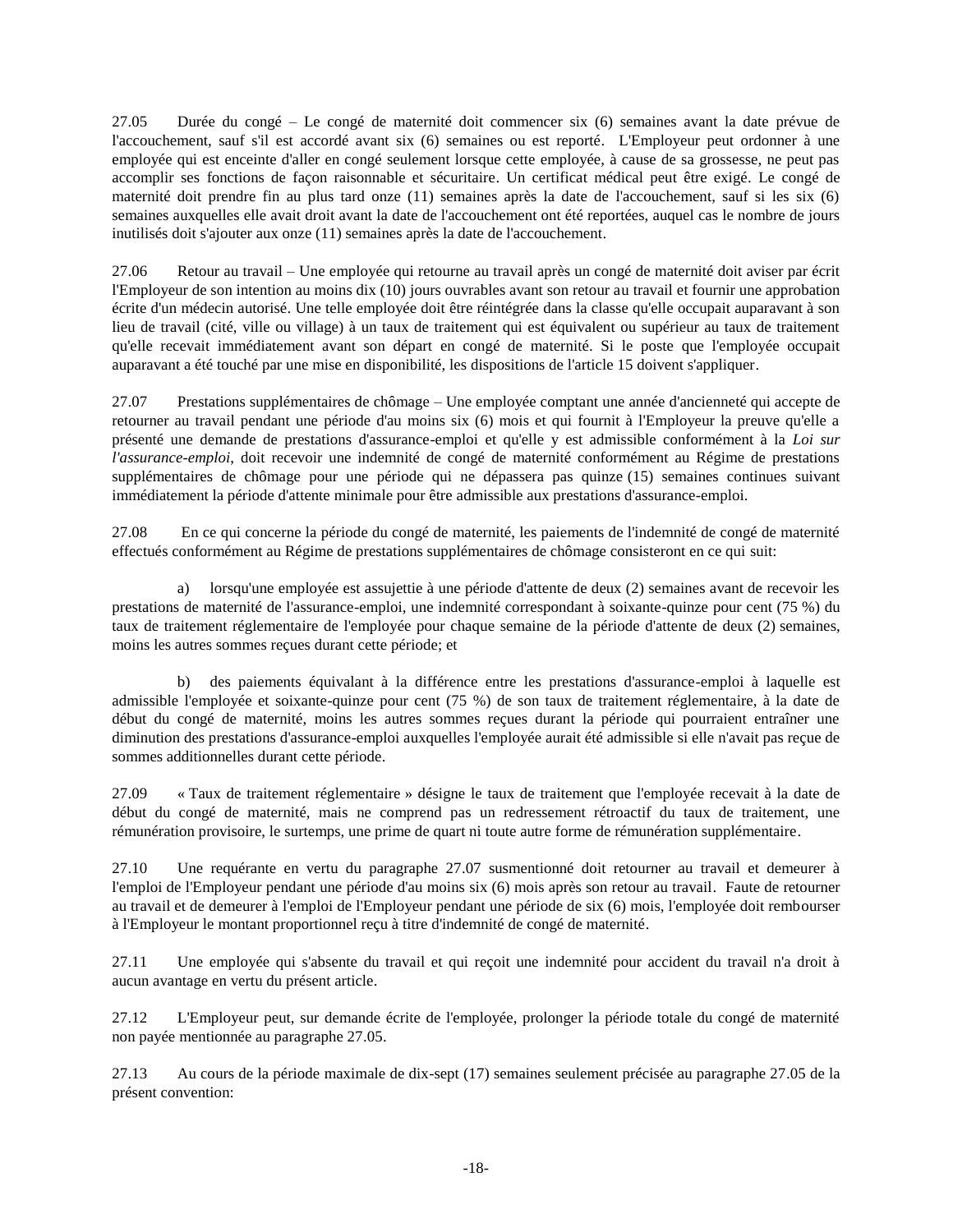a) une employée continue d'accumuler de l'ancienneté et des crédits de service continu. Elle conserve mais n'accumule pas de crédits de congés de maladie ou de congés annuels. Les périodes de moins d'un (1) mois n'entreront pas dans ce calcul.

b) lorsque l'employée participe aux régimes d'assurance-collective de l'Employeur, l'employée et l'Employeur doivent continuer de verser les primes qui sont exigées et assujetties aux dispositions de tels régimes.

27.14 Une employée qui obtient un congé de maternité prolongé conformément au paragraphe 27.12 peut, lorsque les régimes d'assurance-collective pertinents le permettent, continuer de verser ses cotisations, y compris celles de l'Employeur, durant ce congé de maternité prolongé. Elle doit remettre à l'Employeur des chèques postdatés couvrant le montant de telles primes.

27.15 Lorsqu'une employée en congé de maternité désire retourner au travail plus tôt que prévu en vertu du paragraphe 27.05, elle doit aviser l'Employeur de son intention au moins dix (10) jours ouvrables au préalable, et l'Employeur devra mettre tout en œuvre pour acquiescer à sa demande.

27.16 Sous réserve du paragraphe 27.12, une employée en congé de maternité qui ne retourne pas au travail à la fin de son congé de maternité sera considérée comme ayant démissionné de son poste.

27.17 Une employée qui démissionne de son poste pour des raisons de maternité doit conserver les prestations qu'elle aura accumulées si elle redevient employée de la partie I dans les six (6) mois suivant la date de sa démission, à la condition qu'elle n'ait pas déjà liquidé les prestations en question.

27.18 Congé pour soins d'enfants :

a) Une employée qui est le parent biologique ou adoptif doit se faire accorder, sur demande écrite, un congé pour soins d'enfants non payé pour une période maximale de trente-sept (37) semaines consécutives.

b) Le congé pour soins d'enfants de trente-sept (37) semaines mentionné à l'alinéa 27.18 a) ci-dessus doit commencer au plus tôt à la date à laquelle le nouveau-né ou l'enfant adoptif est placé sous les soins de l'employée et prend fin au plus tard cinquante-deux (52) semaines après cette date.

c) L'employée qui est la mère biologique de l'enfant doit commencer le congé pour soins d'enfants immédiatement après la fin de son congé de maternité, sauf si l'employée et l'Employeur en conviennent autrement, et aviser l'Employeur de son intention au moins six (6) semaines avant de prendre le congé pour soins d'enfants. Si le nouveau-né est hospitalisé à la fin du congé de maternité, le congé pour soins d'enfants peut être reporté.

d) Si le père biologique entend prendre le congé pour soins d'enfants, il doit donner un avis écrit d'au moins six (6) semaines à l'Employeur indiquant la date de début et la durée du congé.

e) Dans le cas de parents adoptifs, il faut demander un tel congé aussitôt que possible avant le début du congé.

f) Si les deux parents sont employés, un congé pour soins d'enfants maximal de trente-sept (37) semaines peut être pris par un parent ou être partagé par les deux parents, à la condition que la période de congé combinée ne dépasse pas trente-sept (37) semaines.

g) Une employée qui retourne au travail après un congé pour soins d'enfants doit être réintégrée dans la classe qu'elle occupait auparavant à son lieu de travail (cité, ville ou village) à un taux de traitement qui est équivalent ou supérieur au taux de traitement qu'elle recevait juste avant son départ en congé de maternité. Si le poste que l'employée occupait auparavant a été touché par une mise en disponibilité, les dispositions de l'article 15 doivent s'appliquer.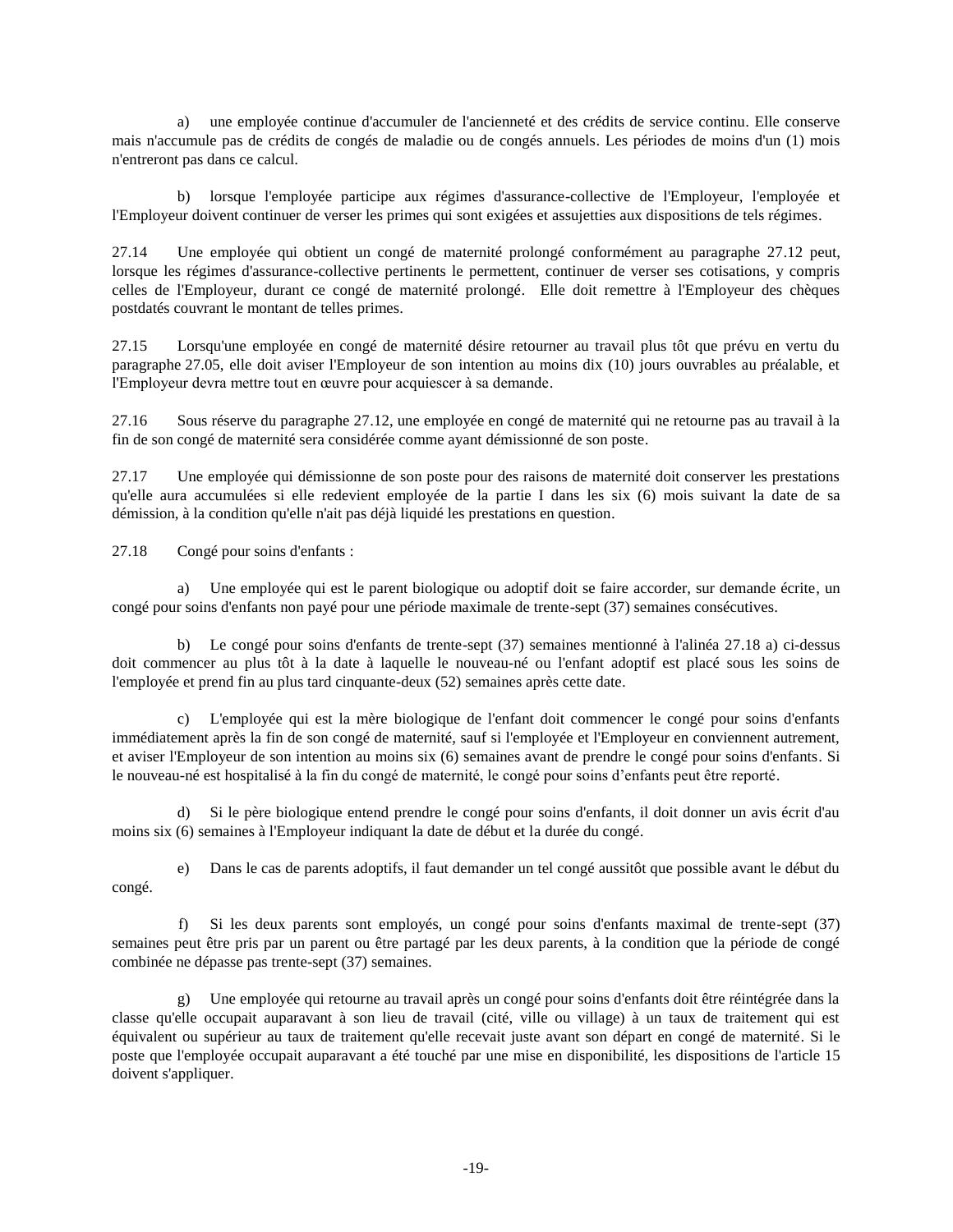h) Au cours de la période maximale de trente-sept (37) semaines seulement du congé pour soins d'enfants précisée à l'alinéa 27.18 a) de la présente convention:

- 1. une employée continue d'accumuler de l'ancienneté et des crédits de service continu en fonction de ce que ses heures régulières auraient été;
- 2. lorsqu'une employée participe aux régimes d'assurance-collective de l'Employeur, une telle employée peut, si le régime pertinent le permet, continuer de verser ses cotisations, y compris celles de l'Employeur, à de tels régimes d'assurance-collective, L'employée doit remettre à l'Employeur des chèques postdatés couvrant le montant de telles primes,
- 3. une employée conserve mais n'accumule pas de crédits de congés de maladie ou de congés annuels durant tout mois civil au cours duquel elle est absente en congé pour soins d'enfants pendant plus de la moitié (1/2) du nombre de jours ouvrables dans ce mois.

i) L'Employeur peut, sur demande écrite de l'employée, accorder un congé non payé après le congé pour soins d'enfants demandé à l'alinéa 27.18 a) susmentionné. Une employée qui obtient un tel congé non payé peut, si les régimes d'assurance pertinents le permettent, continuer de verser ses cotisations, y compris celles de l'Employeur, durant ce congé prolongé, L'employée doit remettre à l'Employeur des chèques postdatés couvrant le montant de telles primes.

27.19 Sous réserve de l'alinéa 27.18 i) ci-dessus, une employée en congé pour soins d'enfants qui ne retourne pas au travail à la fin de ce congé sera considérée comme ayant démissionné de son poste.

27.20 Un employé doit se faire accorder un congé de paternité d'un (1) jour, sans perte de traitement, dans un délai raisonnable entourant l'occasion de la naissance de son enfant.

### 27.21 Témoin

L'Employeur doit accorder un congé à une employée qui est sommée de comparaître à titre de témoin devant un tribunal de justice, un tribunal d'enquête ou à une enquête de coroner. Il faut verser à une telle employée la différence entre sa rémunération réglementaire et le montant reçu à titre de témoin, sans compter les frais de déplacement, de repas et autres, sur présentation d'un document qui corrobore la comparution à titre de témoin.

### 27.22 Congé d'examen

Si l'Employeur oblige une employée à passer des examens en vue d'améliorer sa compétence ou son poste dans l'unité de négociation, cette employée ne doit subir aucune perte de rémunération ou d'ancienneté en vue de passer ces examens pendant ses heures de travail.

### 27.23 a) Blessures au travail

Une employée qui reçoit des indemnités pour accident de travail autres qu'une pension d'invalidité en application de la *Loi sur les accidents du travail* ne doit subir aucune perte de rémunération, pourvu que l'employée rembourse à l'Employeur le montant reçu de la Commission de la santé, de la sécurité et de l'indemnisation des accidents au travail. L'absence d'une personne qui reçoit des indemnités pour accident de travail en application de la *Loi sur les accidents du travail* ne doit pas être déduite des crédits de congés de maladie ou de congés annuels de cette personne.

b) Conformément aux articles 22 et 23, les employées qui reçoivent des indemnités en vertu de la *Loi sur les accidents du travail* peuvent accumuler des crédits de congés annuels et de congés de maladie. Cependant, nonobstant ce qui est prévu aux paragraphes 22.01 et 23.01, l'accumulation de crédits de congés annuels ou de congés de maladie est limitée au nombre de journées qui auraient été accumulées pour une (1) année de service.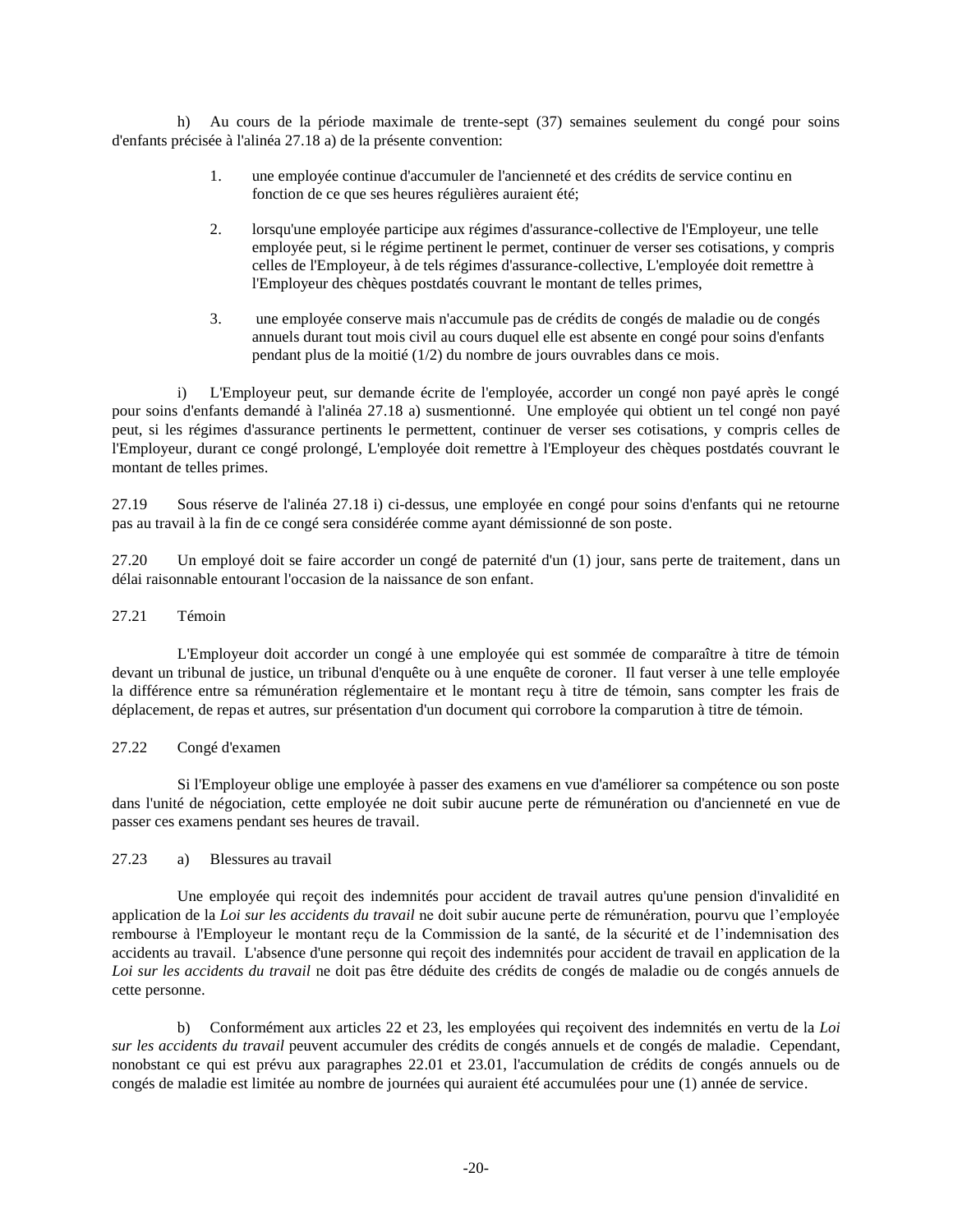### 27.24 Congé pour affaires syndicales

Sur demande écrite du Syndicat, l'Employeur doit accorder en même temps un congé non payé à un maximum de quatre (4) employées de différents endroits où siègent des tribunaux, que le Syndicat aura désignées pour s'occuper d'affaires syndicales, sous réserve que le Syndicat présente la demande de congé au moins deux (2) semaines avant le congé envisagé.

27.25 Lorsqu'une employée à temps plein est élue ou choisie pour occuper un (1) poste à plein temps au Syndicat ou dans tout organisme auquel le Syndicat est affilié, l'Employeur doit lui accorder un congé non payé pour au plus un (1) an. L'employée doit adresser une telle demande aussitôt que possible après l'élection de l'employée, mais jamais plus tard qu'un mois avant le début du congé.

Pour chaque année suivante, l'employée doit demander de nouveau le congé en question trois (3) mois avant la fin de son congé. Ces congés sont accordés pour une période cumulative d'au plus trois (3) ans.

L'employée garde l'ancienneté qu'elle avait accumulée jusqu'à la date du congé, mais elle n'accumule aucune ancienneté durant la période de congé et celle-ci n'est pas comptée comme période de service.

### 27.26 Détachements

Avant qu'une employée ne soit détachée à un poste à l'intérieur ou à l'extérieur de l'unité de négociation, l'Employeur et le Syndicat doivent tenter de conclure une lettre d'entente précisant les incidences de la convention collective et les conditions d'emploi se rattachant à la période de détachement. Ces conditions d'emploi doivent comprendre, entre autres, la durée du détachement, les heures de travail, le taux de traitement, les congés annuels, les primes, la formation, les cotisations syndicales, l'ancienneté et la procédure applicable aux griefs ou à l'arbitrage**.**

L'employée détachée doit signer la lettre d'entente pour reconnaître qu'elle comprend et accepte les modalités du détachement.

Lorsque le détachement de l'employée peut toucher un autre syndicat, l'Employeur et le Syndicat doivent chercher à inclure le syndicat touché comme partie à la lettre d'entente.

Lorsque l'employée est détachée à un poste qui ne fait pas partie d'une unité de négociation ou est détachée à partir d'un tel poste, l'Employeur et le Syndicat doivent chercher à inclure l'employée comme partie à la lettre d'entente.

L'Employeur envisagera de pourvoir le poste de l'employée détachée, sinon, il devra fournir au Syndicat les motifs de sa décision.

27.27 Nonobstant toute autre disposition du présent article, étant donné la nature sporadique et temporaire de l'emploi des employées occasionnelles embauchées pour une durée de moins de six (6) mois ininterrompus, celles-ci ont droit à des congés non payés, tel qu'il est mentionné dans la *Loi sur les normes d'emploi*.

## **ARTICLE 28 - EXEMPLAIRES DE LA CONVENTION :**

28.01 L'Employeur doit fournir un nombre suffisant d'exemplaires de la présente convention dès qu'il sera possible de le faire après la signature de la présente convention de sorte que chaque employée puisse en avoir un exemplaire.

28.02 L'Employeur est responsable de la traduction de la convention collective.

28.03 Les versions anglaise et française de la présente convention sont officielles. Toutefois, s'il survient une divergence quant à l'interprétation de la convention, la langue dans laquelle elle aura été négociée prévaudra.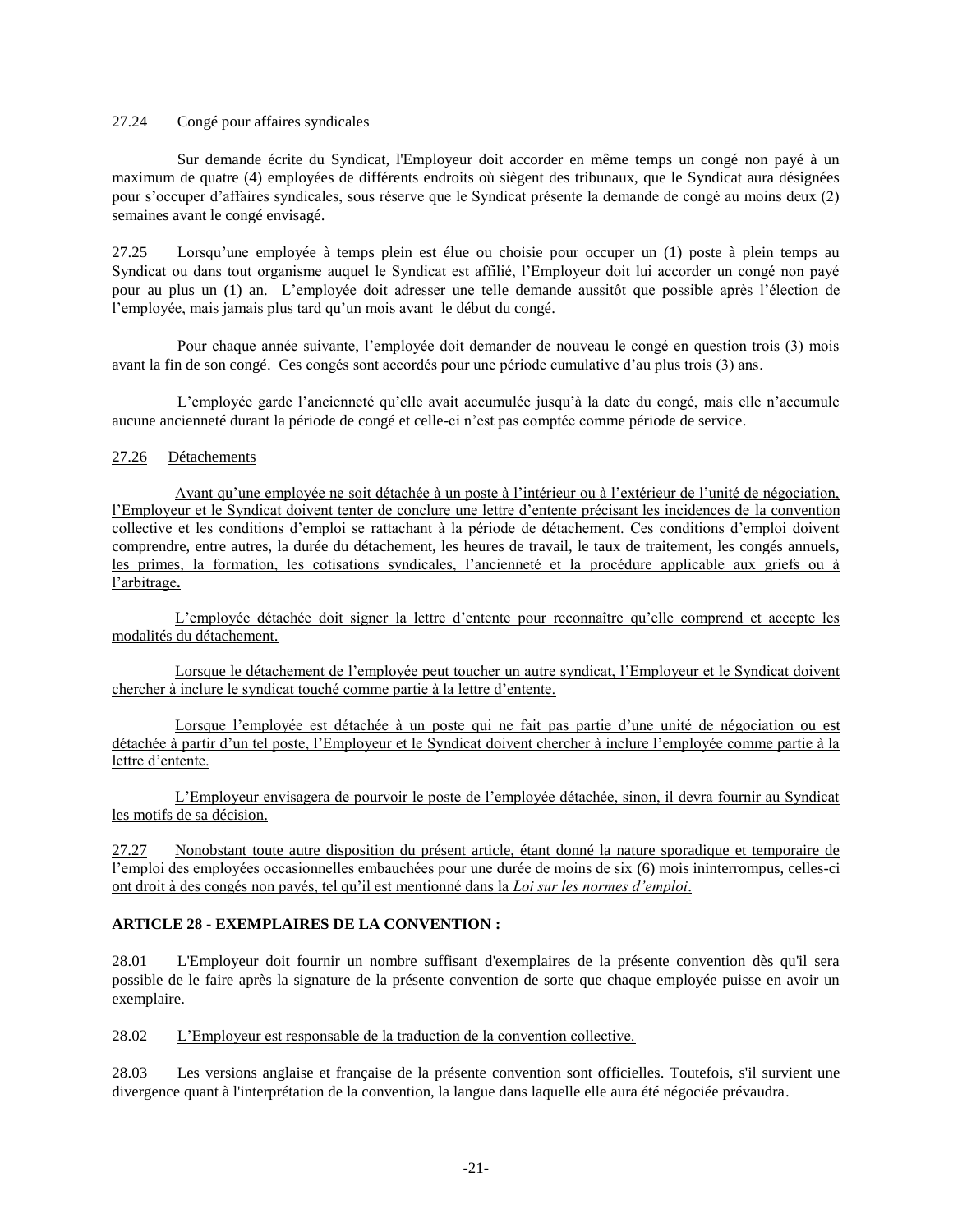28.04 L'Employeur doit fournir à toute nouvelle employée un exemplaire de la présente convention aussitôt que possible suivant l'entrée en service de l'employée.

# **ARTICLE 29 - AVANTAGES DES EMPLOYÉES ET TRANSFÉRABILITÉ :**

### 29.01 Régime de soins médicaux

a) L'Employeur doit payer pour chaque employée soixante-quinze pour cent (75%) des primes du régime de soins médicaux des employés de la province du Nouveau-Brunswick ou de l'équivalent. L'adhésion des employées à ce régime sera facultative, L'Employeur doit retenir la contribution de l'employée pour le coût de la prime du régime s'il y est autorisé par l'employée.

b) Si, pendant la durée de la présente convention, d'autres avantages sont ajoutés au régime de soins médicaux des employés de la province du Nouveau-Brunswick entraînant une augmentation des primes de la Croix-Bleue, l'Employeur consent à rajuster automatiquement le montant de ses contributions de façon à maintenir le partage actuel des coûts du régime à 75-25 %.

### 29.02 Régime d'assurance-soins dentaires

L'Employeur doit payer pour chaque employée cinquante pour cent (50%) du coût d'un régime d'assurance-soins dentaires de base des employés de la province du Nouveau-Brunswick ou son équivalent, selon ce qui est convenu entre les parties. L'adhésion des employées à ce régime est facultative; toutefois, les employées qui choisiront d'adhérer au régime devront rester membres du régime pendant un minimum de deux (2) ans. Au moment de la mise en place du régime, l'Employeur doit retenir la contribution de l'employée pour le coût de la prime du régime s'il y est autorité par l'employée.

## 29.03 Assurance-vie collective

L'Employeur doit continuer de participer au régime existant d'assurance-vie collective en vigueur pour les employées dans la même proportion qu'il le fait à l'heure actuelle.

29.04 L'employée suspendue sans salaire ou en congé non payé doit payer le coût total des primes des régimes de soins médicaux et dentaires et d'assurance-vie collective pour chaque mois d'absence.

## 29.05 Invalidité de longue durée

L'Employeur doit offrir aux employées admissibles le « régime d'assurance-invalidité de longue durée des employés de la province du Nouveau-Brunswick ». L'admissibilité est régie par les règles du régime. Les primes seront payées par l'employée par la voie de retenues à la source. Cette protection est obligatoire pour les employées du groupe qui ont été engagées le  $1^{\degree}$  novembre 1985 ou par la suite.

29.06 Les employées occasionnelles qui répondent aux critères d'admissibilité des régimes d'avantages sociaux ont droit aux avantages énumérés aux paragraphes 29.01, 29.02 et 29.03. En outre, les employées dont l'emploi a pris fin, qui sont ensuite réembauchées dans les six (6) mois suivant la cessation d'emploi et remplissent les critères d'admissibilité, ont droit au rétablissement de leur protection immédiatement à leur retour au travail.

## 29.07 Transférabilité

a) Une employée régulière qui accepte un emploi dans un ministère ou un organisme énuméré à la Partie I de la première annexe de la *Loi relative aux relations de travail dans les services publics* dans les quarantecinq (45) jours civils de la date de sa démission d'un autre ministère ou organisme énuméré à la Partie I de cette loi, sera réputée avoir été en congé non payé pendant cette période. Cette employée doit conserver la transférabilité concernant les crédits de congés de maladie accumulés, les droits aux congés annuels et les droits à l'allocation de retraite.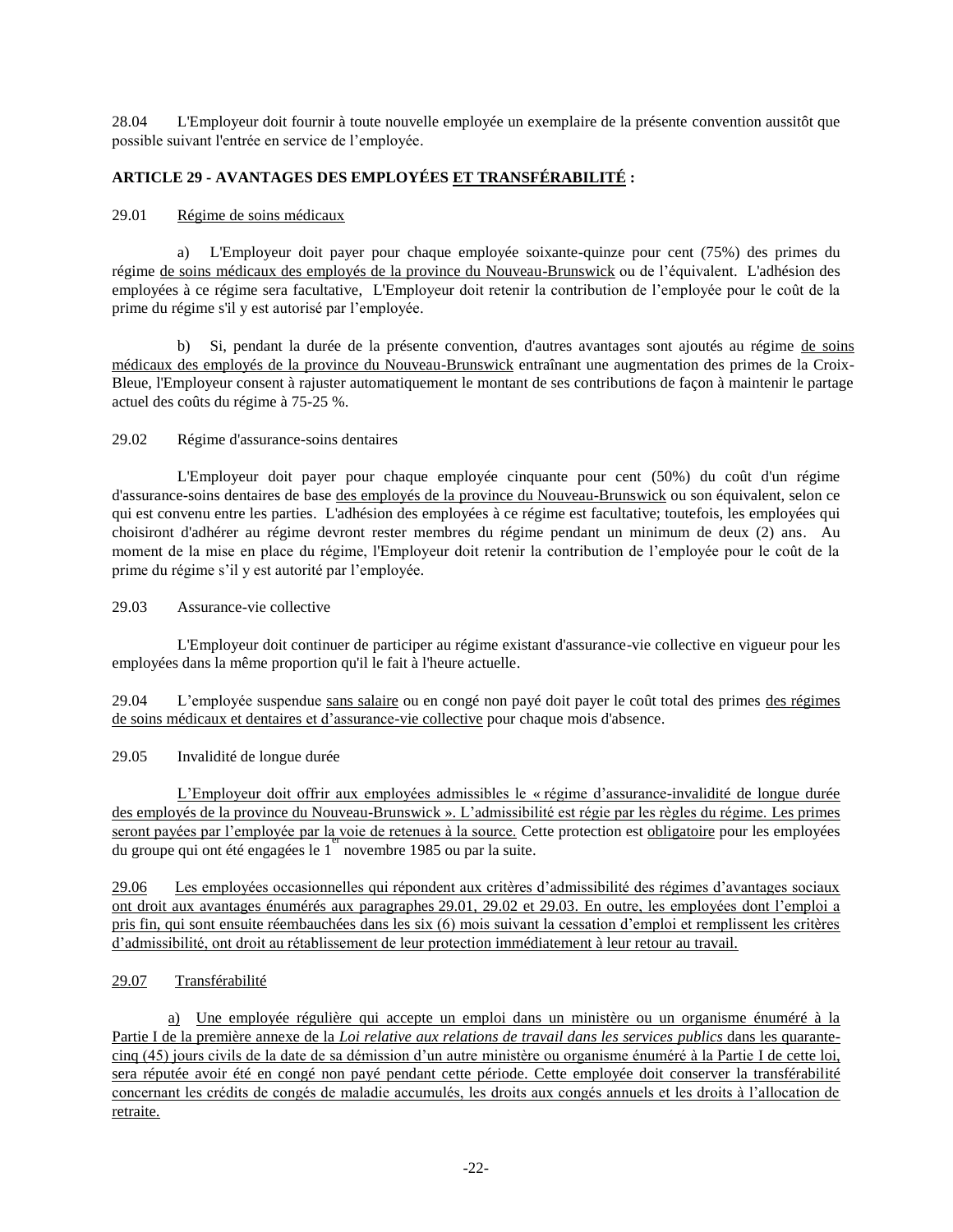b) Lorsqu'une employée accepte un poste de gestion non syndiqué ou dans une unité de négociation qui a abandonné l'allocation de retraite dans les Parties I, II ou III, les options qui lui sont offertes concernant son droit à l'allocation de retraite doivent être conformes à la brochure *Cessation de l'allocation de retraite : Comprendre les options* du ministère des Ressources humaines.

c) Une employée régulière qui accepte un emploi au sein de l'unité de négociation, en provenance des Parties II, III ou IV de la *Loi relative aux relations de travail dans les services publics*, dans un délai de quarantecinq (45) jours civils après la date de sa démission, doit conserver les avantages suivants :

- (i) le nombre d'heures réglementaires d'emploi ininterrompu dans les services publics aux fins du droit à l'allocation de retraite;
- (ii) les congés annuels auxquels elle a droit;
- (iii) le transfert de ses crédits de pension, à condition qu'il y ait une entente de réciprocité entre les régimes de pension applicables;
- (iv) les crédits de congés de maladie qu'elle a accumulés au service de l'Employeur précédent, jusqu'à concurrence de 240 jours.

# **ARTICLE 30 - SÉCURITÉ ET HYGIÈNE :**

30.01 Les parties conviennent que les dispositions de la *Loi sur l'hygiène et la sécurité au travail* s'appliquent à la présente unité de négociation.

30.02 Nul membre du Comité d'hygiène et de sécurité établi conformément à la *Loi sur l'hygiène et la sécurité au travail* ne doit subir de perte de traitement réglementaire ou d'avantages pendant la période où elle assiste aux réunions du Comité d'hygiène et de sécurité.

## **ARTICLE 31 - LOIS À VENIR ET CONVENTION COLLECTIVE :**

31.01 Si une loi adoptée par la législature de la province et s'appliquant aux employées visées par la présente convention rend nulle et non avenue une disposition de la présente convention, les autres dispositions de la convention doivent demeurer en vigueur pendant la durée de la présente convention. Les parties à la présente convention doivent négocier une disposition acceptable de part et d'autre à substituer à la disposition ainsi rendue nulle et non avenue. Si de telles négociations ne peuvent aboutir à une entente, les parties conviennent, par la présente, de soumettre la question à l'arbitrage obligatoire en application de la *Loi relative aux relations de travail dans les services publics*.

## **ARTICLE 32 - CHANGEMENT TECHNOLOGIQUE**

32.01 Définition

Changement dans les activités de l'Employeur directement lié à l'installation d'équipement ou de matériel, se traduisant par d'importantes modifications de la situation professionnelle ou des conditions de travail des employées.

### 32.02 Implantation de nouvelles techniques

L'Employeur et l'employée reconnaissent les avantages des changements technologiques. L'Employeur doit cependant trouver des moyens de minimiser les répercussions défavorables engendrées par de tels changements.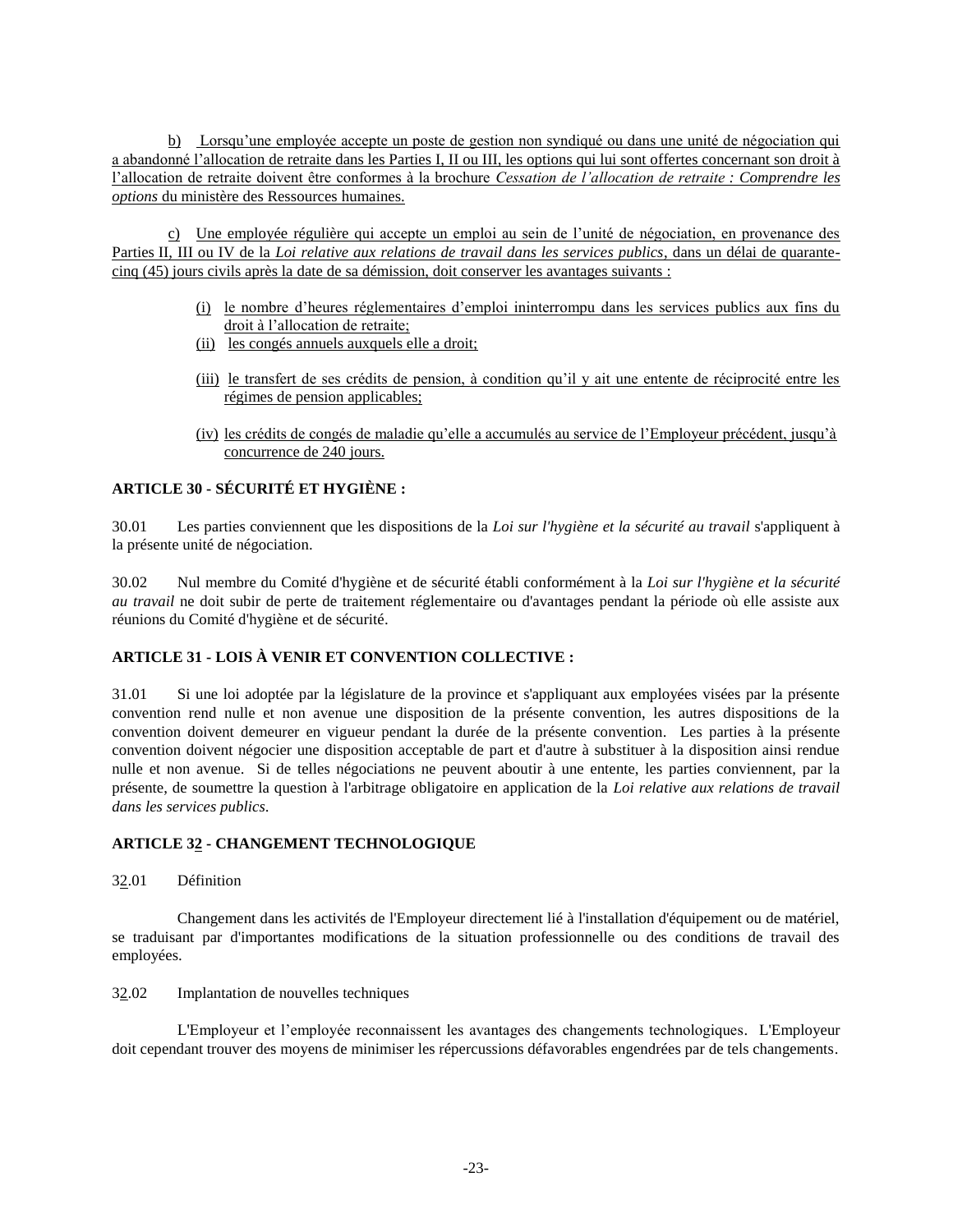### 32.03 Avis

Sauf dans le cas de situations imprévues, l'Employeur doit aviser le Syndicat par écrit de tout changement technologique, précisant autant que possible le nombre d'employées et le lieu touchés par ces changements, au moins trois (3) mois à l'avance. Pendant cette période, l'une ou l'autre des parties peut demander une réunion pour discuter des conséquences de tels changements technologiques sur les employées.

32.04 Formation

Si, en raison de changements technologiques, l'Employeur demande à une employée de parfaire sa formation, celle-ci lui sera donnée autant que possible pendant les heures de travail, conformément à la politique sur la langue de travail du Nouveau-Brunswick. Toute formation requise en raison de changements technologiques doit être aux frais de l'Employeur. En outre, le temps consacré par l'employée à la formation ne doit entraîner aucune perte de traitement.

Si la formation de l'employée ne constitue pas une solution réalisable;

Si après une période raisonnable de formation il s'avère que l'employée est incapable d'acquérir les compétences nécessaires;

ou

Si le poste de l'employée doit être aboli et qu'aucun autre poste n'est disponible;

L'employée touchée doit être mise en disponibilité conformément aux dispositions prévues dans la présente convention.

32.05 Les parties conviennent que les avantages, privilèges, droits ou obligations décrits dans le présent article remplacent les dispositions prévues aux paragraphes 64,1 (1) et (2) de la *Loi relative aux relations de travail dans les services publics*.

### **ARTICLE 33 - EMPLOYÉES À TEMPS PARTIEL**

33.01 a) Les employées à temps partiel accumulent les avantages ci-dessous selon le nombre d'heures effectivement travaillées par rapport à l'horaire normal de travail du personnel à plein temps:

- (i) ancienneté;
- (ii) congés annuels;
- (iii) congés de maladie;
- (iv) états de service donnant droit à l'allocation de retraite.

b) Tous les autres congés sont accordés proportionnellement au nombre d'heures effectivement travaillées.

Nonobstant ce qui est prévu à l'article 21, lorsqu'un jour férié tombe à l'intérieur de l'horaire de travail normal d'une employée à temps partiel, cette dernière est rémunérée comme d'habitude. Par contre, lorsqu'un jour férié tombe en dehors de l'horaire normal d'une employée à temps partiel, cette dernière n'est pas rémunérée pour cette journée.

Nonobstant ce qui est prévu au paragraphe 17.06, les employées à temps partiel sont admissibles à des augmentations de rémunération uniquement après avoir accumulé un nombre d'heures équivalent au nombre total d'heures travaillées annuellement par le personnel à plein temps.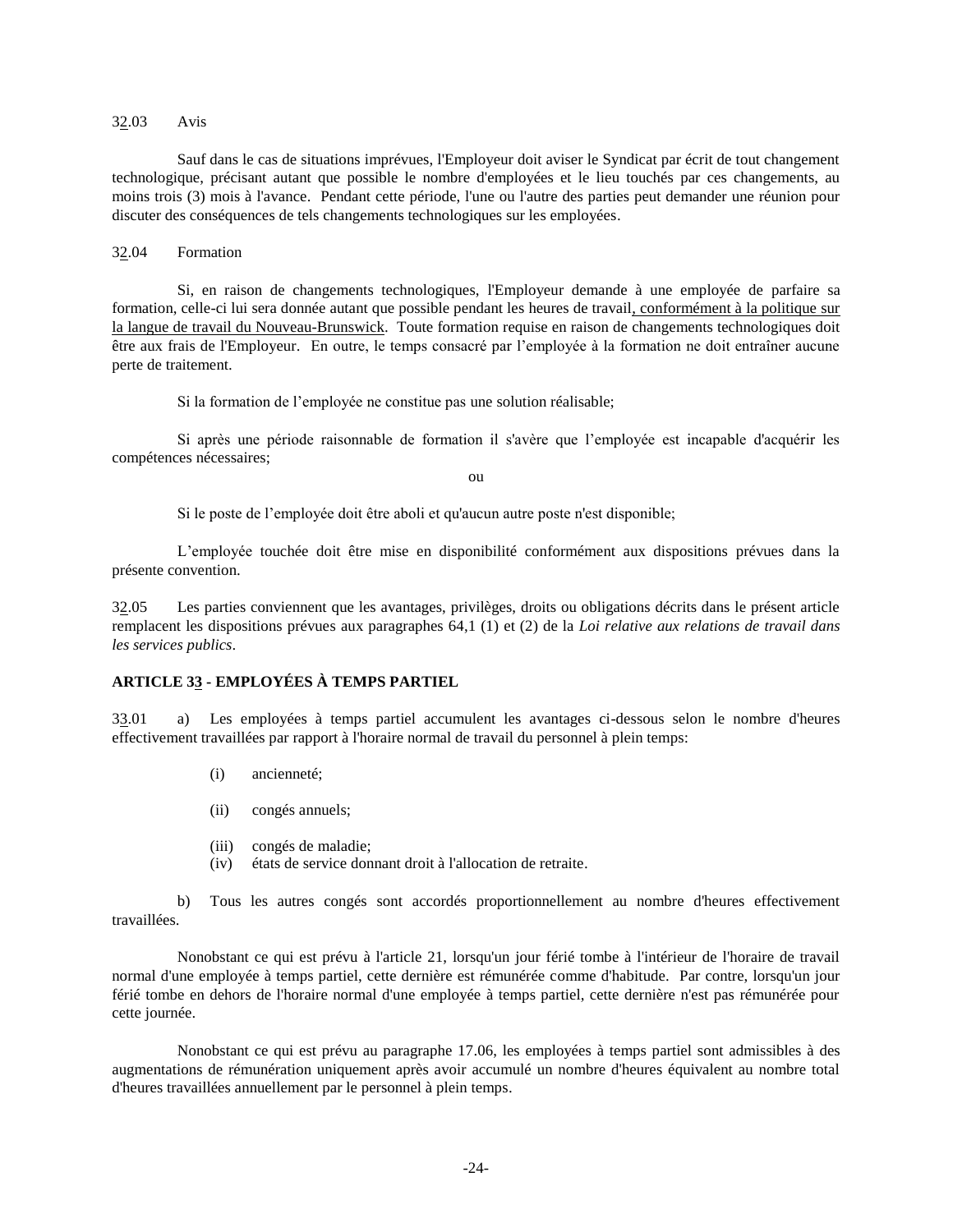La participation des employées à temps partiel aux régimes collectifs est assujettie aux conditions des régimes en question.

33.02 Les employées à temps partiel peuvent choisir de participer au régime de retraite des employés à temps partiel auquel cotisent, à parts égales, l'Employeur et l'employée jusqu'à concurrence de 4,5%.

# **ARTICLE 34 - RÉTROACTIVITÉ :**

Les taux de traitement, sous réserve des paragraphes 34.02, 34.03 et 34.04, ont un effet rétroactif au 1 octobre 2012. À moins de dispositions contraires contenues dans la convention, les autres changements entreront  $34.01$ en vigueur à la date de la signature de la présente convention.

34.02 Nonobstant les dispositions de l'article 18, toutes les employées qui étaient en service lors de la signature de la présente convention ont droit au rajustement de salaire rétroactif selon le taux normal pour toutes les heures travaillées.

34.03 Les employées comptant six (6) mois de service interrompu ou plus auprès de l'Employeur, qui ont quitté le service de l'Employeur depuis le 1<sup>er</sup>octobre 20<u>12</u> et avant la signature de la présente convention ont droit aux salaires rétroactifs aux termes du paragraphe 34.02 si ces anciennes employées en font la demande en envoyant un avis écrit à leur ancien ministère dans les quarante-cinq (45) jours qui suivent la signature de la présente convention collective.

34.04 Les anciennes employées qui ont reçu un congédiement motivé et les anciennes employées qui n'en font pas la demande dans les quarante-cinq (45) jours suivant la signature de la présente convention n'ont pas droit au salaire rétroactif.

# **ARTICLE 35 - DURÉE ET CESSATION**

35.01 La présente convention doit entrer en vigueur à la date de sa signature, sauf stipulation contraire, et restera en vigueur jusqu'au 30 septembre 2016.

35.02 La présente convention constitue la seule entente entre les parties. D'un commun accord entre les parties, la présente convention peut être modifiée pendant la période où elle sera en vigueur. La présente convention et toute modification qui y sera apportée resteront en pleine vigueur jusqu'à ce qu'une nouvelle convention collective soit signée par les parties ou jusqu'à ce qu'une impasse soit déclarée conformément à la *Loi relative aux relations de travail dans les services publics.*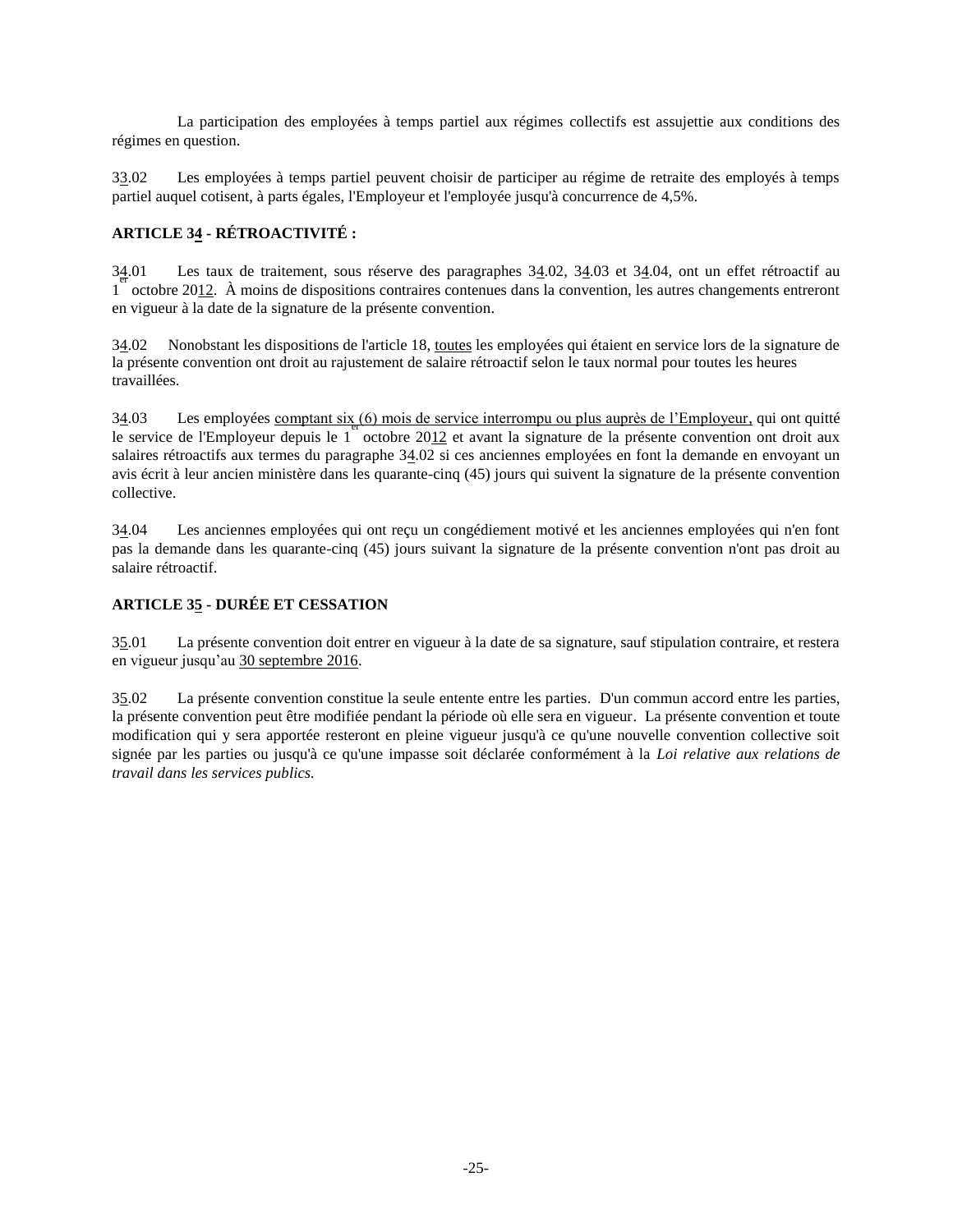EN FOI DE QUOI, les parties ont signé le 19 décembre 2017,

| POUR LE SYNDICAT : | POUR L'EMPLOYEUR :  |
|--------------------|---------------------|
| Odette Robichaud   | Hon. Denis Landry   |
| Patricia Brewer    | Hon. Roger Melanson |
| Brenda Renouf      | Donald Boudreau     |
| Robert LeMoignan   | Anne Craik          |
|                    | Douglas Pollock     |
|                    | Anne Soles          |
|                    | Angela Bryden       |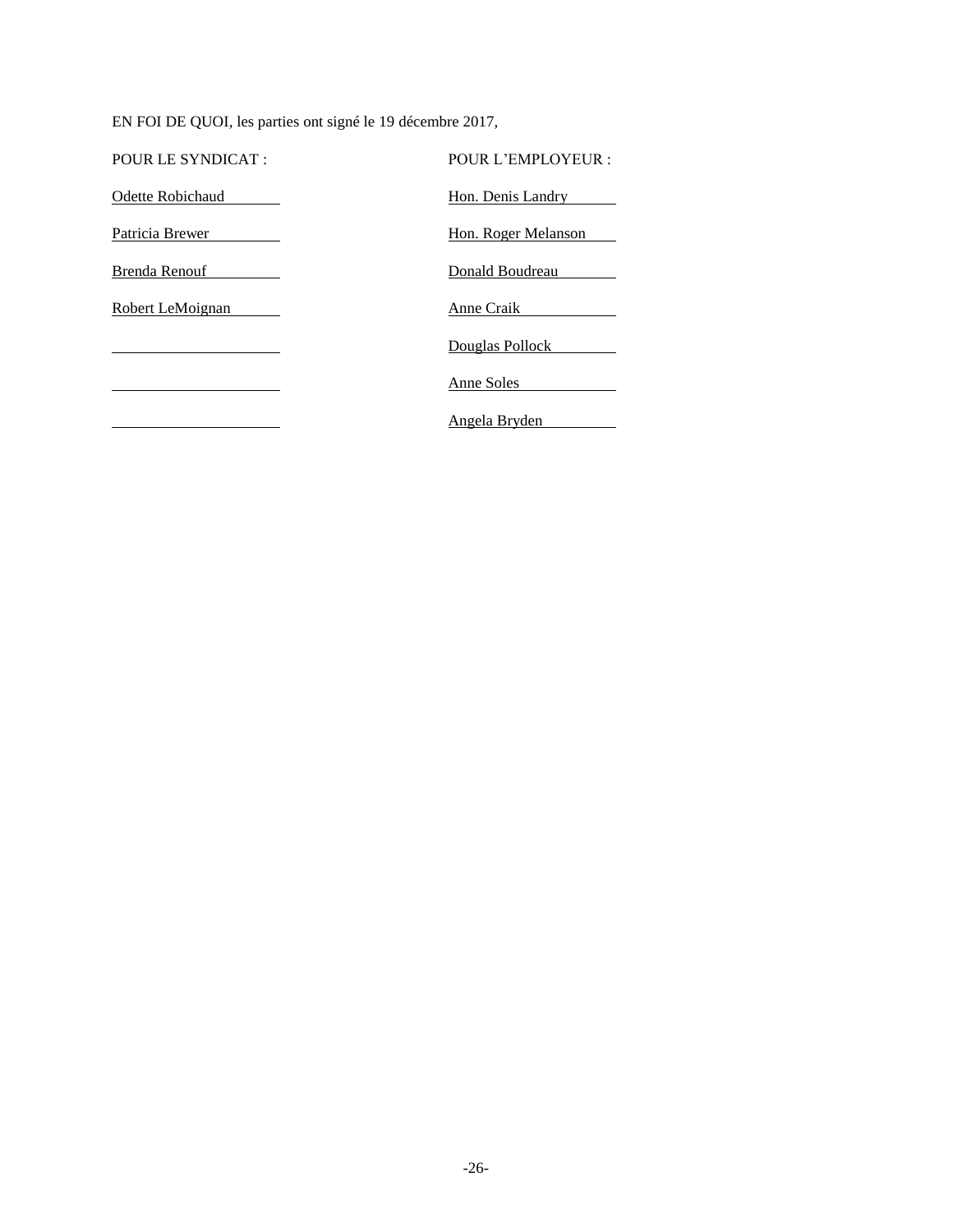# **ANNEXE « A » STÉNOGRAPHES JUDICIAIRES TAUX DE PAIE À QUINZAINE**

| <b>Sténographes Judiciaires</b>                   | Équité salariale et AEG |         |             |         |             |
|---------------------------------------------------|-------------------------|---------|-------------|---------|-------------|
|                                                   | A                       | B       | $\mathsf C$ | D       | $\mathsf E$ |
| $\hat{A}$ partir du 1 <sup>er</sup> octobre, 2012 | 1577,57                 | 1658,65 | 1733,29     | 1806,96 | 1883,75     |
| À partir du 1 <sup>er</sup> avril, 2013           | 1600,48                 | 1682,74 | 1758,47     | 1833,20 | 1911,11     |
| À partir du 1 <sup>er</sup> octobre, 2013         | 1623,50                 | 1706,95 | 1783,76     | 1859,57 | 1938,61     |
| À partir du 1er avril, 2014                       | 1646,64                 | 1731,28 | 1809,19     | 1886,08 | 1966,24     |
| À partir du 1 <sup>er</sup> octobre, 2014         | 1669,90                 | 1755,73 | 1834,74     | 1912,72 | 1994,01     |
| À partir du 1 <sup>er</sup> avril, 2015           | 1693,27                 | 1780,31 | 1860,42     | 1939,49 | 2021,92     |
| À partir du 1 <sup>er</sup> octobre, 2015         | 1716,76                 | 1805,01 | 1886,23     | 1966,40 | 2049,97     |
| À partir du 1 <sup>er</sup> avril, 2016           | 1725,35                 | 1814,03 | 1895,66     | 1976,23 | 2060,22     |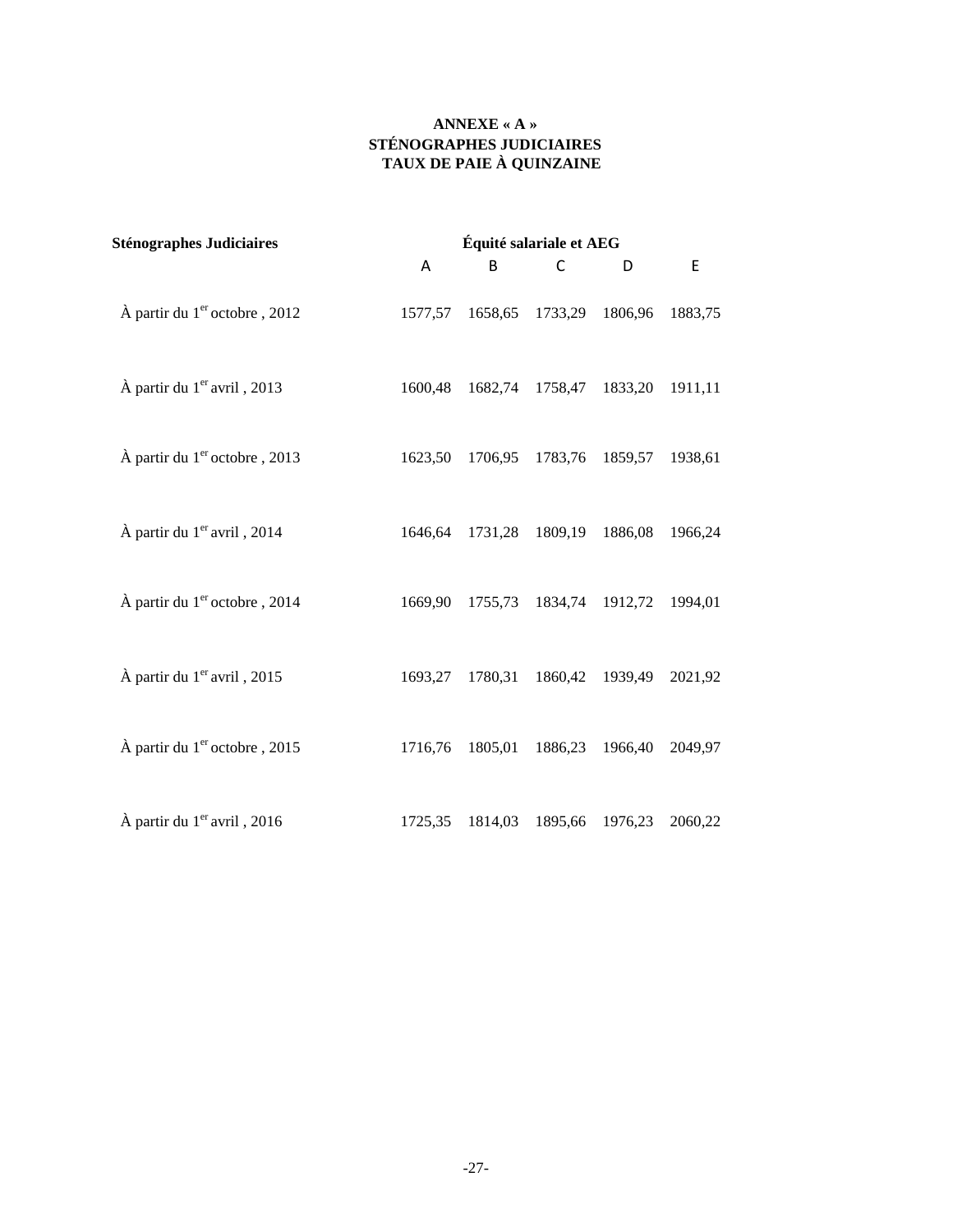# **ANNEXE « B » PROGRAMME DE CONGÉS DE PRÉRETRAITE**

# **LE NOMBRE DE JOURS DE CRÉDIT D'ALLOCATION DE RETRAITE QUI PEUVENT ÊTRE PRIS EN CONGÉ AVANT LA RETRAITE AU LIEU DE RECEVOIR UN PAIEMENT EN ARGENT AU MOMENT DE LA RETRAITE - AU CHOIX DE L'EMPLOYÉE**

| NOMBRE DE JOUR<br><b>ACCORDÉS AU</b><br>MOMENT DE LA<br><b>RETRAITE</b> |                  |                  | NOMBRE DE JOURS AVANT LA RETRAITE |                |              |
|-------------------------------------------------------------------------|------------------|------------------|-----------------------------------|----------------|--------------|
|                                                                         | 5                | $\overline{4}$   | 3                                 | $\overline{2}$ | $\mathbf{1}$ |
|                                                                         |                  |                  |                                   |                |              |
| 25                                                                      | $\overline{2}$   | 3                | $\overline{4}$                    | $6\,$          | 10           |
| 30                                                                      | $\overline{2}$   | $\overline{4}$   | 5                                 | $\overline{7}$ | 12           |
| 35                                                                      | 3                | $\overline{4}$   | 6                                 | $\,8\,$        | 14           |
| 40                                                                      | 3                | 5                | 6                                 | 10             | 16           |
| 45                                                                      | $\overline{4}$   | 5                | $\overline{7}$                    | 11             | 18           |
| 50                                                                      | $\overline{4}$   | 6                | $\,8\,$                           | 12             | 20           |
| 55                                                                      | $\overline{4}$   | $\overline{7}$   | 9                                 | 13             | 22           |
| 60                                                                      | 5                | $\boldsymbol{7}$ | 10                                | 14             | 24           |
| 65                                                                      | 5                | $\,8\,$          | 10                                | 16             | 26           |
| 70                                                                      | 6                | $\,8\,$          | 11                                | 17             | 28           |
| 75                                                                      | 6                | 9                | 12                                | 18             | 30           |
| 80                                                                      | 6                | 10               | 13                                | 19             | 32           |
| 85                                                                      | $\tau$           | 10               | 14                                | 20             | 34           |
| 90                                                                      | $\boldsymbol{7}$ | 11               | 14                                | 22             | 36           |
| 95                                                                      | $\,8\,$          | 11               | 15                                | 23             | 38           |
| 100                                                                     | $\,8\,$          | 12               | 16                                | 24             | 40           |
| 105                                                                     | $\,8\,$          | 13               | 17                                | 25             | 42           |
| 110                                                                     | 9                | 13               | 18                                | 26             | 44           |
| 115                                                                     | 9                | 14               | $18\,$                            | $28\,$         | 46           |
| 120                                                                     | $10\,$           | 14               | 19                                | 29             | 48           |
| 125                                                                     | 10               | 15               | 20                                | 30             | 50           |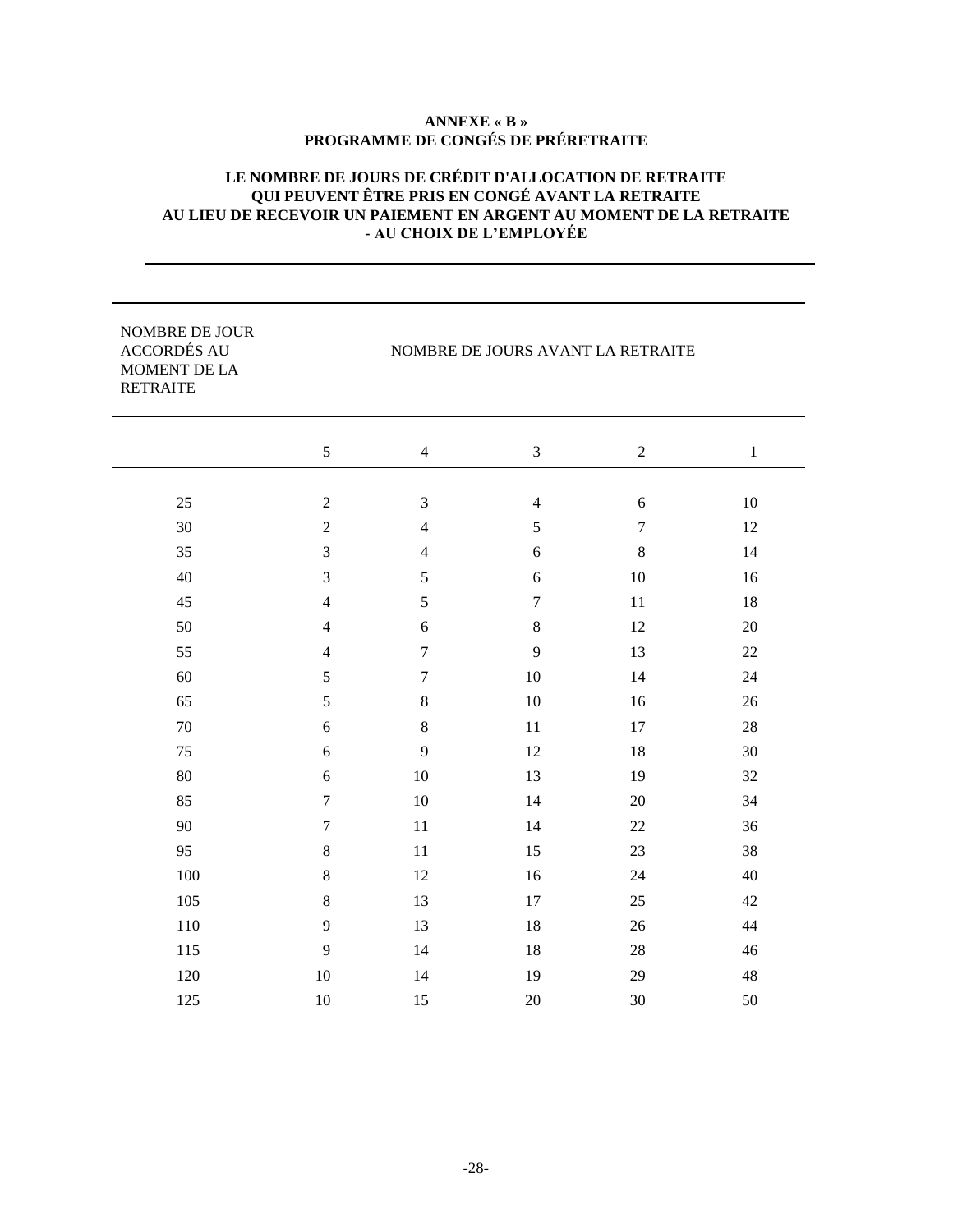# **LETTRE D'INTENTION**

# **ENTRE**

# **LE CONSEIL DU TRÉSOR (ci-après « l'Employeur »)**

# **ET**

## **LE SYNDICAT CANADIEN DE LA FONCTION PUBLIQUE, SECTION LOCALE 1840 (ci-après « le Syndicat »)**

## **Objet :** *Loi de 2009 sur l'équité salariale* **– Maintien de l'équité salariale pour les sténographes judiciaires**

Attendu que la *Loi de 2009 sur l'équité salariale* (ci-après, la « *Loi* ») a été adoptée le 1<sup>er</sup> avril 2010;

Attendu que la *Loi* vise à appliquer l'équité salariale au sein des services publics;

Attendu que l'Employeur et les sténographes judiciaires ont réalisé en 2015 une étude conjointe sur l'équité salariale à l'aide d'un système d'évaluation des emplois non discriminatoire qui a révélé un écart de rémunération fondé sur le genre;

Attendu que l'Employeur a par la suite approuvé les dépenses nécessaires pour éliminer l'écart de rémunération au moyen de rajustements des salaires qui ont pris effet rétroactivement à partir de 2012;

Attendu que l'Employeur reconnaît son obligation de maintenir l'équité salariale conformément aux articles 24 à 27 de la *Loi* et de son règlement;

Attendu que le maintien de l'équité salariale conformément à la *Loi* n'a pas encore été réalisé au sein des services publics du Nouveau-Brunswick;

Attendu que les parties ont un intérêt commun de veiller à ce que le maintien de l'équité salariale soit réalisé dans le respect de la *Loi*;

Pour ces motifs, les parties conviennent de ce qui suit :

- 1. Obtenir auprès de la Direction de l'égalité des femmes du Bureau du Conseil exécutif, en sa qualité d'organisme responsable de la *Loi*, des conseils concernant la date et la manière dont le maintien de l'équité salariale pour les sténographes judiciaires devrait commencer à s'appliquer et être réalisé;
- 2. Chaque partie sera responsable des dépenses de ses représentants respectifs, y compris le salaire ainsi que les frais de déplacement et d'hébergement, durant le processus de maintien de l'équité salariale. L'Employeur fournira les locaux nécessaires aux réunions.